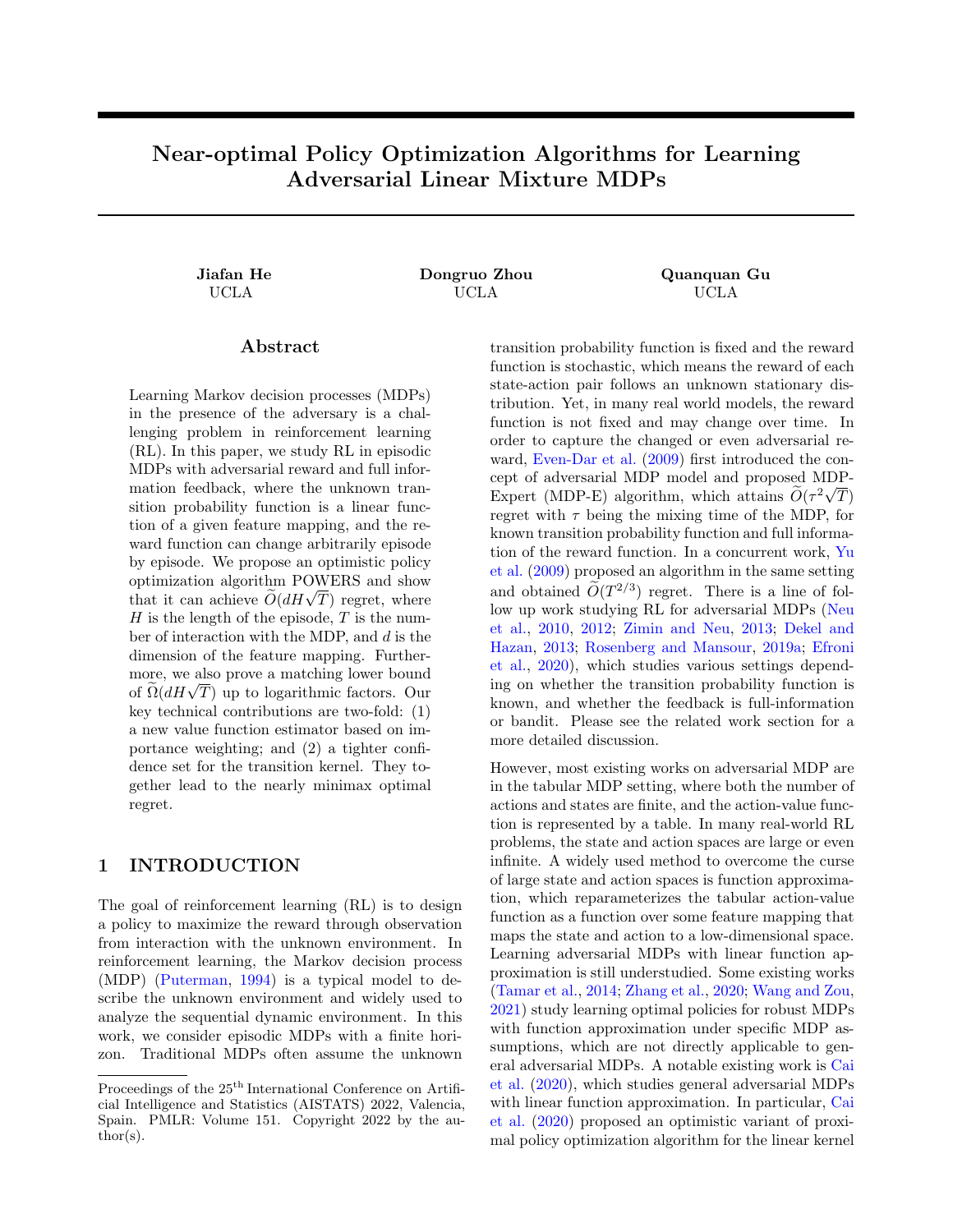MDP [\(Jia et al.,](#page-9-7) [2020;](#page-9-7) [Ayoub et al.,](#page-9-8) [2020;](#page-9-8) [Zhou et al.,](#page-10-6) [2021b\)](#page-10-6) with unknown transition probability and full reward information in the adversarial setting, which achieves  $O(\sqrt{d^2H^3T})$  regret. Here H is the length of the episode,  $T$  is the number of interactions with the MDP and d is the dimension of the feature mapping.

In this paper, we seek a computationally efficient and statistically optimal algorithm for learning adversarial MDPs. The focus of this work is the unknown transition and full information setting. We first propose an algorithm called optimistic Policy Optimization With BERnstein bonuS (POWERS) for adversarial linear mixture MDP (See Definition for more details) with full information feedback. At a high level, our algorithm POWERS is similar to Optimistic-PPO (OPPO) algorithm [\(Cai et al.,](#page-9-6) [2020\)](#page-9-6), which can also be seen as an extension of MDP-Expert (MDP-E) with linear function. More specifically, POWERS consists of two main steps in each round: (1) onestep least-square temporal difference (LSTD) learning along with exploration bonus for policy evaluation; and (2) mirror descent on the policy space for policy improvement. Our key algorithmic contributions include a weighted LSTD algorithm which takes into the variance of the Bellman residue into account, and a Bernstein-type bonus for exploration based on the principle of "optimism-in-the-face-ofuncertainty" [\(Abbasi-Yadkori et al.,](#page-9-9) [2011\)](#page-9-9). We prove that POWERS achieves  $\widetilde{O}(dH\sqrt{T})$  regret with high probability, where  $H$  is the length of the episode,  $T$ is the number of interactions with the MDP and  $d$  is the dimension of the feature mapping. We also prove the dimension of the reature mapping. We also prove<br>an  $\tilde{\Omega}(dH\sqrt{T})$  lower bound for adversarially learning linear kernel MDPs. Our upper bound matches the lower bound up to logarithmic factors, which suggests that our algorithm is nearly minimax optimal. To the best of our knowledge, our algorithm is the first computationally efficient and statistical (nearly) optimal algorithm for adversarial MDPs in the unknown transition and full reward information setting.

Notation. We use lower case letters to denote scalars, and use lower and upper case boldface letters to denote vectors and matrices respectively. For a vector  $\mathbf{x} \in \mathbb{R}^d$  and matrix  $\Sigma \in \mathbb{R}^{d \times d}$ , we denote by  $\|\mathbf{x}\|_2$ the Euclidean norm,  $\|\mathbf{x}\|_1 = \sum_{i=1}^d |x_i|$ , and  $\|\mathbf{x}\|_{\mathbf{\Sigma}} =$  $\sqrt{\mathbf{x}^{\top} \mathbf{\Sigma} \mathbf{x}}$ . For two sequences  $\{a_n\}$  and  $\{b_n\}$ , we write  $a_n = O(b_n)$  if there exists an absolute constant C such that  $a_n \leq C b_n$ , and we write  $a_n = \Omega(b_n)$  if there exists an absolute constant C such that  $a_n \geq C b_n$ . We use  $O(\cdot)$  and  $\Omega(\cdot)$  to further hide the logarithmic factors. For any  $a \leq b \in \mathbb{R}$ ,  $x \in \mathbb{R}$ , let  $[x]_{[a,b]}$  denote  $a \cdot \mathbb{1}(x \leq a) + x \cdot \mathbb{1}(a \leq x \leq b) + b \cdot \mathbb{1}(b \leq x)$ , where  $\mathbb{1}(\cdot)$ is the indicator function. For a positive integer  $n$ , we use  $[n] = \{1, 2, ..., n\}$  to denote the set of integers from 1 to  $n$ .

## 2 RELATED WORK

RL with adversarial reward. There is a long line of research on learning adversarial MDPs, where the reward function is adversarially chosen at the beginning of each episode and can change arbitrarily across different episodes [\(Even-Dar et al.,](#page-9-1) [2009;](#page-9-1) [Yu et al.,](#page-10-0) [2009;](#page-10-0) [Gergely Neu et al.,](#page-9-10) [2010;](#page-9-10) [Neu et al.,](#page-9-2) [2010;](#page-9-2) [Zimin and](#page-10-1) [Neu,](#page-10-1) [2013;](#page-10-1) [Neu et al.,](#page-9-3) [2012;](#page-9-3) [Rosenberg and Mansour,](#page-10-2) [2019a,](#page-10-2)[b;](#page-10-7) [Wang et al.,](#page-10-8) [2019;](#page-10-8) [Cai et al.,](#page-9-6) [2020;](#page-9-6) [Efroni](#page-9-5) [et al.,](#page-9-5) [2020\)](#page-9-5). The seminal works by [Even-Dar et al.](#page-9-1)  $(2009)$ ; [Yu et al.](#page-10-0)  $(2009)$  are in the known transition probability and full reward information setting. In the known transition and bandit feedback on the reward setting, [Gergely Neu et al.](#page-9-10) [\(2010\)](#page-9-10) proposed MDP-EXP3 algorithm and obtained  $\widetilde{O}(T^{2/3})$  regret. [Neu](#page-9-2) [et al.](#page-9-2) [\(2010\)](#page-9-2) proposed Bandit O-SSP algorithm which achieves  $O(\sqrt{T}/\alpha)$  regret with an addition assumption that all states are reachable with probability  $\alpha > 0$  for any policy. [Zimin and Neu](#page-10-1) [\(2013\)](#page-10-1) further proposed  $\overline{O}$ -REPS algorithm, which improves the regret from  $\widetilde{O}(T^{2/3})$  to  $\widetilde{O}(\sqrt{T})$  without any additional assumption. In the unknown transition but full reward information setting, [Neu et al.](#page-9-3) [\(2012\)](#page-9-3) proposed FPOP algorithm that achieves  $\widetilde{O}(SA\sqrt{T})$  regret. [Rosenberg and Man](#page-10-2)[sour](#page-10-2) [\(2019a\)](#page-10-2) proposed UC-O-REP algorithm and improved the regret to  $O(S\sqrt{AT})$ . In the most challenging unknown transition and bandit reward feedback setting, [Rosenberg and Mansour](#page-10-7) [\(2019b\)](#page-10-7) proposed Shifted Bandit UC-O-REPS algorithm which achieves  $\widetilde{O}(T^{3/4})$  regret. [Rosenberg and Mansour](#page-10-7) [\(2019b\)](#page-10-7) also proposed Bounded Bandit UC-O-REPS algorithm and obtained  $O(\sqrt{T}/\alpha)$  regret under the assumption that all states are reachable with probability  $\alpha > 0$  for any policy. [Jin et al.](#page-9-11)  $(2020a)$  proposed UOB-REPS algorithm that achieves  $O(\sqrt{T})$  regret without the additional assumption made by [Rosenberg and Mansour](#page-10-7) [\(2019b\)](#page-10-7). The focus of this paper is the unknown transition but full reward information setting.

RL with linear function approximation. Recently, there emerges a large body of literature on solving MDP with linear function approximation. These works can be generally divided into three lines based on the specific assumption on the underlying MDP. The first line of work [\(Sun et al.,](#page-10-9) [2019;](#page-10-9) [Du et al.,](#page-9-12) [2019\)](#page-9-12) is based on the low Bellman rank assumption [\(Jiang et al.,](#page-9-13) [2017\)](#page-9-13), which assumes a low-rank factorization of the Bellman error matrix. The second line of work [\(Wang et al.,](#page-10-8) [2019;](#page-10-8) [He et al.,](#page-9-14) [2021;](#page-9-14) [Zanette](#page-10-10) [et al.,](#page-10-10) [2020a\)](#page-10-10) focuses on the linear MDP [\(Yang and](#page-10-11) [Wang,](#page-10-11) [2019a;](#page-10-11) [Jin et al.,](#page-9-15) [2020b\)](#page-9-15), where the transition probability function and reward function are pa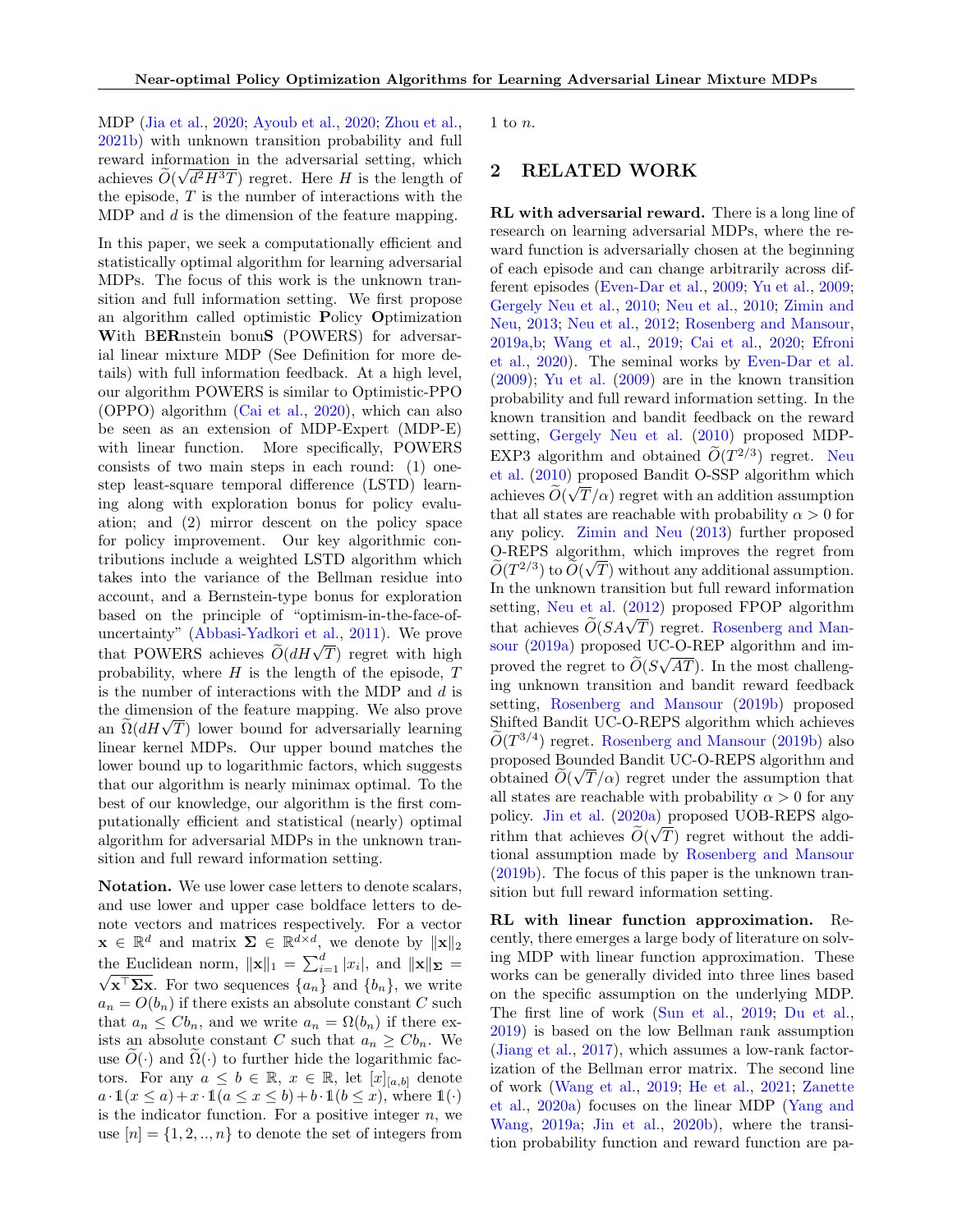rameterized as a linear function of a feature mapping  $\phi: \mathcal{S} \times \mathcal{A} \to \mathbb{R}^d$ . Later, [Zanette et al.](#page-10-12) [\(2020b\)](#page-10-12) made a weaker assumption called low inherent Bellman error and proposed Eleanor algorithm. The last line of work [\(Cai et al.,](#page-9-6) [2020;](#page-9-6) [Yang and Wang,](#page-10-13) [2019b;](#page-10-13) [He et al.,](#page-9-14) [2021;](#page-9-14) [Modi et al.,](#page-9-16) [2019;](#page-9-16) [Zhou et al.,](#page-10-14) [2021a\)](#page-10-14) is based on the linear mixture/kernel MDP [\(Jia et al.,](#page-9-7) [2020;](#page-9-7) [Ay](#page-9-8)[oub et al.,](#page-9-8) [2020;](#page-9-8) [Zhou et al.,](#page-10-6) [2021b;](#page-10-6) [Wu et al.,](#page-10-15) [2022\)](#page-10-15), where the transition probability function can be parameterized as a linear function of a feature mapping  $\phi: \mathcal{S} \times \mathcal{A} \times \mathcal{S} \to \mathbb{R}^d$ . Note that none of the above work with linear function approximation can handle adversarially chosen reward with [Cai et al.](#page-9-6) [\(2020\)](#page-9-6) being a notable exception. Our paper also considers the linear kernel MDP but with an adversarial reward function.

RL with policy gradient. Our work is also related to policy optimization and policy gradient methods [\(Williams,](#page-10-16) [1992;](#page-10-16) [Baxter and Bartlett,](#page-9-17) [2000;](#page-9-17) [Sut](#page-10-17)[ton et al.,](#page-10-17) [1999;](#page-10-17) [Kakade,](#page-9-18) [2001;](#page-9-18) [Kakade and Lang](#page-9-19)[ford,](#page-9-19) [2002;](#page-9-19) [Kakade et al.,](#page-9-20) [2003;](#page-9-20) [Bagnell and Schnei](#page-9-21)[der,](#page-9-21) [2003;](#page-9-21) [Schulman et al.,](#page-10-18) [2015,](#page-10-18) [2017;](#page-10-19) [Abbasi-Yadkori](#page-8-0) [et al.,](#page-8-0) [2019a](#page-8-0)[,b;](#page-9-22) [Cai et al.,](#page-9-6) [2020;](#page-9-6) [Hao et al.,](#page-9-23) [2020;](#page-9-23) [Efroni](#page-9-5) [et al.,](#page-9-5) [2020\)](#page-9-5), among which the most related works to ours are trust-region policy optimization [\(Schulman](#page-10-18) [et al.,](#page-10-18) [2015\)](#page-10-18), proximal policy optimization [\(Schulman](#page-10-19) [et al.,](#page-10-19) [2017\)](#page-10-19), Politex [\(Abbasi-Yadkori et al.,](#page-8-0) [2019a\)](#page-8-0), EE-Politex [\(Abbasi-Yadkori et al.,](#page-9-22) [2019b\)](#page-9-22), AAPI [\(Hao](#page-9-23) [et al.,](#page-9-23) [2020\)](#page-9-23) and OPPO [\(Cai et al.,](#page-9-6) [2020\)](#page-9-6). More specifically, [Cai et al.](#page-9-6) [\(2020\)](#page-9-6) proposed the optimistic variant of the Proximal Policy Optimization algorithm for adversarial linear kernel MDP, which can be seen as an extension of MDP-E. [Abbasi-Yadkori et al.](#page-8-0) [\(2019a\)](#page-8-0) proposed Politex algorithm with least-squares policy evaluation for infinite-horizon average-reward MDPs, which can be seen a generalization of the MDP-E [\(Even-Dar et al.,](#page-9-1) [2009\)](#page-9-1). In fact, MDP-E is equivalent to TRPO/PPO [\(Schulman et al.,](#page-10-18) [2015,](#page-10-18) [2017\)](#page-10-19) as shown by [Neu et al.](#page-9-24) [\(2017\)](#page-9-24). Our algorithm can be seen as a nontrivial extension of OPPO and MDP-E.

## 3 PRELIMINARIES

Time-inhomogeneous, episodic adversarial MDPs. In this paper, we consider a time-inhomogeneous, episodic Markov decision process (MDP), which is denoted by a tuple  $M = M(\mathcal{S}, \mathcal{A}, H, \{r_h^k\}_{h \in [H], k \in [K]}, \{\mathbb{P}_h\}_{h=1}^H)$ . Here  $\mathcal{S}$  is the state space,  $A$  is the action space,  $H$  is the length of the episode,  $r_h^k : \mathcal{S} \times \mathcal{A} \to [0,1]$  is the deterministic reward function at stage  $h$  of the  $k$ -th episode.  $\mathbb{P}_h(s'|s,a)$  is the transition probability function which denotes the probability for state s to transfer to state  $s'$  given action a at stage h. For simplicity, we assume the reward function  $r_h^k$  is adversarially chosen by the environment at the beginning of the k-th episode and

known after the episode k. A policy  $\pi = {\{\pi_h\}}_{h=1}^H$  is a collection of functions  $\pi_h$ , where each  $\pi_h : \mathcal{S} \to \Delta(\mathcal{A})$ is a function which maps a state  $s$  to distributions over action set  $A$  at stage  $h$ . For each state-action pair  $(s, a) \in S \times A$ , we denote the action-value function  $Q_{k,h}^{\pi}$  and the value function  $V_{k,h}^{\pi}$  as follows:

$$
Q_{k,h}^{\pi}(s, a) = r_h^k(s, a)
$$
  
+  $\mathbb{E}\left[\sum_{h'=h+1}^H r_{h'}^k(s_{h'}, a_{h'})\Big| s_h = s, a_h = a\right],$   
 $V_{k,h}^{\pi}(s) = \mathbb{E}_{a \sim \pi_h(\cdot|s)}\left[Q_{k,h}^{\pi}(s, a)\right], V_{k,H+1}^{\pi}(s) = 0.$ 

In the definition of  $Q_{k,h}^{\pi}$ , we denote by  $\mathbb{E}[\cdot]$ the expectation over the state-action sequences  $(s_h, a_h, s_{h+1}, a_{h+1}, ..., s_H, a_H)$ , where  $s_h = s, a_h = a$  and  $s_{h'+1} \sim \mathbb{P}_h(\cdot | s_{h'}, a_{h'})$ ,  $a_{h'+1} \sim$  $\pi_{h'+1}(\cdot|s_{h'+1})(h' = h, h+1, ..., H-1)$ . For simplicity, for any function  $V : \mathcal{S} \to \mathbb{R}$ , we denote

<span id="page-2-1"></span>
$$
[\mathbb{P}_h V](s, a) = \mathbb{E}_{s' \sim \mathbb{P}_h(\cdot | s, a)} V(s'), [\mathbb{V}_h V](s, a) = [\mathbb{P}_h V^2](s, a) - ([\mathbb{P}_h V](s, a))^{2}, (3.1)
$$

where  $V^2$  is a shorthand for the function whose value at state s is  $(V(s))^2$ . Using this notation, for policy  $\pi$ , we have the following Bellman equality  $Q_{k,h}^{\pi}(s, a) =$  $r_h^k(s, a) + [\mathbb{P}_h V_{k,h+1}^{\pi}](s, a).$ 

In the *online learning setting*, for each episode  $k \geq 1$ , at the beginning of the episode  $k$ , the agent determines a policy  $\pi^k$  to be followed in this episode and we assume that the initial state  $s_1^k$  is fixed across all episodes<sup>[1](#page-2-0)</sup>. At each stage  $h \in [H]$ , the agent observe the state  $s_h^k$ , choose an action following the policy  $a_h^k \sim \pi_h^k(\cdot|s_h^k)$  and observe the next state with  $s_{h+1}^{\vec{k}} \sim \mathbb{P}_h(\cdot | s_h^{\vec{k}}, a_h^{\vec{k}})$ . For the adversarial environment, we focus on the expected regret, which is the expected loss of the algorithm relative to the best-fixed policy in hindsight [\(Cesa-Bianchi and Lugosi,](#page-9-25) [2006\)](#page-9-25):

Regret
$$
(M, K)
$$
 = sup  $\sum_{\pi}^{K} \left( V_{k,1}(\mathbf{s}_1^k) - V_{k,1}^{\pi^k}(\mathbf{s}_1^k) \right)$ .

For simplicity, we denote the optimal policy  $\pi^*$  as  $\pi^* = \sup_{\pi} \sum_{k=1}^{K} V_{k,1}^{\pi}(s_1^k)$ . Therefore, we have the following Bellman optimally equation  $Q_{k,h}^*(s, a) =$  $r_h^k(s, a) + [\mathbb{P}_h V_{k,h}^*](s, a)$ , where  $Q_{k,h}^*(s, a)$ ,  $V_{k,h}^*(s, a)$  are the corresponding optimal action-value function and value function. For any two policies  $\pi$  and  $\pi'$ , we define the Kullback–Leibler divergence between them as follows  $D_{KL}(\pi || \pi') = \sum_{a \in \mathcal{A}} \pi(a) \log (\pi(a)/\pi'(a)).$ 

Linear Mixture MDPs. In this work, we focus on a special class of MDPs called linear mixture MDPs [\(Jia](#page-9-7) [et al.,](#page-9-7) [2020;](#page-9-7) [Ayoub et al.,](#page-9-8) [2020;](#page-9-8) [Zhou et al.,](#page-10-6) [2021b\)](#page-10-6),

<span id="page-2-0"></span><sup>&</sup>lt;sup>1</sup>While we study fixed initial state, our results readily can generalize to the case that the initial state  $s_1^k$  is random chosen from a fixed distribution across all episodes.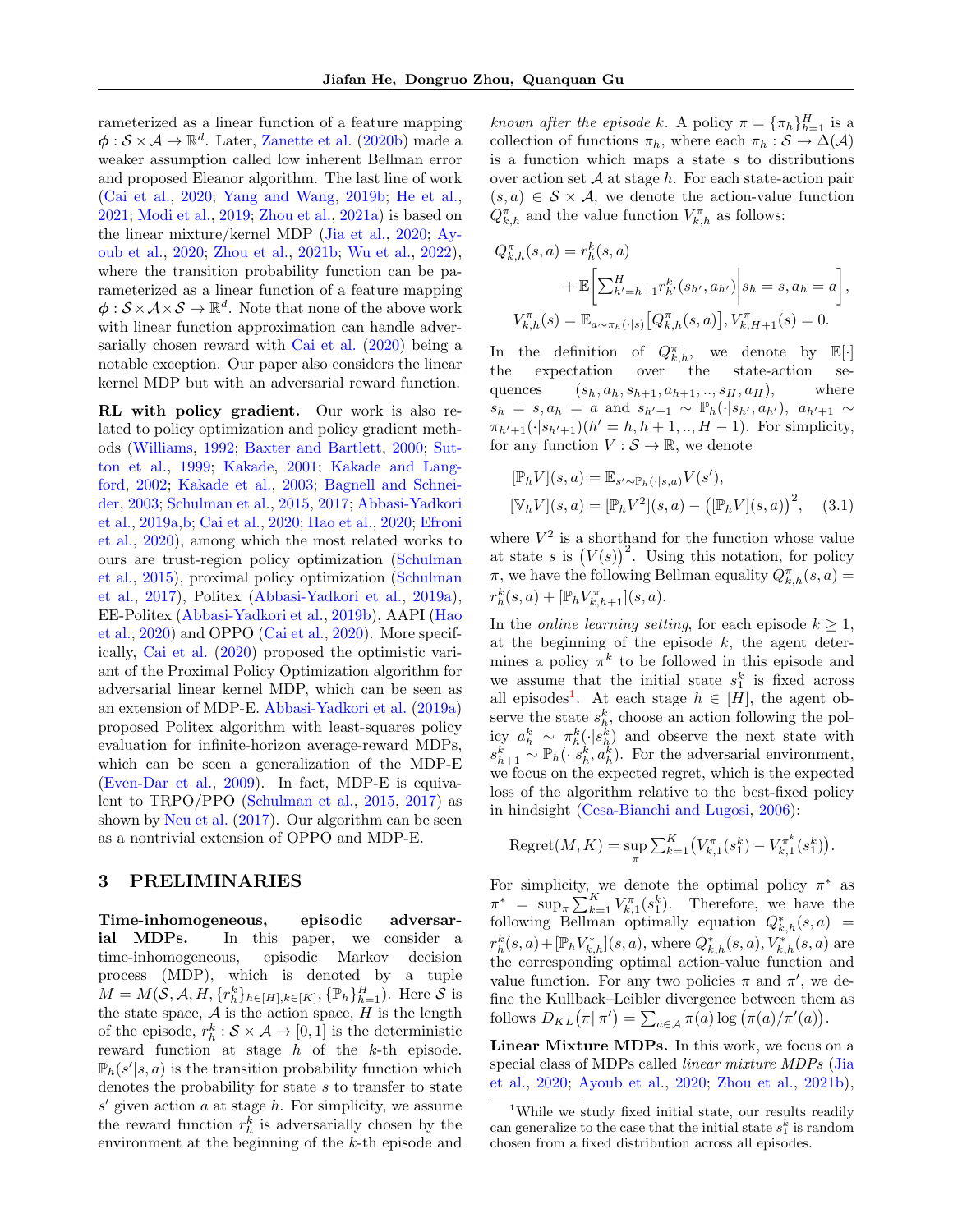where the transition probability function is a linear function of a given feature mapping  $\phi : \mathcal{S} \times \mathcal{A} \times \mathcal{S} \rightarrow$  $\mathbb{R}^d$ . The formal definition of a linear kernel MDP is as follows:

<span id="page-3-1"></span>Definition 3.1.  $M(\mathcal{S}, \mathcal{A}, H, \{r_h^k\}_{h\in[H], k\in[K]}, \{\mathbb{P}_h\}_{h=1}^H)$ is called a inhomogenous, episode B-bounded linear mixture MDP if there exist a known feature mapping  $\phi(s' | s, a) : \mathcal{S} \times \mathcal{A} \times \mathcal{S} \rightarrow \mathbb{R}^d$  and an unknown vector  $\boldsymbol{\theta}_h \in \mathbb{R}^{d'}$  with  $\|\boldsymbol{\theta}\|_2 \leq B^{-2}$  $\|\boldsymbol{\theta}\|_2 \leq B^{-2}$  $\|\boldsymbol{\theta}\|_2 \leq B^{-2}$ , such that

- For any state-action-next-state triplet  $(s, a, s') \in$  $S \times A \times S$ , we have  $\mathbb{P}_h(s'|s,a) = \langle \boldsymbol{\phi}(s'|s,a), \boldsymbol{\theta}_h \rangle;$
- For any bounded function  $V : \mathcal{S} \to [0, 1]$  and any tuple  $(s, a) \in S \times A$ , we have  $\|\phi_V(s, a)\|_2 \leq 1$ , where  $\boldsymbol{\phi}_V(s,a) = \sum_{s' \in \mathcal{S}} \boldsymbol{\phi}(s'|s,a) V(s') \in \mathbb{R}^d.$

Based on Definition [3.1,](#page-3-1) we can see that for any linear mixture MDP M and function  $V : \mathcal{S} \to \mathbb{R}$ , we have the following properties:

$$
[\mathbb{P}_h V](s, a) = \sum_{s' \in \mathcal{S}} \mathbb{P}_h(s'|s, a) V(s')
$$
  
= 
$$
\sum_{s' \in \mathcal{S}} \langle \phi(s'|s, a), \theta_h \rangle V(s')
$$
  
= 
$$
\langle \phi_V(s, a), \theta_h \rangle,
$$
 (3.2)

and

$$
[\mathbb{V}_h V](s, a) = \sum_{s' \in \mathcal{S}} \mathbb{P}_h(s'|s, a) V^2(s')
$$
  
- 
$$
\left[ \sum_{s' \in \mathcal{S}} \mathbb{P}_h(\cdot|s, a) V(s') \right]^2
$$
  
=  $\langle \phi_{V^2}(s, a), \theta_h \rangle - [\langle \phi_V(s, a), \theta_h \rangle]^2.$  (3.3)

 $(3.2)$  and  $(3.3)$  suggest that both the conditional expectation and the variance of a function V can be calculated based on certain linear functions of different feature mappings, i.e.,  $\phi_V$  and  $\phi_{V^2}$ . Therefore, we can estimate them by estimating the corresponding linear functions.

#### <span id="page-3-5"></span>4 THE PROPOSED ALGORITHM

In this section, we propose an algorithm POWERS to learn the episodic linear mixture MDP (see Definition [3.1\)](#page-3-1) with adversarial rewards, which is illustrated in Algorithm [1.](#page-4-0) At a high level, POWERS is an improved version of the Optimistic-PPO (OPPO) algorithm [\(Cai et al.,](#page-9-6) [2020\)](#page-9-6) with a refined estimate of the action-value function  $Q_{k,h}(s, a)$ . The POWERS can be divided into two phases: (1) policy improvement phase and (2) policy evaluation phase.

Policy improvement phase (Line [5](#page-4-1) to Line [10\)](#page-4-2): In the policy improvement phase, POWERS calculates

its policy  $\pi^k$  for the current episode, based on its previous policy  $\pi^{k-1}$  using the proximal policy optimization (PPO) method [\(Schulman et al.,](#page-10-19) [2017\)](#page-10-19). In detail, let  $s_1^k$  be the starting state at the k-th episode, then following PPO, we update  $\pi^k$  as a solution to the following optimization problem:

<span id="page-3-4"></span>
$$
\pi^{k} \leftarrow \underset{\pi}{\operatorname{argmax}} [L_{k-1}(\pi) - \alpha^{-1} \widetilde{D}_{KL}(\pi, \pi^{k-1})], \quad (4.1)
$$

where

$$
L_{k-1}(\pi) = \mathbb{E}_{\pi^{k-1}} \left[ \sum_{h=1}^{H} \langle Q_{k-1,h}(s_h, \cdot), \pi_h^k(\cdot | s_h) \rangle \middle| s_1 = s_1^k \right]
$$

is proportional to the first-order Taylor approximation of  $V_{k-1,h}^{\pi_{h-1}^{k-1}}$  at  $\pi^{k-1}$ , and replaces the action-value function  $Q_{k-1,h}^{\pi^{k-1}_{h-1}}(\cdot,\cdot)$  by the estimated one  $Q_{k-1,h}(\cdot,\cdot)$ , and

$$
\widetilde{D}_{KL}(\pi, \pi^{k-1})
$$
\n
$$
= \mathbb{E}_{\pi^{k-1}} \left[ \sum_{h=1}^{H} D_{KL}(\pi_h(\cdot|s_h), \pi_h^k(\cdot|s_h)) \middle| s_1 = s_1^k \right]
$$

<span id="page-3-2"></span>is the sum of KL-divergences between  $\pi_h$  and  $\pi_h^{k-1}$ , which encourages  $\pi^k$  to stay close to  $\pi^{k-1}$  to ensure the above first-order Taylor approximation is accurate enough. The closed-form solution to [\(4.1\)](#page-3-4) is in Line [7.](#page-4-3) Here  $\alpha > 0$  is the step size of the exponential update. Note that the update rule in Line [7](#page-4-3) is also the same as the MDP-E algorithm [\(Even-Dar et al.,](#page-9-1) [2009\)](#page-9-1). After obtaining  $\pi^k$ , POWERS chooses action  $a_h^k$  based on the new policy  $\pi_h^k$  and the current state  $s_h^k$ . It then observes the next state  $s_{h+1}^k$  and the adversarial reward function  $r_h^k(\cdot, \cdot)$ .

<span id="page-3-3"></span>Policy evaluation phase (Line [11](#page-4-4) to Line [23\)](#page-4-5): In the policy evaluation phase, POWERS evaluates the policy  $\pi^k$  by constructing the action-value function  $Q_{k,h}$  and the value function  $V_{k,h}$  for policy  $\pi^k$  based on the observed data, which are optimistic estimates of the action-value function  $Q_{k,h}^{\pi^k}$  and the value function  $V_{k,h}^{\pi^k}$  respectively.

Specifically, for each episode  $k \in [K]$  and each stage  $h \in [H]$ , POWERS maintains an estimator  $\hat{\theta}_{k,h}$  and an uncentered covariance matrix  $\hat{\Sigma}_{k,h}$  based on the observed data before the k-th episode. Then POWERS recursively computes the optimistic  $Q_{k,h}, V_{k,h}$  as follows:

$$
Q_{k,h}(s,a) = \left[ r_h^k(s,a) + \langle \hat{\theta}_{k,h}, \phi_{V_{k,h+1}}(s,a) \rangle \right.+ \hat{\beta}_k \left\| \hat{\Sigma}_{k,h}^{-1/2} \phi_{V_{k,h+1}}(s,a) \right\|_2 \right]_{[0,H-h+1]},
$$
  

$$
V_{k,h}(s) = \mathbb{E}_{a \sim \pi_h^k(\cdot|s)}[Q_{k,h}(s,a)],
$$

<span id="page-3-0"></span> ${}^{2}$ For any MDP  $M$ , parameter  $B$  cannot be arbitrarily small. More specifically, parameter B should satisfy  $B \geq 1$ .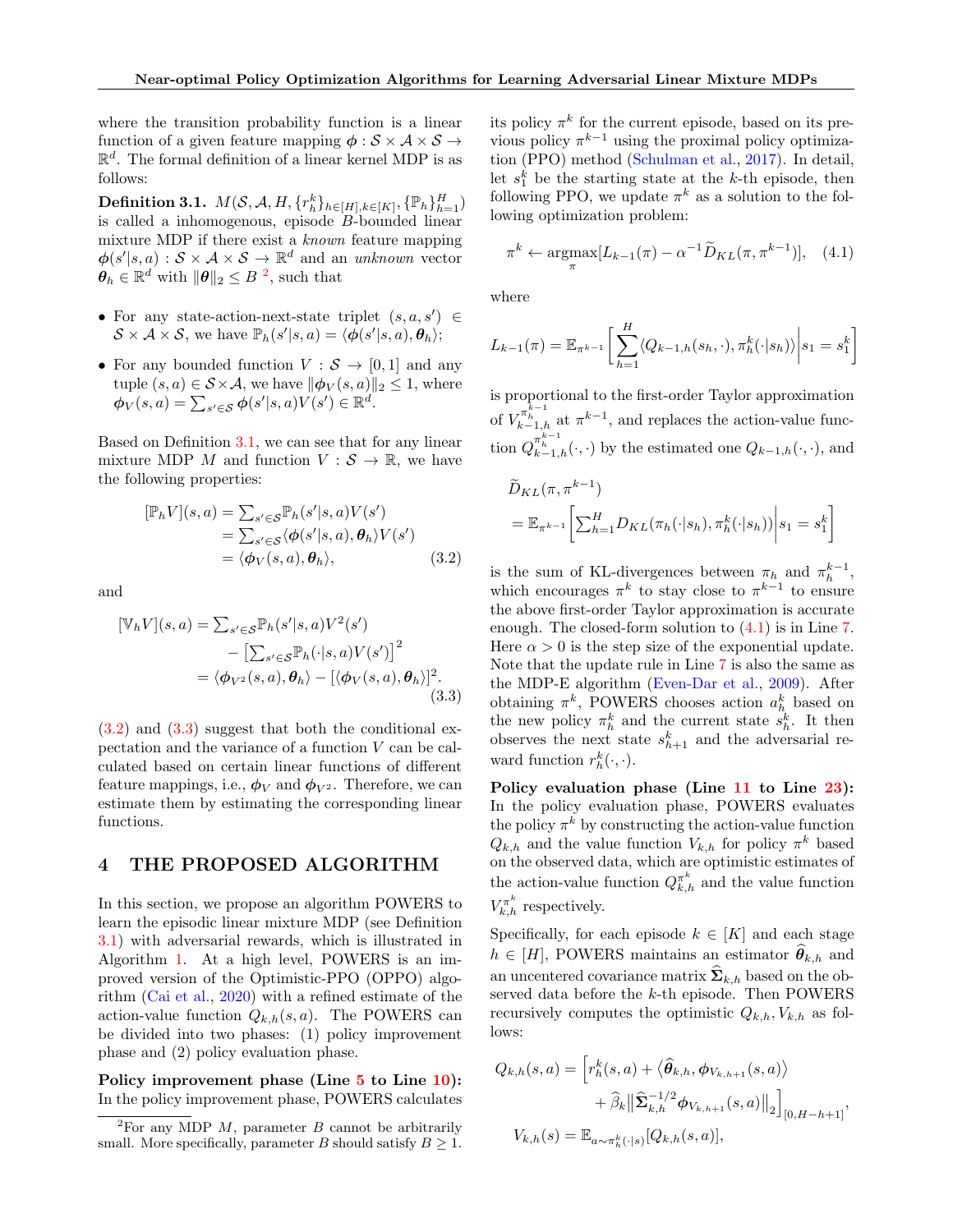#### Algorithm 1 POWERS

<span id="page-4-4"></span><span id="page-4-3"></span><span id="page-4-2"></span><span id="page-4-1"></span><span id="page-4-0"></span>**Require:** Regularization parameter  $\lambda$ , learning rate  $\alpha$ . 1: Set initial policy  $\{\pi_h^0(\cdot|\cdot)\}_{h=1}^H$  as uniform distribution on the action set A 2: For  $h \in [H+1]$ , set the initial value functions  $Q_{0,h}(\cdot, \cdot) \leftarrow 0, V_{0,h}(\cdot) \leftarrow 0$ 3: For  $h \in [H]$ , set  $\hat{\Sigma}_{1,h}, \hat{\Sigma}_{1,h} \leftarrow \lambda \mathbf{I}, \hat{\mathbf{b}}_{1,h}, \hat{\mathbf{b}}_{1,h} \leftarrow \mathbf{0}, \hat{\theta}_{1,h}, \hat{\theta}_{1,h} \leftarrow \mathbf{0}$ 4: for  $k = 1, ..., K$  do 5: Receive state  $s_1^k$ 6: for  $h = 1, \ldots, H$  do 7: Update the policy by  $\pi_h^k(\cdot|\cdot) \propto \pi_h^{k-1}(\cdot|\cdot) \exp\{\alpha Q_{k-1,h}(\cdot,\cdot)\}\$ 8: Take action  $a_h^k \sim \pi_h^k(\cdot | s_h^k)$  and receive next state  $s_{h+1}^k \sim \mathbb{P}_h(\cdot | s_h^k, a_h^k)$ 9: Observe the adversarial reward function  $r_h^k(\cdot, \cdot)$ 10: end for 11: Set  $V_{k,H+1}(\cdot) \leftarrow 0$ 12: for  $h = H, \ldots, 1$  do 13: Set  $Q_{k,h}(\cdot,\cdot) \leftarrow \left[ r_h^k(\cdot,\cdot) + \langle \hat{\theta}_{k,h}, \phi_{V_{k,h+1}}(\cdot,\cdot) \rangle + \widehat{\beta}_k \|\widehat{\mathbf{\Sigma}}_{k,h}^{-1/2} \phi_{V_{k,h+1}}(\cdot,\cdot) \|_2 \right]$  $[0, H-h+1]$ 14: Set  $V_{k,h}(\cdot) \leftarrow \mathbb{E}_{a \sim \pi_h^k(\cdot|\cdot)}[Q_{k,h}(\cdot, a)]$ 15: Set the estimated variance  $[\bar{\mathbb{V}}_{k,h} V_{k,h+1}](s_h^k, a_h^k)$  as in [\(4.2\)](#page-5-0) 16: Set the bonus term  $E_{k,h}$  as in  $(4.3)$ 17:  $\bar{\sigma}_{k,h} \leftarrow \sqrt{\max \{H^2/d, [\bar{\mathbb{V}}_{k,h}V_{k,h+1}](s_h^k, a_h^k) + E_{k,h}\}}$ 18:  $\hat{\Sigma}_{k+1,h} \leftarrow \hat{\Sigma}_{k,h} + \bar{\sigma}_{k,h}^{-2} \phi_{V_{k,h+1}}(s_h^k, a_h^k) \phi_{V_{k,h+1}}(s_h^k, a_h^k)^\top$ 19:  $\hat{\mathbf{b}}_{k+1,h} \leftarrow \hat{\mathbf{b}}_{k,h} + \bar{\sigma}_{k,h}^{-2} \phi_{V_{k,h+1}}(s_h^k, a_h^k) V_{k,h+1}(s_{h+1}^k)$ 20:  $\qquad \widetilde{\mathbf{\Sigma}}_{k+1,h} \leftarrow \widetilde{\mathbf{\Sigma}}_{k,h} + \phi_{V_{k,h+1}^2}(s_h^k, a_h^k) \phi_{V_{k,h+1}^2}(s_h^k, a_h^k)^\top$ 21:  $\mathbf{b}_{k+1,h} \leftarrow \mathbf{b}_{k,h} + \phi_{V_{k,h+1}^2}(s_h^k, a_h^k) V_{k,h+1}^2(s_{h+1}^k)$  $\widehat{\theta}_{k+1,h} \leftarrow \widehat{\mathbf{\Sigma}}_{k+1,h}^{-1} \widehat{\mathbf{b}}_{k+1,h}, \widetilde{\theta}_{k+1,h} \leftarrow \widetilde{\mathbf{\Sigma}}_{k+1,h}^{-1} \widetilde{\mathbf{b}}_{k+1,h}$ 23: end for 24: end for

<span id="page-4-5"></span>where  $\widehat{\beta_k}$  is the radius of the confidence ball defined as:

$$
\widehat{\beta_k} = 8\sqrt{d\log(1 + k/\lambda)\log(4k^2H/\delta)}
$$

$$
+ 4\sqrt{d}\log(4k^2H/\delta) + \sqrt{\lambda}B.
$$

Now we illustrate how to construct the estimator  $\theta_{k,h}$ and the covariance matrix  $\dot{\Sigma}_{k,h}$ , which is the key difference compared with OPPO proposed in [Cai et al.](#page-9-6) [\(2020\)](#page-9-6). Recall [\(3.2\)](#page-3-2), we know that the expectation of the random variables  $V_{k,h}(s_{k,h+1})$  can be written as a linear function with weight vector  $\theta_h$ . Therefore, a natural way to estimate  $\theta_h$  is to consider it as the unknown weight vector of a stochastic linear bandits problem with context  $\phi_{V_{k,h}}(s_h^k, a_h^k)$  and target  $V_{k,h}(s_{k,h+1})$ , and apply algorithms for linear bandits such as OFUL [\(Abbasi-Yadkori et al.,](#page-9-9) [2011\)](#page-9-9), to obtain the estimator  $\theta_{k,h}$ . Such an approach is adopted by [Cai et al.](#page-9-6) [\(2020\)](#page-9-6).

However, OFUL uses the vanilla linear regression to construct  $\theta_{k,h}$ , which is limited to the *homoscedastic* noises case. For the linear mixture MDP, the noises are actually heteroscedastic as each target enjoys different noises. Thus the vanilla linear regression is known as <span id="page-4-8"></span><span id="page-4-7"></span><span id="page-4-6"></span>statistically inefficient [\(Kirschner and Krause,](#page-9-26) [2018\)](#page-9-26). Inspired by [Kirschner and Krause](#page-9-26) [\(2018\)](#page-9-26); [Zhou et al.](#page-10-14) [\(2021a\)](#page-10-14), we adopt the weighted linear regression to construct  $\widehat{\theta}_{k,h}$ , which is the solution to the following weighted regression problem:

$$
\widehat{\theta}_{k,h} \leftarrow \arg\min_{\boldsymbol{\theta} \in \mathbb{R}^d} \lambda \|\boldsymbol{\theta}\|_2^2 \n+ \sum_{i=1}^{k-1} \left[ \langle \boldsymbol{\phi}_{V_{i,h+1}}(s_h^i, a_h^i), \boldsymbol{\theta} \rangle - V_{i,h+1}(s_{h+1}^i) \right] / \bar{\sigma}_{i,h}^2,
$$

where  $\bar{\sigma}_{i,h}^2$  is the upper confidence bound of the variance  $[\mathbb{V}_h V_{i,h+1}(s_h^i, a_h^i)]$ .  $\hat{\Sigma}_{k,h}$  is the weighted "covariance" matrix of  $\phi_{V_{i,h+1}}(s_h^i, a_h^i)$  weighted by  $1/\bar{\sigma}_{i,h}^2$ . The online update rules for  $\widehat{\theta}_{k,h}$  and  $\widehat{\Sigma}_{k,h}$  are shown in Lines [18](#page-4-6) and [22.](#page-4-7)

Next we show how to construct the variance upper bounds  $\bar{\sigma}_{i,h}^2$ . Due to [\(3.3\)](#page-3-3), it suffices to estimate  $\langle \phi_{V_{k,h+1}}(s_h^k, a_h^k), \theta_h \rangle$  and  $\langle \phi_{V_{k,h+1}^2}(s_h^k, a_h^k), \theta_h \rangle$ . For the first one, we use  $\langle \phi_{V_{k,h+1}}(s_h^k, a_h^k), \hat{\theta}_{k,h} \rangle$  to estimate it. For the second one, we use  $\langle \phi_{V_{k,h+1}^2}(s_h^k, a_h^k), \tilde{\theta}_{k,h} \rangle$ , where  $\hat{\theta}_{k,h}$  is the linear regression estimator with contexts  $\phi_{V_{i,h+1}^2}(s_h^i, a_h^i)$  and targets  $V_{i,h+1}^2(s_h^{i+1})$ . Its update rule is shown in Line [22.](#page-4-7) Notice that the stochas-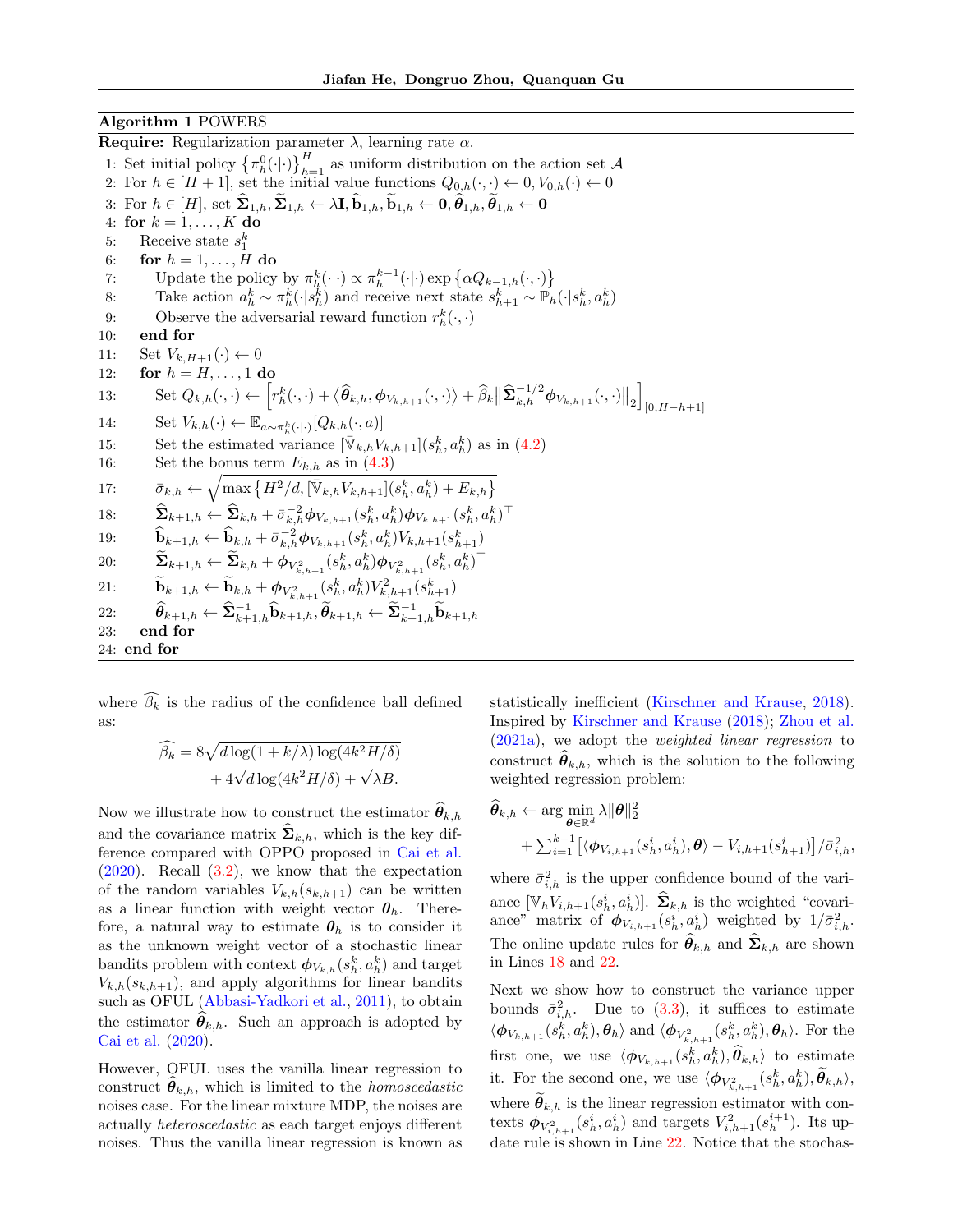tic noise in the linear regression only comes from the stochastic transition probability  $\mathbb{P}_h$  rather than the adversarial reward. Since  $\mathbb{P}_h$  is fixed across different episodes, we can bound the estimation error and specify the choice of  $\bar{\sigma}_{k,h}^2$  in the following lemma.

<span id="page-5-2"></span>Lemma 4.1. We define the the estimated variance  $[\bar{\mathbb{V}}_{k,h}V_{k,h+1}](s_h^k,a_h^k)$  as

$$
[\bar{\mathbb{V}}_{k,h}V_{k,h+1}](s_h^k, a_h^k) = \left[ \langle \boldsymbol{\phi}_{V_{k,h+1}^2}(s_h^k, a_h^k), \tilde{\boldsymbol{\theta}}_{k,h} \rangle \right]_{[0,H^2]} - \left[ \langle \boldsymbol{\phi}_{V_{k,h+1}}(s_h^k, a_h^k), \hat{\boldsymbol{\theta}}_{k,h} \rangle_{[0,H]} \right]^2, \tag{4.2}
$$

then with probability at least  $1-3\delta$ , for all  $k \in [K], h \in$  $[H]$ , we have

$$
\left\|[\bar{\mathbb{V}}_h V_{k,h+1}](s_h^k, a_h^k) - [\mathbb{V}_h V_{k,h+1}](s_h^k, a_h^k)\right\| \le E_{k,h},
$$

where  $E_{k,h}$  is defined as

$$
E_{k,h} = \min \left\{ \widetilde{\beta}_k \left\| \widetilde{\Sigma}_{k,h}^{-1/2} \phi_{V_{k,h+1}^2}(s_h^k, a_h^k) \right\|_2, H^2 \right\}
$$
  
+ 
$$
\min \left\{ 2H \bar{\beta}_k \left\| \widehat{\Sigma}_{k,h}^{-1/2} \phi_{V_{k,h+1}}(s_h^k, a_h^k) \right\|_2, H^2 \right\},
$$
  

$$
\widetilde{\beta}_k = 8H^2 \sqrt{d \log \left( 1 + kH^4/(d\lambda) \right) \log(4k^2H/\delta)}
$$
  
+ 
$$
4H^2 \log(4k^2H/\delta) + \sqrt{\lambda}B,
$$
  

$$
\bar{\beta}_k = 8d\sqrt{\log(1 + k/\lambda) \log(4k^2H/\delta)}
$$
  
+ 
$$
4\sqrt{d \log(4k^2H/\delta)} + \sqrt{\lambda}B.
$$
 (4.3)

For the estimator  $\widehat{\theta}_{k,h}$ , we have

$$
\boldsymbol{\theta}_h \in \mathcal{C}_{k,h} = \{ \boldsymbol{\theta} : \left\| \widehat{\mathbf{\Sigma}}_{k,h}^{1/2} (\boldsymbol{\theta} - \widehat{\boldsymbol{\theta}}_{k,h}) \right\| \leq \widehat{\beta}_k \}. \qquad (4.4)
$$

By Lemma [4.1,](#page-5-2) we know that in order to guarantee  $\bar{\sigma}_{k,h}^2$  is an upper bound of the variance, it suffices to set it as  $[\bar{\mathbb{V}}_{k,h}V_{k,h+1}](s_h^k, a_h^k) + E_{k,h}$ . Finally, due to the technical reason, we set  $\bar{\sigma}_{k,h}^2$  as

$$
\bar{\sigma}_{k,h} = \sqrt{\max \{ H^2/d, [\bar{\mathbb{V}}_{k,h} V_{k,h+1}](s_h^k, a_h^k) + E_{k,h} \} }.
$$

Furthermore, according to [\(4.4\)](#page-5-3), we have

$$
Q_{k,h}(s,a) = \left[ r_h^k(s,a) + \max_{\boldsymbol{\theta} \in C_{k,h}} \left\langle \boldsymbol{\phi}_{V_{k,h+1}}, \boldsymbol{\theta} \right\rangle \right]_{[0,H-h+1]}
$$
  
 
$$
\geq \left[ r_h^k(s,a) + \left\langle \boldsymbol{\phi}_{V_{k,h+1}}, \boldsymbol{\theta}_h \right\rangle \right]_{[0,H-h+1]},
$$

and by  $(3.2)$ , it is easy to show that the optimistic action-value function  $Q_{k,h}(s, a)$  and the optimistic value function  $V_{k,h}(s)$  are indeed upper bounds of the true action-value function  $Q_{k,h}^{\pi^k}$  and the true value function  $V_{k,h}^{\pi^k}$ , respectively.

#### 4.1 Computational complexity

The computational complexity of POWERS is related to the property of the given feature mapping  $\phi(s'|s, a)$  and we consider a special class of linear mixture MDPs studied by [Yang and Wang](#page-10-13) [\(2019b\)](#page-10-13); [Zhou](#page-10-6) [et al.](#page-10-6) [\(2021b](#page-10-6)[,a\)](#page-10-14). For this special class of linear mixture MDPs, we have

$$
[\boldsymbol{\phi}(s'|s,a)]_i = [\boldsymbol{\psi}(s')]_i \cdot [\boldsymbol{\mu}(s,a)]_i, \forall i \in [d],
$$

<span id="page-5-0"></span>where  $\psi$  :  $S \rightarrow \mathbb{R}^d$  and  $\mu$  :  $S \times A \rightarrow \mathbb{R}^d$ . Under this setting, for each function  $V$ , the vector  $\phi_V(s, a)$  can be written as the product of  $\mu(s, a)$  and  $\sum_{s' \in \mathcal{S}} \psi(s') V(s')$ ). Furthermore, the term  $\sum_{s' \in \mathcal{S}} \psi(s') \widetilde{V}(s')$  can be estimated by Monte Carlo method and in this work, we assume an access to the oracle  $\mathcal O$  which can compute the term  $\sum_{s' \in \mathcal{S}} \psi(s') V(s')$ . We also assume the size of action space is finite ( $|\mathcal{A}| < \infty$ ) and analyze the computational complexity of POWERS in the sequel.

Recall that POWERS can be divided into two phases: (1) policy improvement; and (2) policy evaluation. For the policy evaluation phase, in order to compute the vector  $\phi_{V_{k,h+1}}(s_h^k, a_h^k)$  and the vector  $\phi_{V_{k,h+1}^2}(s_h^k, a_h^k)$ , POWERS needs to compute the term  $\sum_{s' \in S} \psi(s') \phi_{V_{k,h+1}}(s')$  and  $\sum_{s' \in S} \psi(s') V_{k,h+1}^2(s')$ , which need two accesses to the oracle  $\mathcal{O}$ . Given the vector  $\phi_{V_{k,h+1}}(s_h^k, a_h^k)$  and  $\phi_{V_{k,h+1}}(s_h^k, a_h^k)$ , the covariance matrix can be computed in  $O(d^2)$  time, and the estimators  $\hat{\theta}_{k+1,h}$  and  $\hat{\theta}_{k+1,h}$  can be computed in  $O(d^3)$  time. Therefore, the policy evaluation phase can be computed in  $O(d^3HK)$  time with  $O(HK)$  accesses to the oracle  $\mathcal{O}$ .

<span id="page-5-3"></span><span id="page-5-1"></span>In the policy improvement phase, POWERS will update the policy  $\pi_h^k(s|a)$  for each state-action pair  $(s, a)$ :

$$
\pi_h^{k+1}(a|s) \propto \pi_h^k(a|s) \exp\left\{\alpha Q_{k,h}(s,a)\right\},\,
$$

which leads to an  $O(|\mathcal{S}||\mathcal{A}|K)$  computation complexity. In order to make the computation more efficient for large state space or even continuous state space  $S$ , an alternative approach is to calculate the policy  $\pi_h^k(\cdot|s_h^k)$  directly. More specifically, in Line [8,](#page-4-8) we only need the value of policy  $\pi_h^k$  for state  $s_h^k$ , which can be calculated as follows

$$
\pi_h^k(a|s_h^k) \propto \exp\left\{\alpha \sum_{i=1}^{k-1} Q_{i,h}(s_h^k, a)\right\}
$$
  
 
$$
\propto \exp\left\{\alpha \sum_{i=1}^{k-1} \left[r_h^i(s_h^k, a) + \langle \hat{\theta}_{i,h}, \phi_{V_{i,h+1}}(s_h^k, a)\rangle\right.+ \hat{\beta}_i \|\hat{\Sigma}_{i,h}^{-1/2}\phi_{V_{i,h+1}}(s_h^k, a)\|_2\right]_{[0, H-h+1]}\right\}.
$$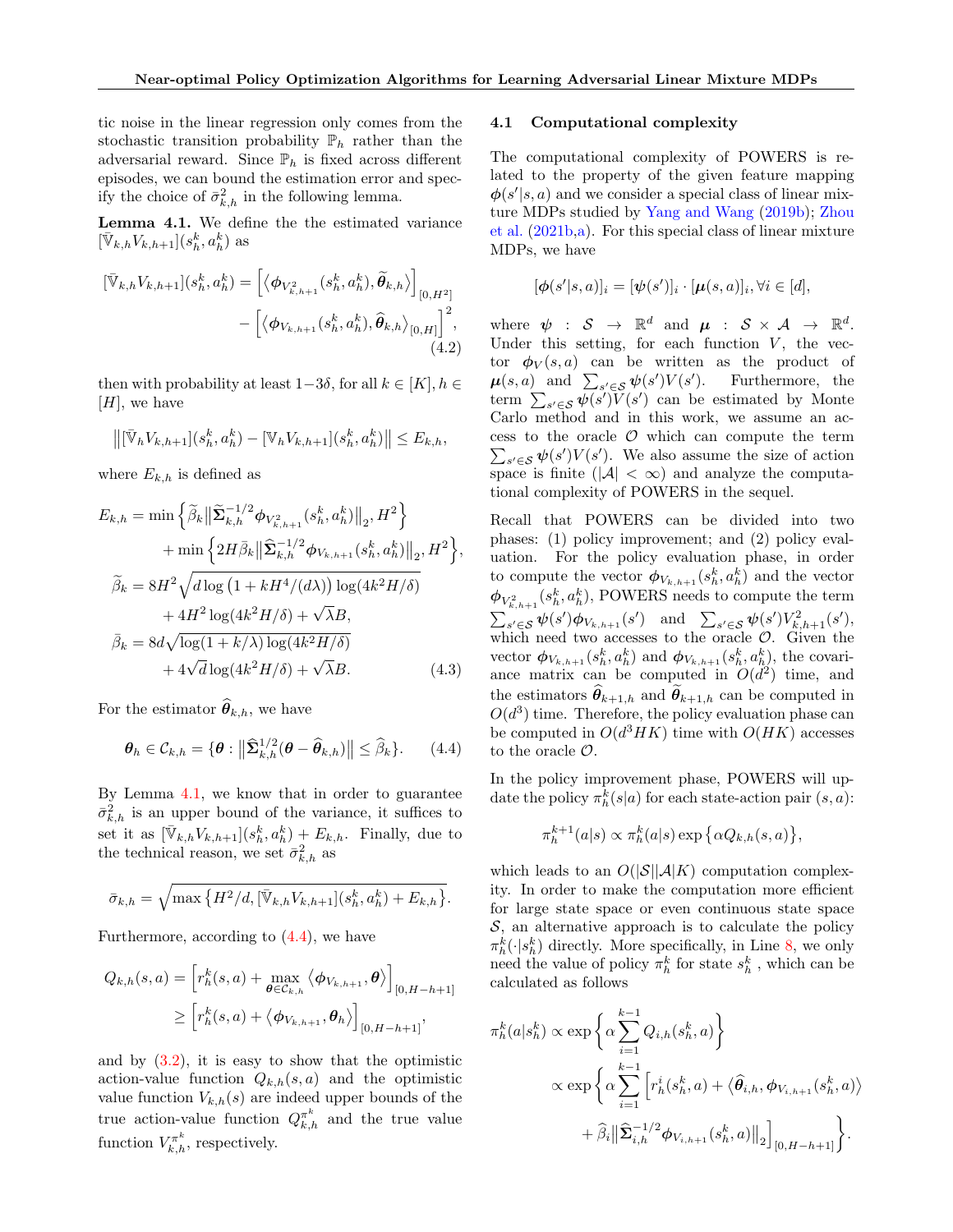Therefore, given the covariance matrix  $\hat{\Sigma}_{i,h}$ , the estimator  $\widehat{\theta}_{i,h}$  and the term  $\sum_{s' \in \mathcal{S}} \psi(s') V_{i,h+1}(s')$ , the policy  $\pi_h^k(\cdot | s_h^k)$  can be computed in  $O(d^3K|\mathcal{A}|)$  time complexity and it will take in total  $O(d^3HK^2|\mathcal{A}|)$ time complexity to compute all policies  $\pi_h^k(\cdot|s_h^k)$  for  $k \in [K]$  and  $h \in [H]$ . By taking the best of both computing approaches, the time complexity for the policy improvement phase of POWERS is  $O(min (d^3HK^2|\mathcal{A}|, |\mathcal{S}||\mathcal{A}|K)).$ 

Combining the time complexity of the two phases, the total time complexity of POWERS is  $O(min (d^3HK^2|\mathcal{A}|, |\mathcal{S}||\mathcal{A}|K) + d^3HK)$ with  $O(HK)$  accesses to the oracle  $\mathcal{O}$ .

# 5 MAIN RESULTS

In this section, we provide the regret bound for our algorithm POWERS. Here,  $T = KH$  is the number of interactions with the MDP.

<span id="page-6-0"></span>**Theorem 5.1.** For any linear mixture MDP  $M$ , if we set the parameter  $\lambda = 1/B^2$  in POWERS, then with probability at least  $1 - 6\delta$ , the regret of POWERS is upper bounded as follows:

$$
Regret(M, K) \le \widetilde{O}(\alpha T H^2 + \alpha^{-1} H \log |\mathcal{A}| + \sqrt{d^2 H^2 T}
$$

$$
+ \sqrt{dH^3T} + d^2 H^3 + d^{2.5} H^{2.5}).
$$

**Remark 5.2.** If we set the learning rate  $\alpha$  =  $O(\sqrt{\log |A|/(H^2 K)})$  in POWERS, then Theorem [5.1](#page-6-0) suggests that with high probability, the regret of POWERS is upper bounded by  $O(\sqrt{d^2H^2T} +$  $\overline{dH^{3}T} + d^{2}H^{3} + d^{2.5}H^{2.5} + \sqrt{H^{3}\log|A|T}$ . When  $T \geq d^3H^3, d \geq H, d \geq \log |\mathcal{A}|$ , the regret can be  $\widetilde{O}(dH\sqrt{T})$ . Compared with the result<br>simplified as  $\widetilde{O}(dH\sqrt{T})$ . Compared with the result of [Cai et al.](#page-9-6) [\(2020\)](#page-9-6), the POWERS improves the upor Cal et al. (2020), the POWERS improves the up-<br>per bound of regret by a factor of  $\sqrt{H}$ . In addition, compared with the UCRL-VTR+ algorithm proposed by [Zhou et al.](#page-10-14) [\(2021a\)](#page-10-14) for episodic linear mixture MDPs with deterministic rewards, our algorithm POWERS provides a robustness guarantee against adversarial rewards while achieving the same regret guarversarial rewards<br>antee  $\widetilde{O}(dH\sqrt{T}).$ 

The following theorem gives a lower bound of the regret for any algorithms for learning the adversarial linear mixture MDPs.

<span id="page-6-1"></span>**Theorem 5.3.** Suppose  $B \geq 2, d \geq 4, H \geq 3, K \geq 1$  $(d-1)^2H/2$ , then for any algorithm, there exists a time-inhomogenous, episodic B-bounded adversarial linear mixture MDP M, such that the expected regret for this MDP is lower bounded by  $\Omega(dH\sqrt{T})$ .

Remark 5.4. Theorem [5.3](#page-6-1) suggests that when the number of episodes  $K$  is large enough, for any algorithm, the regret of learning time-inhomogenous episodic adversarial linear mixture MDPs is at least episodic adversarial linear mixture MDP's is at least  $\Omega(dH\sqrt{T})$ . Furthermore, the lower bound of regret in Theorem [5.3](#page-6-1) matches the upper bound in Theorem [5.1](#page-6-0) up to logarithmic factors, which suggests that POWERS is nearly minimax optimal for learning adversarial linear mixture MDPs.

## <span id="page-6-4"></span>6 PROOF OVERVIEW

In this section, we provide the proof sketch of Theorem [5.1.](#page-6-0) The complete proof is deferred to the supplementary material. Our proof is based on Lemma [4.1,](#page-5-2) which says with high probability, the true parameter  $\theta_h$  is contained in the confidence set  $\mathcal{C}_{k,h}$ . For simplicity, we denote by  $\mathcal E$  the event when the result of Lemma [4.1](#page-5-2) holds and due to Lemma [4.1,](#page-5-2) we have  $Pr(\mathcal{E}) \geq 1-3\delta$ . Recall the definition of regret, we have

Regret(K) = 
$$
\underbrace{\sum_{k=1}^{K} (V_{k,1}^{*}(s_1^k) - V_{k,1}(s_1^k))}_{I_1} + \underbrace{\sum_{k=1}^{K} (V_{k,1}(s_1^k) - V_{k,1}^{\pi^k}(s_1^k))}_{I_2}.
$$

Therefore, the proof can be divided into two main steps.

Step 1: Bounding the term  $I_1$ .

<span id="page-6-2"></span>**Lemma 6.1.** On the event  $\mathcal{E}$ , for all  $k \in [K]$ , we have

$$
V_{k,1}^*(s_1^k) - V_{k,1}(s_1^k) \le \mathbb{E}\bigg[\sum_{h=1}^H \Big\{\mathbb{E}_{a \sim \pi_h^*(\cdot|s_h)}\big[Q_{k,h}(s_h, a)\big] - \mathbb{E}_{a \sim \pi_h^k(\cdot|s_h)}\big[Q_{k,h}(s_h, a)\big]|s_1 = s_1^k\bigg\}\bigg]
$$

.

Here  $\mathbb{E}[\cdot|s=s_1^k]$  is the expectation with respect to the randomness of the state-action sequence  $\{(s_h, a_h)\}_{h=1}^H$ , where  $a_h \sim \pi_h^*(\cdot | s_h)$  and  $s_{h+1} \sim \mathbb{P}_h(\cdot | s_h, a_h)$ .

Lemma [6.1](#page-6-2) suggests that the regret can be decomposed as the sum of the advantages at different stages h. Furthermore, since the initial state  $s_1^k$  and the optimal policy  $\pi^*$  is fixed across different episode k, the state-action sequence  $(s_1, a_1, ..., s_H, a_H)$  induced by the policy  $\pi^*$  follows the same distribution across different episode k.

In each episode  $k$ , the POWERS update the policy  $\pi_h^k$ by the following rule:

$$
\pi_h^{k+1}(a|s) \propto \pi_h^k(a|s) \exp \{\alpha Q_{k,h}(s,a)\}.
$$

By the above update rule, we have the following lemma.

<span id="page-6-3"></span>**Lemma 6.2.** On the event  $\mathcal{E}$ , for all  $k \in [K], h \in [H]$ ,  $s \in \mathcal{S}$ , we have

$$
\mathbb{E}_{a \sim \pi^*_h(\cdot|s)}\!\left[Q_{k,h}(s,a)\right]-\mathbb{E}_{a \sim \pi^k_h(\cdot|s)}\!\left[Q_{k,h}(s,a)\right]
$$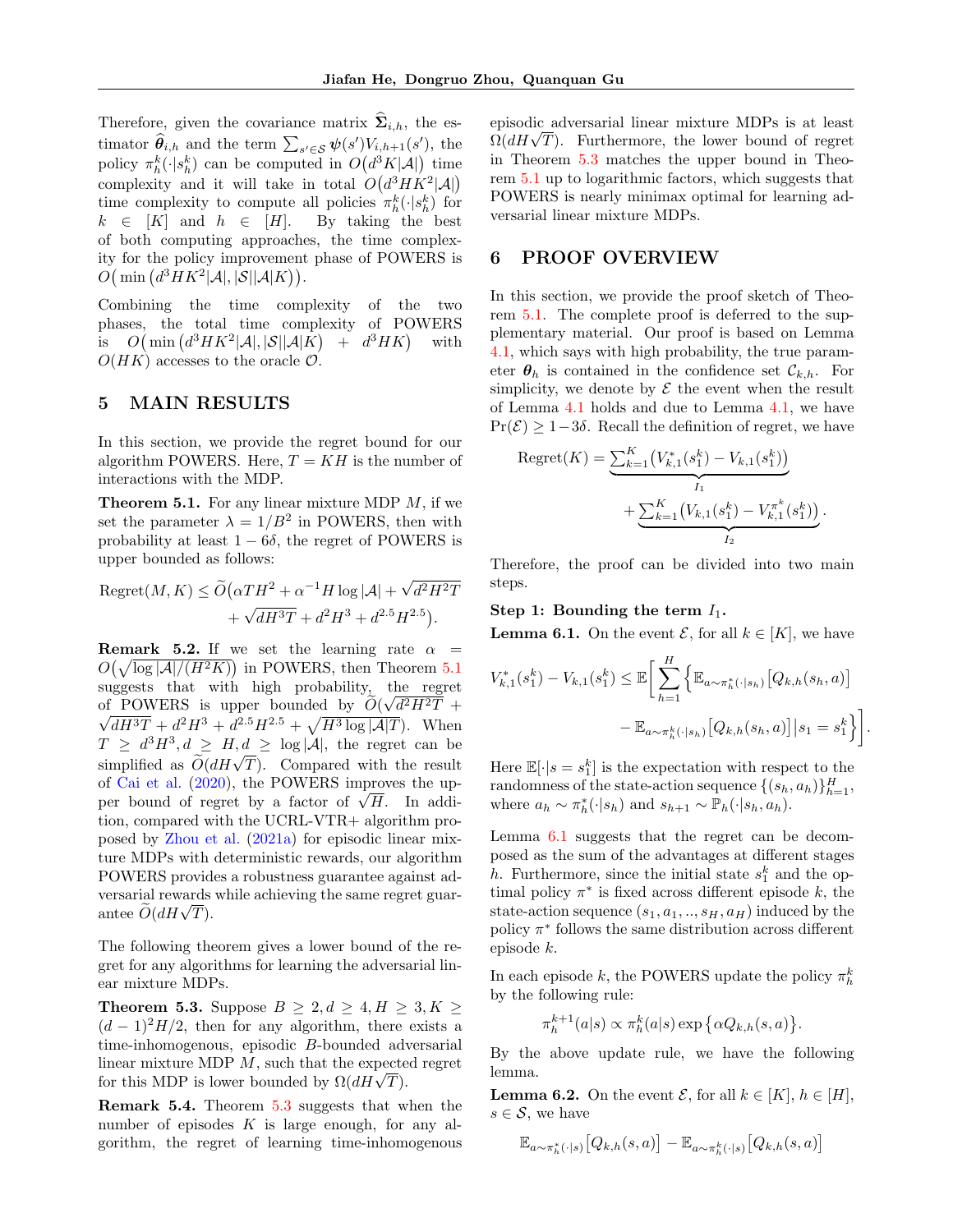$$
\leq \frac{\alpha H^2}{2} + \alpha^{-1} \Big( D_{KL} \big( \pi_h^*(\cdot | s) \| \pi_h^k(\cdot | s) \big) - D_{KL} \big( \pi_h^*(\cdot | s) \| \pi_h^{k+1}(\cdot | s) \big) \Big).
$$

Substituting the result of Lemma [6.2](#page-6-3) into the result of Lemma [4.1,](#page-5-2) we have the following upper bound for the term  $I_1$ :

$$
I_{1} \leq \frac{\alpha KH^{3}}{2} + \sum_{k=1}^{K} \alpha^{-1} \mathbb{E} \bigg[ \sum_{h=1}^{H} \Big\{ D_{KL}(\pi_{h}^{*}(\cdot|s_{h}) || \pi_{h}^{k}(\cdot|s_{h})) - KL(\pi_{h}^{*}(\cdot|s_{h}) || \pi_{h}^{k+1}(\cdot|s_{h})) \Big\} \bigg]
$$
  

$$
= \frac{\alpha KH^{3}}{2} + \alpha^{-1} \mathbb{E} \bigg[ \sum_{h=1}^{H} \Big\{ D_{KL}(\pi_{h}^{*}(\cdot|s_{h}) || \pi_{h}^{1}(\cdot|s_{h})) - D_{KL}(\pi_{h}^{*}(\cdot|s_{h}) || \pi_{h}^{K+1}(\cdot|s_{h})) \Big\} \bigg]
$$
  

$$
\leq \frac{\alpha KH^{3}}{2} + \alpha^{-1} \mathbb{E} \bigg[ \sum_{h=1}^{H} D_{KL}(\pi_{h}^{*}(\cdot|s_{h}) || \pi_{h}^{1}(\cdot|s_{h})) \bigg]
$$
  

$$
\leq \frac{\alpha KH^{3}}{2} + \alpha^{-1} H \log |\mathcal{A}|,
$$

where  $s_1$  is the fixed initial state,  $a_h \sim \pi_h^*(\cdot | s_h)$ ,  $s_{h+1} \sim$  $\mathbb{P}_h(\cdot|s_h, a_h)$ , the second inequality holds due to Kullback–Leibler divergence is non-negative and the third inequality holds due to the fact that initial policy  $\pi_h^1$ is uniform over the action space A.

#### Step 2: Bounding the term  $I_2$ .

<span id="page-7-0"></span>**Lemma 6.3.** On the event  $\mathcal{E}$ , for all  $k \in [K], h \in [H]$ , we have

$$
Q_{k,h}(s_h^k, a_h^k) - Q_{k,h}^{\pi^k}(s_h^k, a_h^k)
$$
  
\n
$$
\leq [\mathbb{P}_h(V_{k,h+1} - V_{k,h+1}^{\pi^k})](s_h^k, a_h^k)
$$
  
\n
$$
+ 2\widehat{\beta}_k \overline{\sigma}_{k,h} \min \left\{ \left\| \widehat{\Sigma}_{k,h}^{-1/2} \phi_{V_{k,h+1}}(s_h^k, a_h^k) / \overline{\sigma}_{k,h} \right\|_2, 1 \right\}.
$$

Lemma [6.3](#page-7-0) suggests that the difference between the true action-value function  $Q_{k,h}^{\pi^k}(s_h^k, a_h^k)$  and the estimated value function  $Q_{k,h}(s_h^k, a_h^k)$  can be bounded by the expected difference at the next-stage difference. Furthermore, for the expected difference at the nextstage and the exact difference at the next-stage, we have the following equation

$$
\begin{aligned} \left[ \mathbb{P}_h(V_{k,h+1} - V_{k,h+1}^{\pi^k}) \right] & (s_h^k, a_h^k) \\ &= Q_{k,h+1}(s_{h+1}^k, a_{h+1}^k) - Q_{k,h+1}^{\pi^k}(s_{h+1}^k, a_{h+1}^k) \\ &+ A_{h,k} + B_{h+1,k}, \end{aligned}
$$

where  $A_{h,k} = [\mathbb{P}_h(V_{k,h+1} - V_{k,h+1}^{\pi^k})](s_h^k, a_h^k) (V_{k,h+1}(s_{h+1}^k) - V_{k,h+1}^{\pi^k}(s_{h+1}^k)$  is the noise from the state transition and  $B_{h,k} = \mathbb{E}_{a \sim \pi_h^k(\cdot | s_h^k)} [Q_{k,h}(s_h^k, a) -$ 

 $Q_{k,h}^{\pi^k}(s_h^k, a) - (Q_{k,h}(s_h^k, a_h^k) - Q_{k,h}^{\pi^k}(s_h^k, a_h^k)$  is the noise from the stochastic policy. These noises form a martingale difference sequence and we define two high probability events for them:

$$
\mathcal{E}_1 = \left\{ \forall h \in [H], \sum_{k=1}^{K} \sum_{h'=h}^{H} A_{h',k} + B_{h',k} \le 4H\sqrt{T \log(H/\delta)} \right\},
$$
  

$$
\mathcal{E}_2 = \left\{ \sum_{k=1}^{K} \sum_{h=1}^{H} A_{h,k} \le 2H\sqrt{2T \log(1/\delta)} \right\}
$$

.

Then according to the Azuma–Hoeffding inequality, we have  $Pr(\mathcal{E}_1) \geq 1 - \delta$  and  $Pr(\mathcal{E}_2) \geq 1 - \delta$ . Furthermore, on the events  $\mathcal{E}_1$  and  $\mathcal{E}_2$ , we can telescope the inequality in Lemma  $6.3$  over the  $K$  episodes, and obtain the following lemma.

<span id="page-7-1"></span>**Lemma 6.4.** On the event  $\mathcal{E} \cap \mathcal{E}_1 \cap \mathcal{E}_2$ , for all  $h \in [H]$ , we have

$$
\sum_{k=1}^{K} \left( V_{k,h}(s_h^k) - V_{k,h}^{\pi^k}(s_h^k) \right)
$$
\n
$$
\leq 2\widehat{\beta}_K \sqrt{\sum_{k=1}^{K} \sum_{h=1}^{H} \bar{\sigma}_{k,h}^2 \sqrt{2Hd\log(1 + K/\lambda)}}
$$
\n
$$
+ 4H\sqrt{T\log(H/\delta)},
$$

and

$$
\sum_{k=1}^{K} \sum_{h=1}^{H} \left[ \mathbb{P}_h(V_{k,h+1} - V_{k,h+1}^{\pi^k}) \right] (s_h^k, a_h^k)
$$
  
\n
$$
\leq 2H \widehat{\beta}_K \sqrt{\sum_{k=1}^{K} \sum_{h=1}^{H} \bar{\sigma}_{k,h}^2 \sqrt{2H d \log(1 + K/\lambda)}}
$$
  
\n
$$
+ 4H^2 \sqrt{T \log(H/\delta)}.
$$

Lemma [6.4](#page-7-1) shows that the regret can be upper bounded by the total estimated variance  $\sum_{k=1}^{K} \sum_{h=1}^{H} \bar{\sigma}_{k,h}^2$ . For the total variance  $\sum_{k=1}^K \sum_{h=1}^H [\mathbb{V}_h V_{k,h+1}^{\pi^k}] (s_h^k, a_h^k)$ , we introduce the high probability event  $\mathcal{E}_3$ :

$$
\mathcal{E}_3 = \Big\{ \sum_{k=1}^K \sum_{h=1}^H [\mathbb{V}_h V_{k,h+1}^{\pi^k}](s_h^k, a_h^k) \leq 3HT + 3H^3 \log(1/\delta) \Big\}.
$$

Since the stochastic noise in the linear regression only comes from the stochastic transition probability  $\mathbb{P}_h$  rather than the adversarial reward, and  $\mathbb{P}_h$  is fixed across different episodes, Lemma C.5 in [Jin et al.](#page-9-27) [\(2018\)](#page-9-27) suggests that  $Pr(\mathcal{E}_3) \geq 1 - \delta$  and on the event  $\mathcal{E} \cap \mathcal{E}_1 \cap \mathcal{E}_2 \cap \mathcal{E}_3$ , the following lemma gives a upper bound of the total estimated variance.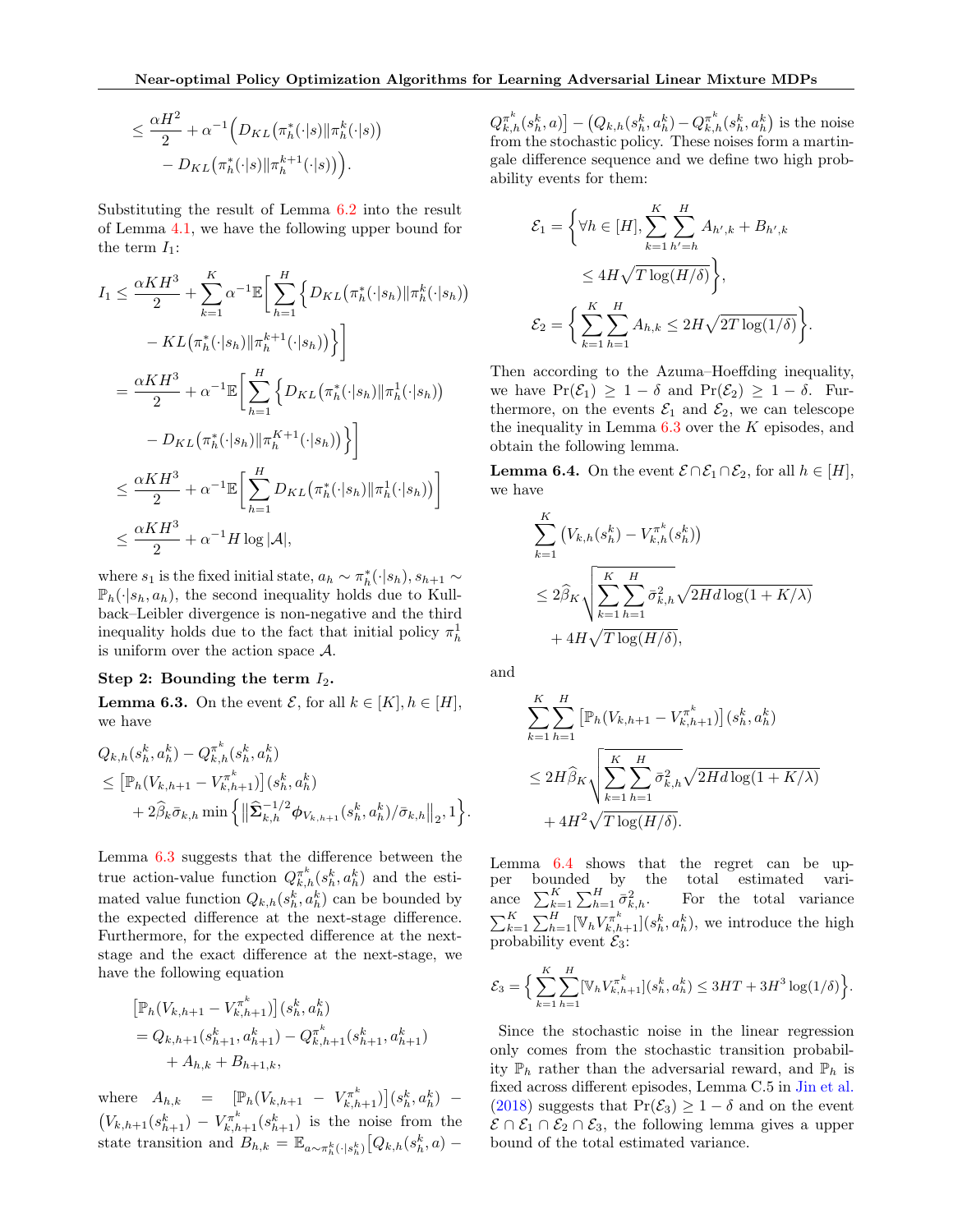<span id="page-8-1"></span>**Lemma 6.5.** On the event  $\mathcal{E} \cap \mathcal{E}_1 \cap \mathcal{E}_2 \cap \mathcal{E}_3$ , we have

$$
\sum_{k=1}^{K} \sum_{h=1}^{H} \bar{\sigma}_{k,h}^{2} \le 2HT/d + 179HT + 165d^{3}H^{4} \log^{2}(4K^{2}H/\delta) \log^{2}(1+KH^{4}/\lambda) + 2062H^{5}d^{2} \log^{2}(4K^{2}H/\delta) \log^{2}(1+K/\lambda).
$$

Combining the results of Lemmas [6.4](#page-7-1) and [6.5,](#page-8-1) the term  $I_2$  can be upper bounded by

$$
I_2 = \widetilde{O}(\sqrt{dH^3T} + \sqrt{d^2H^2T} + d^2H^3 + d^{2.5}H^{2.5}).
$$

Finally, combining the upper bounds of  $I_1$  and  $I_2$ , we have

Regret(K) = I<sub>1</sub> + I<sub>2</sub>  
= 
$$
\widetilde{O}(\sqrt{dH^3T} + \sqrt{d^2H^2T} + d^2H^3 + d^{2.5}H^{2.5} + \alpha H^2 + \alpha^{-1}H \log |\mathcal{A}|).
$$

## 7 EXPERIMENTS

In this section, we carry out experiments to evaluate the empirical performance of our algorithm POWERS.

In this experiment, we construct the MDP M with dimension  $d = 5$  and episode length  $H = 20$ . In this MDP, the state space S consists of  $H + 2$  different states  $s_1, ..., s_{H+2}$  and the action space  $\mathcal{A} = \{-1, 1\}^{d-1}$ consists of  $2^{d-1}$  different actions. For each stage  $h \in [H]$  and episode  $k \in [K]$ , the adversarial reward function  $r_h^k$  satisfies that  $r_h^k(s_h, a) = 0$ ,  $(1 \leq h \leq$  $H + 1$ ) and  $r_h^k(s_{H+2}, \mathbf{a}) = 1$ . For each stage  $h \in [H]$ and corresponding transition probability function  $\mathbb{P}_h$ ,  $s_{H+1}$  and  $s_{H+2}$  are absorbing states. For other states  $s_h(1 \leq h \leq H)$ , the transition probability satisfies that

$$
\mathbb{P}_h(s_{h+1}|s_h, \mathbf{a}) = 0.95 - \langle 0.01 \cdot \mathbf{1}_{d-1}, \mathbf{a} \rangle,
$$
  

$$
\mathbb{P}_h(s_{H+2}|s_h, \mathbf{a}) = 0.05 + \langle 0.01 \cdot \mathbf{1}_{d-1}, \mathbf{a} \rangle,
$$

where each  $\mathbf{1}_{d-1}$  is a  $(d-1)$ -dimensional vector of all ones. In the experiment, we set the regularization parameter  $\lambda = 1$ , learning rate  $\alpha = 1$  and use grid search to select the parameters  $\hat{\beta}$ ,  $\hat{\beta}$ ,  $\bar{\beta}$  which obtain the best performance. We compare our algorithm with two baseline benchmarks : Random (uniformly and randomly choose actions from  $A$ ) and **OPPO** [\(Cai](#page-9-6) [et al.,](#page-9-6) [2020\)](#page-9-6). The regrets of different algorithms for the first 1000 episodes averaged over 20 runs are plotted in Figure [1.](#page-8-2)

From Figure [1,](#page-8-2) it can be seen that both OPPO [\(Cai](#page-9-6) [et al.,](#page-9-6) [2020\)](#page-9-6) and POWERS obtain a sub-linear cumulative regret. Moreover, we can see that POWERS outperforms the OPPO algorithm. This is consistent with our theoretical result in Theorem [5.1,](#page-6-0) which suggests that POWERS has a better regret bound than OPPO thanks to the use of Bernstein-type bonus.



<span id="page-8-2"></span>Figure 1: Cumulative regret comparison in the first 1000 episodes of different algorithms. Results are averaged over 20 runs.

# 8 CONCLUSION AND FUTURE WORK

In this work, we considered learning adversarial Markov decision processes under the linear mixture MDP assumption. We proposed a novel algorithm POWERS and proved that with high probability, the POWERS and proved that with high probability, the regret of POWERS is upper bounded by  $\widetilde{O}(dH\sqrt{T}),$ which matches the lower bound up to logarithmic factors. Currently, our work requires the full information feedback of the reward and it remains an open problem that if there exists a provably efficient algorithm for learning adversarial linear mixture MDPs with bandit-feedback on the reward. We leave it as future work.

## Acknowledgments

We thank the anonymous reviewers for their helpful comments. Part of this work was done when JH, DZ and QG participated the Theory of Reinforcement Learning program at the Simons Institute for the Theory of Computing in Fall 2020. JH, DZ and QG are partially supported by the National Science Foundation CAREER Award 1906169, IIS-1904183, and AWS Machine Learning Research Award. The views and conclusions contained in this paper are those of the authors and should not be interpreted as representing any funding agencies.

#### References

<span id="page-8-0"></span>Abbasi-Yadkori, Y., Bartlett, P., Bhatia, K., Lazic, N., Szepesvari, C. and Weisz, G. (2019a). Politex: Regret bounds for policy iteration using expert prediction. In International Conference on Machine Learning. PMLR.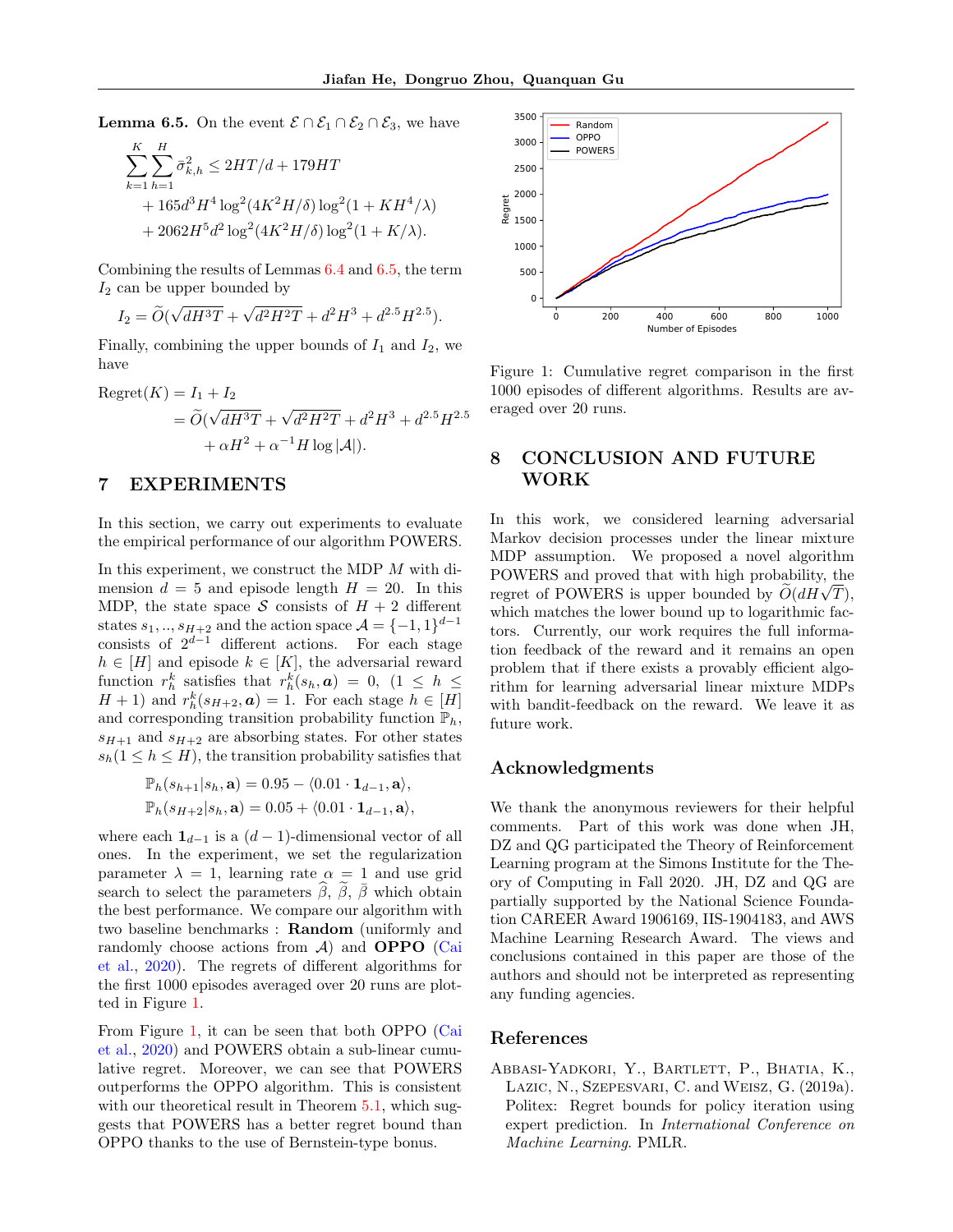- <span id="page-9-22"></span>Abbasi-Yadkori, Y., Lazic, N., Szepesvari, C. and Weisz, G. (2019b). Exploration-enhanced politex. arXiv preprint arXiv:1908.10479 .
- <span id="page-9-9"></span>ABBASI-YADKORI, Y., PÁL, D. and SzEPESVÁRI, C. (2011). Improved algorithms for linear stochastic bandits. In Advances in Neural Information Processing Systems.
- <span id="page-9-8"></span>Ayoub, A., Jia, Z., Szepesvari, C., Wang, M. and Yang, L. (2020). Model-based reinforcement learning with value-targeted regression. In International Conference on Machine Learning. PMLR.
- <span id="page-9-21"></span>BAGNELL, J. A. and SCHNEIDER, J. (2003). Covariant policy search .
- <span id="page-9-17"></span>BAXTER, J. and BARTLETT, P. L. (2000). Direct gradient-based reinforcement learning. In 2000 IEEE International Symposium on Circuits and Systems (ISCAS), vol. 3. IEEE.
- <span id="page-9-6"></span>Cai, Q., Yang, Z., Jin, C. and Wang, Z. (2020). Provably efficient exploration in policy optimization. In International Conference on Machine Learning. PMLR.
- <span id="page-9-25"></span>CESA-BIANCHI, N. and LUGOSI, G. (2006). Prediction, learning, and games. Cambridge university press.
- <span id="page-9-4"></span>Dekel, O. and Hazan, E. (2013). Better rates for any adversarial deterministic mdp. In International Conference on Machine Learning. PMLR.
- <span id="page-9-12"></span>Du, S., Krishnamurthy, A., Jiang, N., Agar-WAL, A., DUDIK, M. and LANGFORD, J. (2019). Provably efficient rl with rich observations via latent state decoding. In International Conference on Machine Learning. PMLR.
- <span id="page-9-5"></span>EFRONI, Y., SHANI, L., ROSENBERG, A. and MANnor, S. (2020). Optimistic policy optimization with bandit feedback. arXiv preprint arXiv:2002.08243 .
- <span id="page-9-1"></span>Even-Dar, E., Kakade, S. M. and Mansour, Y. (2009). Online markov decision processes. Mathematics of Operations Research 34 726–736.
- <span id="page-9-10"></span>GERGELY NEU, A. G., SZEPESVÁRI, C. and ANTOS, A. (2010). Online markov decision processes under bandit feedback. In Proceedings of the Twenty-Fourth Annual Conference on Neural Information Processing Systems.
- <span id="page-9-23"></span>Hao, B., Lazic, N., Abbasi-Yadkori, Y., Joulani, P. and SZEPESVARI, C. (2020). Provably efficient adaptive approximate policy iteration. arXiv preprint arXiv:2002.03069 .
- <span id="page-9-14"></span>He, J., Zhou, D. and Gu, Q. (2021). Logarithmic regret for reinforcement learning with linear function approximation. In International Conference on Machine Learning. PMLR.
- <span id="page-9-7"></span>Jia, Z., Yang, L., Szepesvari, C. and Wang, M. (2020). Model-based reinforcement learning with value-targeted regression. In Learning for Dynamics and Control. PMLR.
- <span id="page-9-13"></span>Jiang, N., Krishnamurthy, A., Agarwal, A., Langford, J. and Schapire, R. E. (2017). Contextual decision processes with low bellman rank are pac-learnable. In Proceedings of the 34th International Conference on Machine Learning-Volume 70. JMLR. org.
- <span id="page-9-27"></span>Jin, C., Allen-Zhu, Z., Bubeck, S. and Jordan, M. I. (2018). Is q-learning provably efficient? In Advances in Neural Information Processing Systems.
- <span id="page-9-11"></span>Jin, C., Jin, T., Luo, H., Sra, S. and Yu, T. (2020a). Learning adversarial markov decision processes with bandit feedback and unknown transition. In International Conference on Machine Learning. PMLR.
- <span id="page-9-15"></span>JIN, C., YANG, Z., WANG, Z. and JORDAN, M. I. (2020b). Provably efficient reinforcement learning with linear function approximation. In *Conference* on Learning Theory.
- <span id="page-9-19"></span>Kakade, S. and Langford, J. (2002). Approximately optimal approximate reinforcement learning. In In Proc. 19th International Conference on Machine Learning. Citeseer.
- <span id="page-9-18"></span>Kakade, S. M. (2001). A natural policy gradient. Advances in neural information processing systems 14.
- <span id="page-9-20"></span>KAKADE, S. M. ET AL.  $(2003)$ . On the sample complexity of reinforcement learning. Ph.D. thesis.
- <span id="page-9-26"></span>Kirschner, J. and Krause, A. (2018). Information directed sampling and bandits with heteroscedastic noise. In Conference On Learning Theory. PMLR.
- <span id="page-9-16"></span>Modi, A., Jiang, N., Tewari, A. and Singh, S. (2019). Sample complexity of reinforcement learning using linearly combined model ensembles. In International Conference on Artificial Intelligence and Statistics.
- <span id="page-9-2"></span>NEU, G., GYÖRGY, A. and SZEPESVÁRI, C. (2010). The online loop-free stochastic shortest-path problem. In *COLT*, vol. 2010. Citeseer.
- <span id="page-9-3"></span>NEU, G., GYORGY, A. and SZEPESVÁRI, C.  $(2012)$ . The adversarial stochastic shortest path problem with unknown transition probabilities. In Artificial Intelligence and Statistics. PMLR.
- <span id="page-9-24"></span>NEU, G., JONSSON, A. and GÓMEZ, V. (2017). A unified view of entropy-regularized markov decision processes. arXiv preprint arXiv:1705.07798 .
- <span id="page-9-0"></span>PUTERMAN, M. L. (1994). Markov decision processes: Discrete stochastic dynamic programming.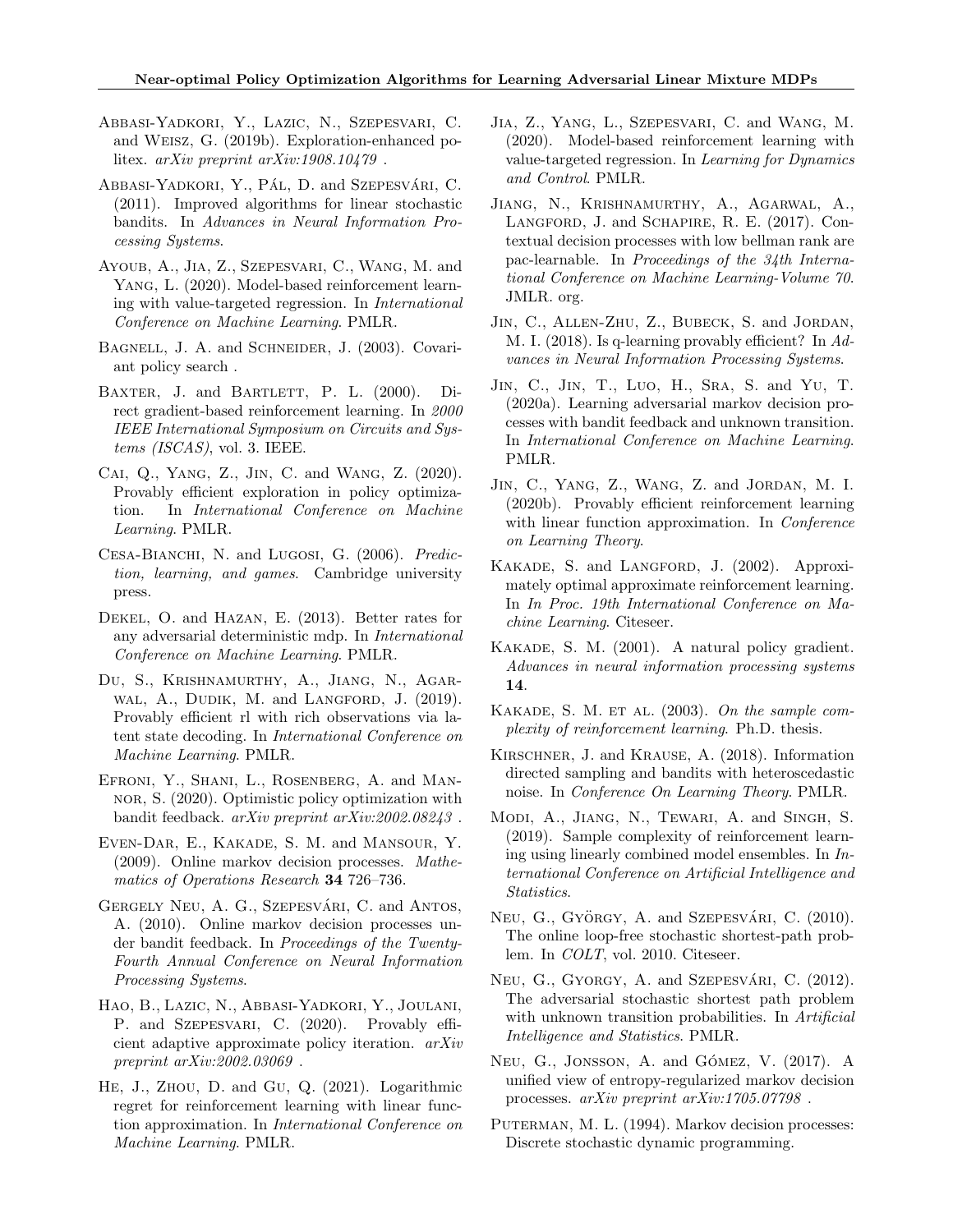- <span id="page-10-2"></span>Rosenberg, A. and Mansour, Y. (2019a). Online convex optimization in adversarial markov decision processes. In International Conference on Machine Learning. PMLR.
- <span id="page-10-7"></span>Rosenberg, A. and Mansour, Y. (2019b). Online stochastic shortest path with bandit feedback and unknown transition function. Advances in Neural Information Processing Systems 32 2212–2221.
- <span id="page-10-18"></span>SCHULMAN, J., LEVINE, S., ABBEEL, P., JORDAN, M. and MORITZ, P. (2015). Trust region policy optimization. In International conference on machine learning. PMLR.
- <span id="page-10-19"></span>Schulman, J., Wolski, F., Dhariwal, P., Rad-FORD, A. and KLIMOV, O. (2017). Proximal policy optimization algorithms. arXiv preprint arXiv:1707.06347 .
- <span id="page-10-9"></span>Sun, W., Jiang, N., Krishnamurthy, A., Agar-WAL, A. and LANGFORD, J. (2019). Model-based rl in contextual decision processes: Pac bounds and exponential improvements over model-free approaches. In Conference on Learning Theory. PMLR.
- <span id="page-10-17"></span>Sutton, R. S., McAllester, D. A., Singh, S. P., MANSOUR, Y. ET AL. (1999). Policy gradient methods for reinforcement learning with function approximation. In NIPs, vol. 99. Citeseer.
- <span id="page-10-3"></span>Tamar, A., Mannor, S. and Xu, H. (2014). Scaling up robust mdps using function approximation. In International conference on machine learning. PMLR.
- <span id="page-10-8"></span>Wang, Y., Wang, R., Du, S. S. and Krishnamurthy, A. (2019). Optimism in reinforcement learning with generalized linear function approximation.  $arXiv$  preprint  $arXiv:1912.04136$ .
- <span id="page-10-5"></span>Wang, Y. and Zou, S. (2021). Online robust reinforcement learning with model uncertainty. Advances in Neural Information Processing Systems 34.
- <span id="page-10-16"></span>Williams, R. J. (1992). Simple statistical gradientfollowing algorithms for connectionist reinforcement learning. Machine learning 8 229–256.
- <span id="page-10-15"></span>Wu, Y., Zhou, D. and Gu, Q. (2022). Nearly minimax optimal regret for learning infinite-horizon average-reward mdps with linear function approximation. In International Conference on Artificial Intelligence and Statistics.
- <span id="page-10-11"></span>YANG, L. and WANG, M. (2019a). Sample-optimal parametric q-learning using linearly additive features. In International Conference on Machine Learning.
- <span id="page-10-13"></span>YANG, L. F. and WANG, M. (2019b). Reinforcement leaning in feature space: Matrix bandit, kernels, and

regret bound. In International Conference on Machine Learning.

- <span id="page-10-0"></span>YU, J. Y., MANNOR, S. and SHIMKIN, N. (2009). Markov decision processes with arbitrary reward processes. Mathematics of Operations Research 34 737–757.
- <span id="page-10-10"></span>Zanette, A., Brandfonbrener, D., Brunskill, E., PIROTTA, M. and LAZARIC, A. (2020a). Frequentist regret bounds for randomized least-squares value iteration. In International Conference on Artificial Intelligence and Statistics.
- <span id="page-10-12"></span>Zanette, A., Lazaric, A., Kochenderfer, M. and Brunskill, E. (2020b). Learning near optimal policies with low inherent bellman error. In International Conference on Machine Learning.
- <span id="page-10-4"></span>Zhang, K., Hu, B. and Basar, T. (2020). On the stability and convergence of robust adversarial reinforcement learning: A case study on linear quadratic systems. Advances in Neural Information Processing Systems 33 22056–22068.
- <span id="page-10-14"></span>Zhou, D., Gu, Q. and Szepesvari, C. (2021a). Nearly minimax optimal reinforcement learning for linear mixture markov decision processes. In Conference on Learning Theory. PMLR.
- <span id="page-10-6"></span>Zhou, D., He, J. and Gu, Q. (2021b). Provably efficient reinforcement learning for discounted mdps with feature mapping. In *International Conference* on Machine Learning. PMLR.
- <span id="page-10-1"></span>Zimin, A. and Neu, G. (2013). Online learning in episodic markovian decision processes by relative entropy policy search. In Neural Information Processing Systems 26.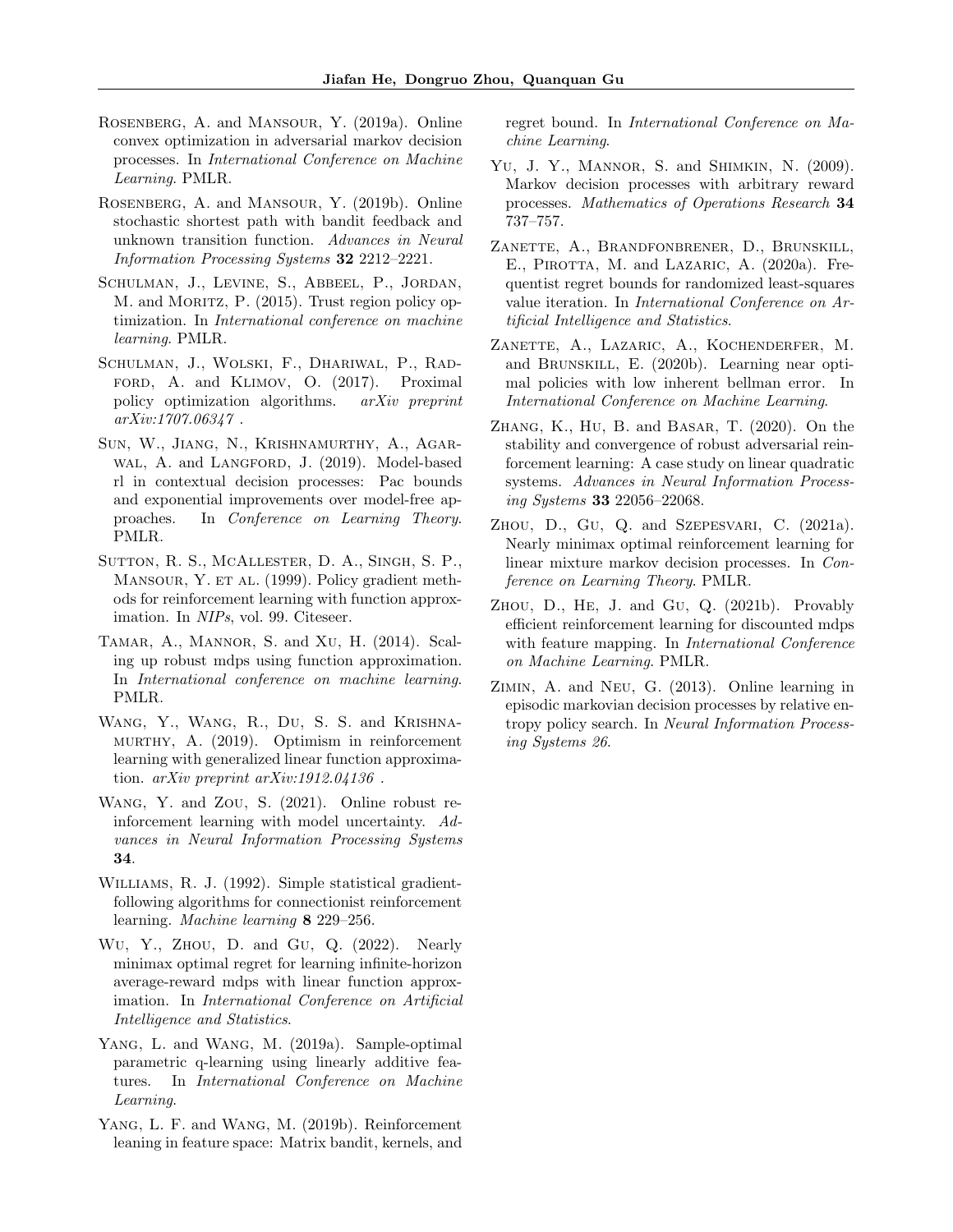# Supplementary Material: Near-optimal Policy Optimization Algorithms for Learning Adversarial Linear Mixture MDPs

# A PROOF OF THE MAIN RESULTS

## A.1 Proof of Theorem [5.1](#page-6-0)

In this section, we provide the proof of Theorems [5.1](#page-6-0) and first propose the following lemmas.

**Lemma A.1** (Azuma–Hoeffding inequality, [Cesa-Bianchi and Lugosi](#page-9-25) [2006\)](#page-9-25). Let  $\{x_i\}_{i=1}^n$  be a martingale difference sequence with respect to a filtration  $\{\mathcal{G}_i\}$  satisfying  $|x_i| \leq M$  for some constant M,  $x_i$  is  $\mathcal{G}_{i+1}$ -measurable,  $\mathbb{E}[x_i|\mathcal{G}_i] = 0$ . Then for any  $0 < \delta < 1$ , with probability at least  $1 - \delta$ , we have

$$
\sum_{i=1}^{n} x_i \le M\sqrt{2n\log(1/\delta)}.
$$

<span id="page-11-0"></span>**Lemma A.2.** On the event  $\mathcal{E}$ , for all  $k \in [K], h \in [H], s \in \mathcal{S}, a \in \mathcal{A}$ , we have

$$
Q_{k,h}(s,a) \ge r_h^k(s,a) + \left[\mathbb{P}_h V_{k,h+1}\right](s,a).
$$

Furthermore, on the event  $\mathcal{E}$ , for all  $k \in [K], h \in [H], s \in \mathcal{S}, a \in \mathcal{A}$ , we have

$$
Q_{k,h}(s,a) - Q_{k,h}^{\pi^k}(s,a) \ge 0, V_{k,h}(s) - V_{k,h}^{\pi^k}(s) \ge 0.
$$

*Proof of Lemma [A.2.](#page-11-0)* For the lower bound of  $Q_{k,h}(s, a) - Q_{k,h}^{\pi^k}(s, a)$ , we have

$$
r_h^k(s, a) + \langle \hat{\theta}_{k,h}, \phi_{V_{k,h+1}}(s, a) \rangle + \hat{\beta}_k \|\hat{\Sigma}_{k,h}^{-1/2} \phi_{V_{k,h+1}}(s, a)\|_2
$$
  
\n
$$
= r_h^k(s, a) + \left[\mathbb{P}_h V_{k,h+1}\right](s, a) + \langle \hat{\theta}_{k,h} - \theta_h, \phi_{V_{k,h+1}}(s, a) \rangle + \hat{\beta}_k \|\hat{\Sigma}_{k,h}^{-1/2} \phi_{V_{k,h+1}}(s, a)\|_2
$$
  
\n
$$
\geq r_h^k(s, a) + \left[\mathbb{P}_h V_{k,h+1}\right](s, a) + \hat{\beta}_k \|\hat{\Sigma}_{k,h}^{-1/2} \phi_{V_{k,h+1}}(s, a)\|_2 - \|\hat{\Sigma}_{k,h}^{1/2} (\theta - \hat{\theta}_{k,h})\|_2 \|\hat{\Sigma}_{k,h}^{-1/2} \phi_{V_{k,h+1}}(s, a)\|_2
$$
  
\n
$$
\geq r_h^k(s, a) + \left[\mathbb{P}_h V_{k,h+1}\right](s, a), \tag{A.1}
$$

where the first inequality holds due to Cauchy-Schwarz inequality and the second inequality holds due to the definition of event  $\mathcal E$ . Therefore, we have

$$
Q_{k,h}(s,a) = \left[ r_h^k(s,a) + \langle \hat{\theta}_{k,h}, \phi_{V_{k,h+1}}(s,a) \rangle + \hat{\beta}_k \left\| \hat{\Sigma}_{k,h}^{-1/2} \phi_{V_{k,h+1}}(s,a) \right\|_2 \right]_{[0,H-h+1]}
$$
  
\n
$$
\geq \min \left\{ r_h^k(s,a) + \left[ \mathbb{P}_h V_{k,h+1} \right](s,a), H-h+1 \right\}
$$
  
\n
$$
\geq r_h^k(s,a) + \left[ \mathbb{P}_h V_{k,h+1} \right](s,a), \tag{A.2}
$$

where the first inequality holds due to  $(A.1)$  and the second inequality holds due to  $r_h^k(s, a) + \left[\mathbb{P}_h V_{k,h+1}\right](s, a) \le$  $1 + (H - h) = H - h + 1$ . Now, we prove the second part of Lemma [A.2](#page-11-0) by induction. The statement holds for stage  $h = H + 1$ , since

<span id="page-11-2"></span><span id="page-11-1"></span>
$$
V_{k,h}(s) = V_{k,h}^{\pi^k}(s) = 0.
$$

When the second part of Lemma [A.2](#page-11-0) holds for stage  $h + 1$ , we have

$$
Q_{k,h}(s,a) \ge r_h^k(s,a) + \left[\mathbb{P}_h V_{k,h+1}\right](s,a)
$$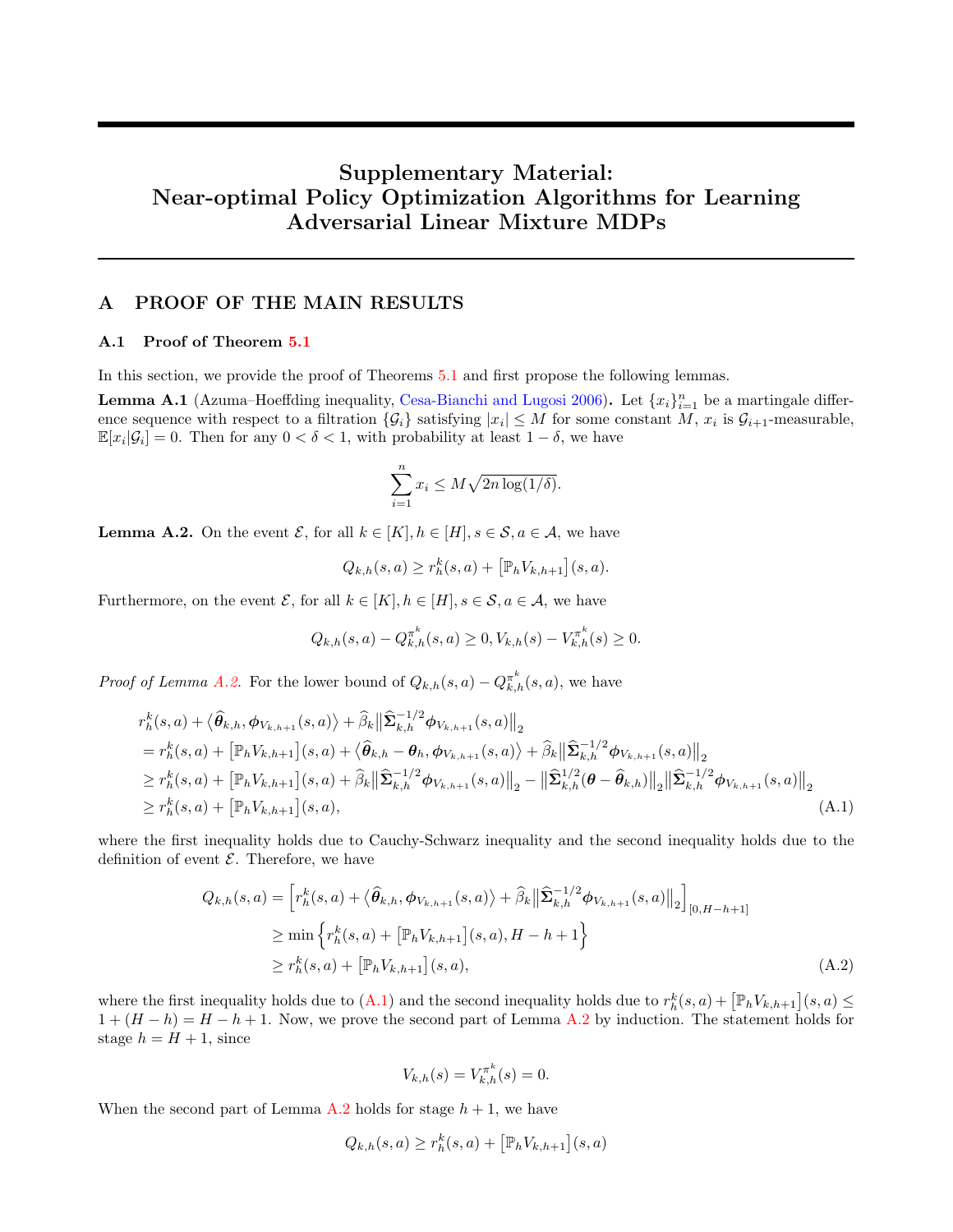$$
\geq r_h^k(s, a) + \left[ \mathbb{P}_h V_{k, h+1}^{\pi^k} \right](s, a) \n= Q^{\pi^k}(s, a),
$$
\n(A.3)

 $\Box$ 

where the first inequality holds due to  $(A.2)$  and the second inequality holds due to the induction assumption. Furthermore, we have

$$
V_{k,h}(s) = \mathbb{E}_{a \sim \pi_h^k(\cdot | s)}[Q_{k,h}(s,a)] \geq \mathbb{E}_{a \sim \pi_h^k(\cdot | s)}[Q_{k,h}^{\pi^k}(s,a)] = V_{k,h}^{\pi^k}(s).
$$

Therefore, we finish the induction step and complete the proof of Lemma [A.2.](#page-11-0)

<span id="page-12-2"></span>**Lemma A.3.** [Lemma 11, [Abbasi-Yadkori et al.](#page-9-9) [2011\]](#page-9-9) Let  $\{x_t\}_{t=1}^{\infty}$  be a sequence in  $\mathbb{R}^d$ ,  $V_0 = \lambda I$  and define  $\mathbf{V}_t = \mathbf{V}_0 + \sum_{i=1}^t \mathbf{x}_i \mathbf{x}_i^{\top}$ . If  $\|\mathbf{x}_i\|_2 \leq L$  holds for each i, then for each t, we have

$$
\sum_{i=1}^{t} \min\left\{1, \|\mathbf{x}_{i}\|_{\mathbf{V}_{i-1}^{-1}}\right\} \leq 2d \log\left(\frac{d\lambda + tL^2}{d\lambda}\right).
$$

Proof of Theorem [5.1.](#page-6-0) For the regret, we have

$$
Regret(K) = \sup_{\pi} \sum_{k=1}^{K} (V_{k,1}^{\pi}(s_1^k) - V_{k,1}^{\pi^k}(s_1^k))
$$
  
= 
$$
\sum_{k=1}^{K} (V_{k,1}^*(s_1^k) - V_{k,1}^{\pi^k}(s_1^k))
$$
  
= 
$$
\underbrace{\sum_{k=1}^{K} (V_{k,1}^*(s_1^k) - V_{k,1}(s_1^k))}_{I_1} + \underbrace{\sum_{k=1}^{K} (V_{k,1}(s_1^k) - V_{k,1}^{\pi^k}(s_1^k))}_{I_2}.
$$

For the term  $I_1$ , applying Lemma [6.1,](#page-6-2) we have

$$
I_{1} = \sum_{k=1}^{K} (V_{k,1}^{*}(s_{1}^{k}) - V_{k,1}(s_{1}^{k}))
$$
  
\n
$$
\leq \sum_{k=1}^{K} \mathbb{E} \Bigg[ \sum_{h=1}^{H} \Big\{ \mathbb{E}_{a \sim \pi_{h}^{*}(\cdot | s_{h})} [Q_{k,h}(s_{h}, a)] - \mathbb{E}_{a \sim \pi_{h}^{k}(\cdot | s_{h})} [Q_{k,h}(s_{h}, a)] \Big\} | s_{1} = s_{1}^{k} \Bigg]
$$
  
\n
$$
\leq \sum_{k=1}^{K} \mathbb{E} \Bigg[ \sum_{h=1}^{H} \Big\{ \frac{\alpha H^{2}}{2} + \alpha^{-1} \Big( D_{KL}(\pi_{h}^{*}(\cdot | s_{h}) || \pi_{h}^{k}(\cdot | s_{h})) - D_{KL}(\pi_{h}^{*}(\cdot | s_{h}) || \pi_{h}^{k+1}(\cdot | s_{h})) \Big) \Big\} | s_{1} = s_{1}^{k} \Bigg]
$$
  
\n
$$
= \frac{\alpha KH^{3}}{2} + \sum_{k=1}^{K} \alpha^{-1} \mathbb{E} \Bigg[ \sum_{h=1}^{H} \Big\{ D_{KL}(\pi_{h}^{*}(\cdot | s_{h}) || \pi_{h}^{k}(\cdot | s_{h})) - D_{KL}(\pi_{h}^{*}(\cdot | s_{h}) || \pi_{h}^{k+1}(\cdot | s_{h})) \Big\} | s_{1} = s_{1}^{k} \Bigg], \qquad (A.4)
$$

where  $a_h \sim \pi_h^*(\cdot|s_h), s_{h+1} \sim \mathbb{P}_h(\cdot|s_h, a_h)$ , the first inequality holds due to Lemma [6.1](#page-6-2) and the second in-equality holds due to Lemma [6.2.](#page-6-3) For Kullback–Leibler divergence  $D_{KL}(\pi_h^*(\cdot|s_h)||\pi_h^1(\cdot|s_h))$ , we have  $0 \le$  $D_{KL}(\pi_h^*(\cdot|s_h)||\pi_h^1(\cdot|s_h))$  and

<span id="page-12-1"></span><span id="page-12-0"></span>
$$
D_{KL}(\pi_h^*(\cdot|s_h)||\pi_h^1(\cdot|s_h)) = \sum_{a \in \mathcal{A}} \pi_h^*(a|s_h) \log \left(\frac{\pi_h^*(a|s_h)}{\pi_h^1(a|s_h)}\right)
$$
  

$$
= \sum_{a \in \mathcal{A}} \pi_h^*(a|s_h) \log \left(\pi_h^*(a|s_h) \times |\mathcal{A}|\right)
$$
  

$$
= \log |\mathcal{A}| + \sum_{a \in \mathcal{A}} \pi_h^*(a|s_h) \log \left(\pi_h^*(a|s_h)\right)
$$
  

$$
\leq \log |\mathcal{A}|, \tag{A.5}
$$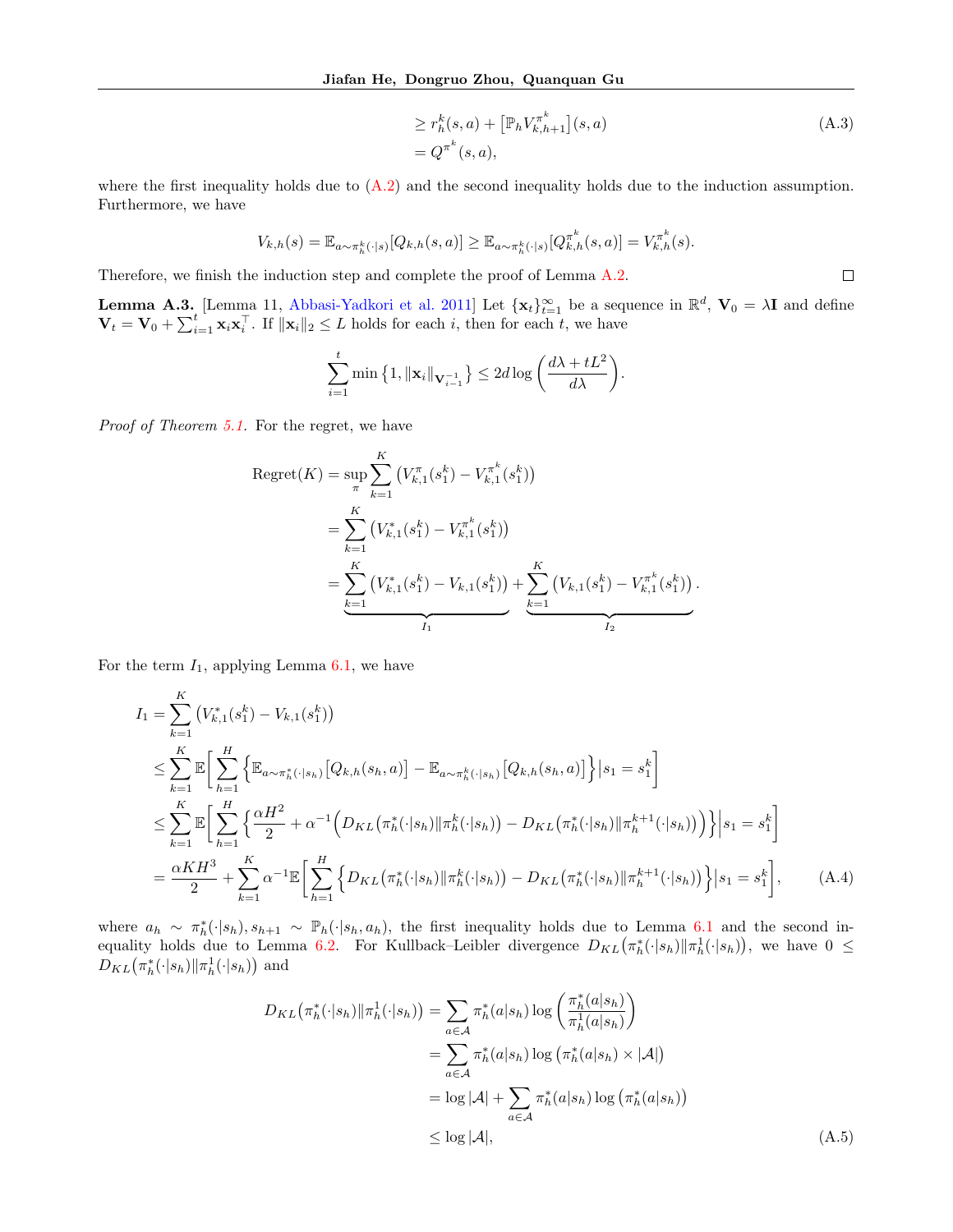where the first equation holds due to  $\pi_h^1(a|s_h) = 1/|\mathcal{A}|$  and the inequality holds on due to  $0 \leq \pi_h^*(a|s_h) \leq 1$ . Substituting  $(A.5)$  into  $(A.4)$ , we have

<span id="page-13-0"></span>
$$
I_{1} \leq \frac{\alpha KH^{3}}{2} + \sum_{k=1}^{K} \alpha^{-1} \mathbb{E} \bigg[ \sum_{h=1}^{H} \Big\{ D_{KL} \big( \pi_{h}^{*}(\cdot | s_{h}) \| \pi_{h}^{k}(\cdot | s_{h}) \big) - D_{KL} \big( \pi_{h}^{*}(\cdot | s_{h}) \| \pi_{h}^{k+1}(\cdot | s_{h}) \big) \Big\} \bigg]
$$
  
\n
$$
= \frac{\alpha KH^{3}}{2} + \alpha^{-1} \mathbb{E} \bigg[ \sum_{h=1}^{H} \Big\{ D_{KL} \big( \pi_{h}^{*}(\cdot | s_{h}) \| \pi_{h}^{1}(\cdot | s_{h}) \big) - D_{KL} \big( \pi_{h}^{*}(\cdot | s_{h}) \| \pi_{h}^{K+1}(\cdot | s_{h}) \big) \Big\} \bigg]
$$
  
\n
$$
\leq \frac{\alpha KH^{3}}{2} + \alpha^{-1} \mathbb{E} \bigg[ \sum_{h=1}^{H} \Big\{ D_{KL} \big( \pi_{h}^{*}(\cdot | s_{h}) \| \pi_{h}^{1}(\cdot | s_{h}) \big) \Big\} \bigg]
$$
  
\n
$$
\leq \frac{\alpha KH^{3}}{2} + \alpha^{-1} H \log |\mathcal{A}|,
$$
\n(A.6)

where  $s_1$  is the fixed initial state,  $a_h \sim \pi_h^*(\cdot | s_h)$ ,  $s_{h+1} \sim \mathbb{P}_h(\cdot | s_h, a_h)$ , the first inequality holds due to  $(A.4)$  and the second inequality holds due to Kullback–Leibler divergence is non-negative and the third inequality holds due to  $(A.5)$ . For the term  $I_2$ , we have

$$
I_2 = \sum_{k=1}^{K} \left( V_{k,1}(s_1^k) - V_{k,1}^{\pi^k}(s_1^k) \right)
$$
  
\n
$$
\leq 2\hat{\beta}_K \sqrt{\sum_{k=1}^{K} \sum_{h=1}^{H} \bar{\sigma}_{k,h}^2 \sqrt{2Hd\log(1 + K/\lambda)} + 4H\sqrt{T\log(H/\delta)}}
$$
  
\n
$$
\leq 56\sqrt{dH^3T\log(4K^2H/\delta)\log(1 + K/\lambda)} + 492\sqrt{d^2H^2T\log(4K^2H/\delta)\log(1 + K/\lambda)}
$$
  
\n
$$
+ 1670d^2H^3\log^2(4K^2H/\delta)\log^2(1 + K/\lambda) + 473d^{2.5}H^{2.5}\log^2(4K^2H/\delta)\log^2(1 + KH^4/\lambda), \qquad (A.7)
$$

where the first inequality holds due to Lemma [6.4](#page-7-1) and the second inequality holds due to Lemma [6.5](#page-8-1) with the where the first mequality holds due to Lemma 6.4 and the second inequality holds due to Lemma 6.5 with the proof of fact that  $\sqrt{a+b+c+d} \leq \sqrt{a} + \sqrt{b} + \sqrt{c} + \sqrt{d}$ . Substituting [\(A.6\)](#page-13-0) and [\(A.7\)](#page-13-1) into [\(A.5\)](#page-12-0), we finish the pr Theorem [5.1.](#page-6-0)  $\Box$ 

#### A.2 Proof of Theorem [5.3](#page-6-1)

In this section, we provide the proof of the lower bounds of the regret and the lower bound is based on previous work [\(Zhou et al.,](#page-10-6) [2021b](#page-10-6)[,a\)](#page-10-14).

Proof of Theorem [5.3.](#page-6-1) To prove the lower bound, we construct a series of hard-to-learn adversarial MDPs in-troduced by [Zhou et al.](#page-10-6) [\(2021b,](#page-10-6)[a\)](#page-10-14). To be more specific, the state space S consists of states  $s_1, ..., s_{H+2}$ , where  $s_{H+1}$  and  $s_{H+2}$  are absorbing states. The action space  $\mathcal{A} = \{-1,1\}^{d-1}$  consists of  $2^{d-1}$  different actions. The adversarial reward function  $r_h^k$  satisfies that  $r_h^k(s_h, a) = 0(1 \le h \le H+1)$  and  $r_h^k(s_{H+2}, a) = 1$ . For the transition probability function  $\mathbb{P}_h$ ,  $s_{H+1}$  and  $s_{H+2}$  are absorbing states, which will always stay at the same state, and for other state  $s_h(1 \leq h \leq H)$ , we have

<span id="page-13-1"></span>
$$
\mathbb{P}_h(s_{h+1}|s_h, \mathbf{a}) = 1 - \delta - \langle \mu_h, \mathbf{a} \rangle, \n\mathbb{P}_h(s_{H+2}|s_h, \mathbf{a}) = \delta + \langle \mu_h, \mathbf{a} \rangle,
$$

where each  $\mu_h \in \{-\Delta, \Delta\}^d$  with  $\Delta = \sqrt{\delta/K}/(4\sqrt{2})$  and  $\delta = 1/H$ . Furthermore, these hard-to-learn adversarial MDPs can be represented as linear mixture MDPs with the following feature mapping  $\phi: \mathcal{S} \times \mathcal{S} \times \mathcal{A} \to \mathbb{R}^d$  and vector  $\boldsymbol{\theta}_h$ :

$$
\begin{aligned}\n\phi(s_{h+1}|s_h, \mathbf{a}) &= (\alpha(1-\delta), -\beta \mathbf{a}), h \in [H], \\
\phi(s_{H+2}|s_h, \mathbf{a}) &= (\alpha \delta, \beta \mathbf{a}), h \in [H], \\
\phi(s_{h+1}|s_h, \mathbf{a}) &= (\alpha, \mathbf{0}), h \in [H], \\
\phi(s_{h+1}|s_h, \mathbf{a}) &= (0, \mathbf{0}), h \in [H],\n\end{aligned}
$$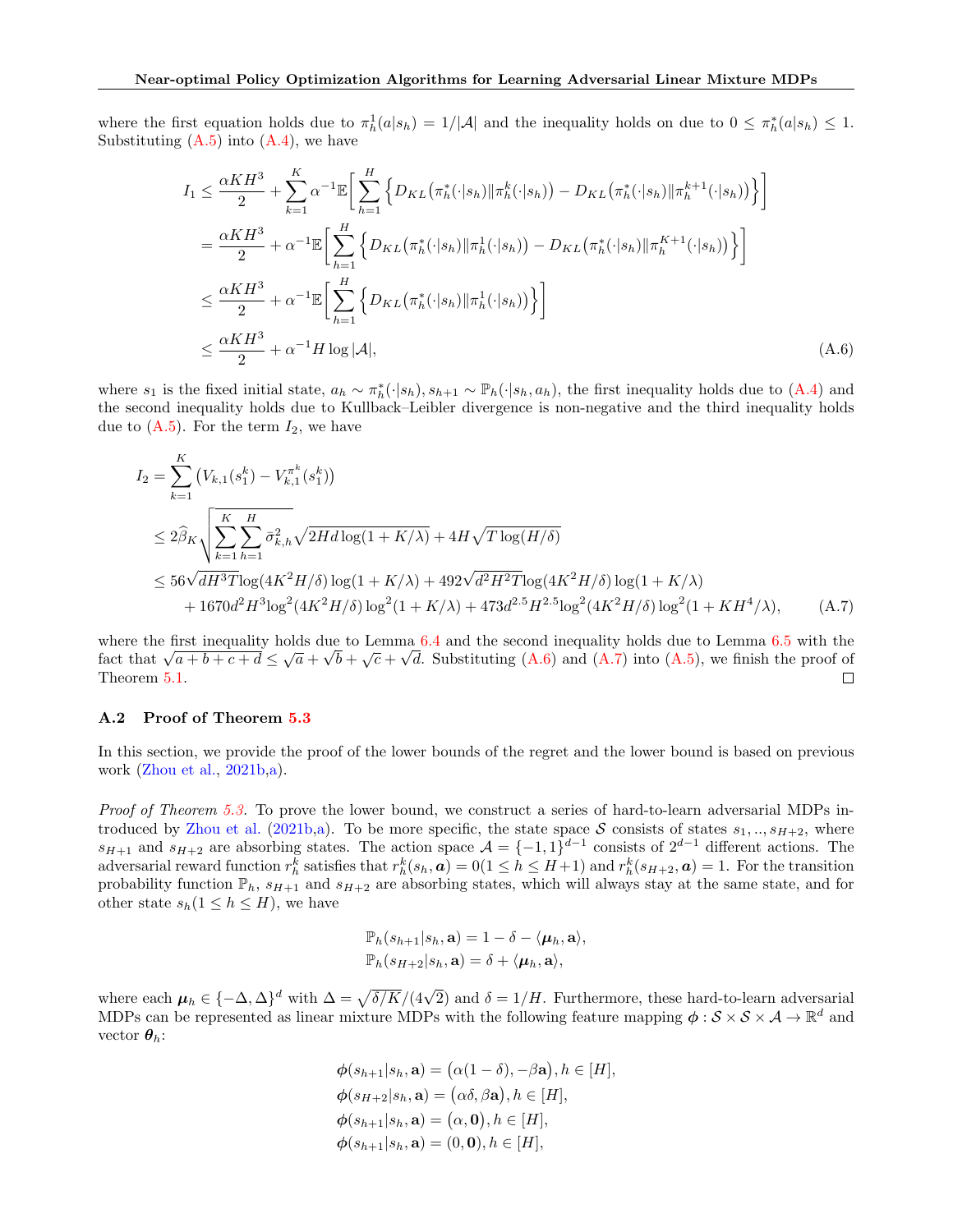$$
\boldsymbol{\theta}_h = (1/\alpha, \boldsymbol{\mu}_h/\beta), h \in [H],
$$

where  $\mathbf{0} = 0^{d-1}$  is a  $(d-1)$ -dimensional vector of all zeros,  $\alpha = \sqrt{1/(1 + (d-1)\Delta)}$  and  $\beta = \sqrt{\Delta/(1 + (d-1)\Delta)}$ . Since  $B \ge 2$  and  $K \ge (d-1)^2 H/2$ , we have  $\|\boldsymbol{\theta}_h\|_2 = (1 + \Delta(d-1))^2 \le B$  and these hard-to-learn MDPs are B-bounded linear mixture MDPs.

Since the adversarial reward function is fixed across different episode k, the value function  $V_{k,h}^{\pi}$  is also fixed for each policy  $\pi$  and the optimal policy  $\pi^*$  is pick the action  $a^* = \mu_{h'}/\Delta$  at state  $s_{h'}(1 \leq h' \leq H)$ . Therefore, the adversarial MDP will degenerate to non-adversarial MDP and the adversarial regret is the same as the non-adversarial regret. For the lower bound of the non-adversarial regret, Theorem 5.6 [\(Zhou et al.,](#page-10-14) [2021a\)](#page-10-14) shows that for any algorithm, if  $B \geq 2, H \geq 3, d \geq 4$  and  $K \geq (d-1)^2H/2$ , then there exist a parameter  $\boldsymbol{\mu}^* = {\mu_1^*, ..., \mu_H^*}$  such that the expected regret is lower bounded by

$$
Regret(K) = \Omega(dH\sqrt{T}).
$$

Therefore, we finish the proof of Theorem [5.3.](#page-6-1)

### B PROOF OF LEMMAS IN SECTIONS [4](#page-3-5) AND [6](#page-6-4)

#### B.1 Proof of Lemma [4.1](#page-5-2)

We need the following Lemmas:

**Lemma B.1** (Bernstein inequality for vector-valued martingales, [Zhou et al.](#page-10-14) [2021a\)](#page-10-14). Let  $\{\mathcal{F}_t\}_{t=1}^{\infty}$  be a filtration and  $(\mathbf{x}_t, \eta_t)_{t\geq 1}$  be a stochastic process so that  $\mathbf{x}_t \in \mathbb{R}^d$  is  $\mathcal{F}_t$ -measurable and  $\eta_t \in \mathbb{R}$  is  $\mathcal{F}_{t+1}$ -measurable. For constant  $R, \bar{L}, \sigma, \lambda > 0, \mu^* \in \mathbb{R}^d$ , let  $y_t = \langle \mathbf{x}_t, \mu^* \rangle + \eta_t$  and suppose that

$$
|\eta_t| \leq R, \mathbb{E}[\eta_t|\mathcal{F}_t] = 0, \mathbb{E}[\eta_t|\mathcal{F}_t] \leq \sigma^2, \|\mathbf{x}_t\|_2 \leq L.
$$

Then, for any  $0 \le \delta \le 1$ , with probability at least  $1 - \delta$ , we have

$$
\forall t > 0, \left\|\sum_{i=1}^t \mathbf{x}_i \eta_i\right\|_{\mathbf{\Sigma}_t^{-1}} \leq \beta_t, \|\boldsymbol{\mu}_t - \boldsymbol{\mu}^*\|_{\mathbf{\Sigma}_t} \leq \beta_t + \sqrt{\lambda} \|\boldsymbol{\mu}^*\|_2,
$$

where  $\Sigma_t = \lambda \mathbf{I} + \sum_{i=1}^t \mathbf{x} \mathbf{x}^\top, \mathbf{b}_t = \sum_{i=1}^t \mathbf{x}_i y_i, \mu_t = \Sigma_t^{-1} \mathbf{b}_t$  and

$$
\beta_t = 8\sigma \sqrt{d \log \left(1 + tL^2/(d\lambda)\right) \log(4t^2/\delta)} + 4R \log(4t^2/\delta).
$$

Proof of Lemma [4.1.](#page-5-2) For each  $h \in [H]$ , by the definition of  $[\bar{\mathbb{V}}_h V_{k,h+1}](s_h^k, a_h^k)$  in  $(4.2)$  and  $[\mathbb{V}_h V_{k,h+1}](s_h^k, a_h^k)$  in  $(3.1)$ , we have

$$
[\bar{\mathbb{V}}_{h}V_{k,h+1}](s_{h}^{k}, a_{h}^{k}) - [\mathbb{V}_{h}V_{k,h+1}](s_{h}^{k}, a_{h}^{k})
$$
\n
$$
= \left[ \langle \phi_{V_{k,h+1}^{2}}(s_{h}^{k}, a_{h}^{k}), \tilde{\theta}_{k,h} \rangle, H^{2} \right]_{[0, H^{2}]} - \left[ \langle \phi_{V_{k,h+1}}(s_{h}^{k}, a_{h}^{k}), \hat{\theta}_{k,h} \rangle_{[0, H]} \right]^{2}
$$
\n
$$
- \left\{ [\mathbb{P}_{h}V_{k,h+1}^{2}](s_{h}^{k}, a_{h}^{k}) - ([\mathbb{P}_{h}V_{k,h+1}](s_{h}^{k}, a_{h}^{k}))^{2} \right\}
$$
\n
$$
= \underbrace{\left[ \langle \phi_{V_{k,h+1}^{2}}(s_{h}^{k}, a_{h}^{k}), \tilde{\theta}_{k,h} \rangle \right]_{[0, H^{2}]} - [\mathbb{P}_{h}V_{k,h+1}^{2}](s_{h}^{k}, a_{h}^{k})}_{I_{1}}
$$
\n
$$
+ \underbrace{([\mathbb{P}_{h}V_{k,h+1}](s_{h}^{k}, a_{h}^{k}))^{2} - [\langle \phi_{V_{k,h+1}}(s_{h}^{k}, a_{h}^{k}), \hat{\theta}_{k,h} \rangle_{[0, H]} \right]^{2}}_{I_{2}}.
$$
\n(B.1)

For the term  $I_1$ , we have

<span id="page-14-0"></span>
$$
|I_1| = \left| \left[ \left\langle \phi_{V_{k,h+1}^2}(s_h^k, a_h^k), \widetilde{\theta}_{k,h} \right\rangle \right]_{[0,H^2]} - \left[ \mathbb{P}_h V_{k,h+1}^2 \right] (s_h^k, a_h^k) \right|
$$

 $\Box$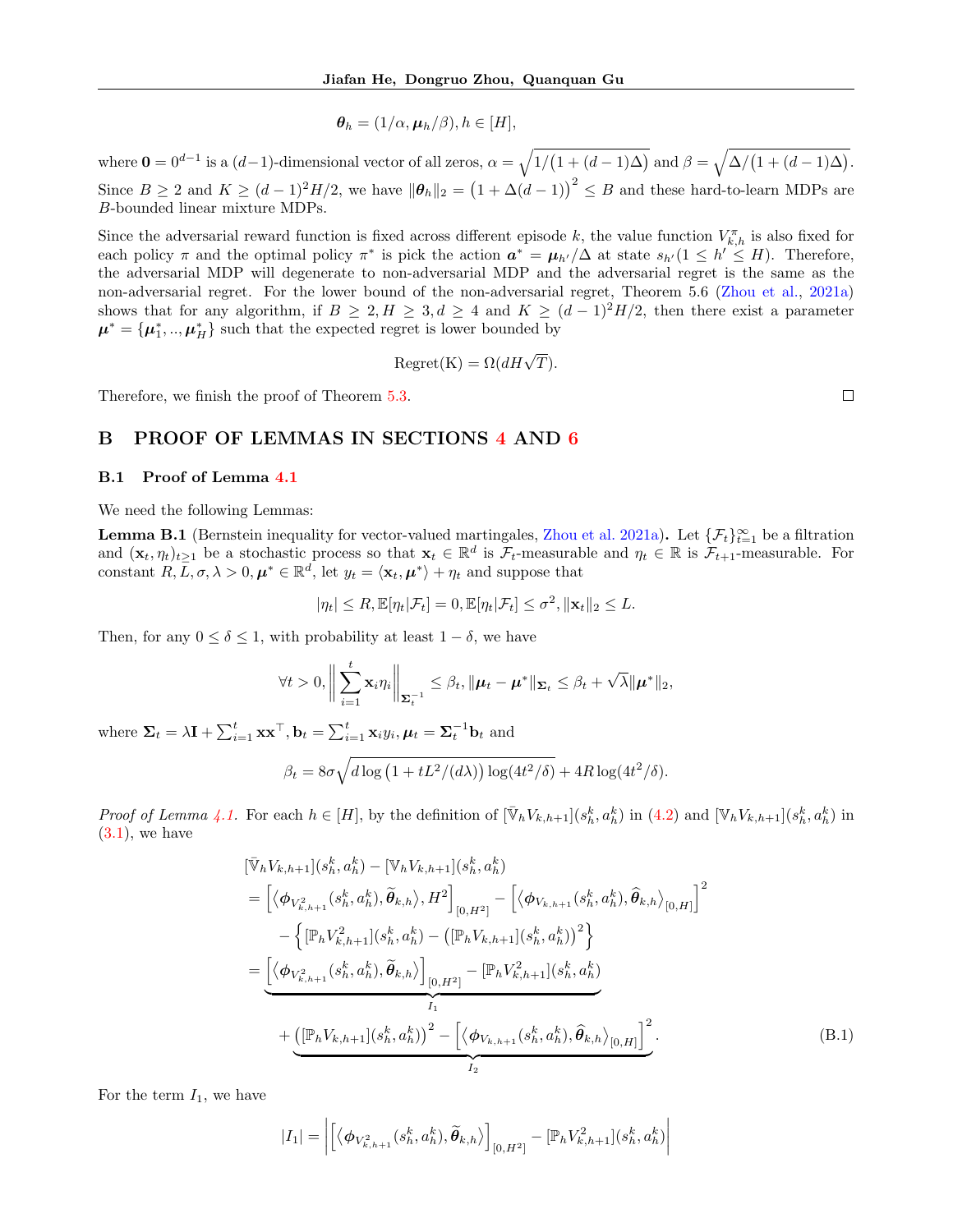<span id="page-15-1"></span>
$$
\leq \left| \left\langle \phi_{V_{k,h+1}^2}(s_h^k, a_h^k), \widetilde{\theta}_{k,h} \right\rangle - \left[ \mathbb{P}_h V_{k,h+1}^2 \right] (s_h^k, a_h^k) \right|
$$
  
\n
$$
= \left| \left\langle \phi_{V_{k,h+1}^2}(s_h^k, a_h^k), \widetilde{\theta}_{k,h} \right\rangle - \left\langle \phi_{V_{k,h+1}^2}(s_h^k, a_h^k), \theta_h \right\rangle \right|
$$
  
\n
$$
= \left| \left\langle \phi_{V_{k,h+1}^2}(s_h^k, a_h^k), \widetilde{\theta}_{k,h} - \theta_h \right\rangle \right|
$$
  
\n
$$
\leq \left\| \phi_{V_{k,h+1}^2}(s_h^k, a_h^k) \right\|_{\widetilde{\Sigma}_{k,h}^{-1}} \left\| \widetilde{\theta}_{k,h} - \theta_h \right\|_{\widetilde{\Sigma}_{k,h}}, \tag{B.2}
$$

where the first inequality holds due to  $0 \leq [\mathbb{P}_h V_{k,h+1}^2](s_h^k, a_h^k) \leq H^2$  and the second inequality holds due to Cauchy-Schwarz inequality. For the term  $\|\tilde{\theta}_{k,h} - \theta_h\|_{\tilde{\Sigma}_{k,h}}$ , we apply Lemma [4.1](#page-5-2) with  $\mathbf{x}_t = \phi_{V_{t,h+1}^2}(s_h^t, a_h^t), \eta_t =$  $V_{t,h+1}^2(s_{h+1}^t) - [\mathbb{P}_h V_{t,h+1}^2](s_h^t, a_h^t)$ . For  $\mathbf{x}_t, \eta_t$ , we have the following property

$$
\|\mathbf{x}_{t}\|_{2} = \left\|\phi_{V_{t,h+1}^{2}}(s_{h}^{t}, a_{h}^{t})\right\|_{2} \le \max_{s'} V_{t,h+1}^{2}(s') \le H^{2},
$$
  

$$
\mathbb{E}[\eta_{t}|\mathcal{F}_{t}] = 0, |\eta_{t}| = \left|V_{t,h+1}^{2}(s_{h+1}^{t}) - \left[\mathbb{P}_{h}V_{t,h+1}^{2}\right](s_{h}^{t}, a_{h}^{t})\right| \le H^{2},
$$
  

$$
\mathbb{E}[\eta_{t}^{2}|\mathcal{F}_{t}] \le H^{4}.
$$

Therefore, with probability at least  $1 - \delta/H$ , for all  $k \in [K]$ , we have

$$
\|\widetilde{\boldsymbol{\theta}}_{k,h} - \boldsymbol{\theta}_h\|_{\widetilde{\boldsymbol{\Sigma}}_{k,h}} \leq 8H^2 \sqrt{d \log\left(1 + kH^4/(d\lambda)\right) \log(4k^2 H/\delta)} + 4H^2 \log(4k^2 H/\delta) + \sqrt{\lambda}B. \tag{B.3}
$$

Substituting  $(B.3)$  into  $(B.2)$ , we have

$$
\begin{split} |I_1| \leq \big\| \phi_{V_{k,h+1}^2}(s_h^k, a_h^k) \big\|_{\widetilde{\mathbf{\Sigma}}_{k,h}^{-1}} \Big( 8H^2 \sqrt{d \log \left( 1 + k H^4/(d\lambda) \right) \log (4k^2 H/\delta) } + 4 H^2 \log (4k^2 H/\delta) + \sqrt{\lambda} B \Big) \\ = \widetilde{\beta}_k \big\| \widetilde{\mathbf{\Sigma}}_{k,h}^{-1/2} \phi_{V_{k,h+1}^2}(s_h^k, a_h^k) \big\|_2. \end{split}
$$

Since both two terms of  $I_1$  belong to the interval  $[0, H^2]$ , we have

<span id="page-15-3"></span><span id="page-15-2"></span><span id="page-15-0"></span>
$$
|I_1| \le \min\left\{\tilde{\beta}_k \big\|\tilde{\Sigma}_{k,h}^{-1/2} \phi_{V_{k,h+1}^2}(s_h^k, a_h^k)\big\|_2, H^2\right\}.
$$
 (B.4)

For the term  $I_2$ , we have

$$
|I_{2}| = \left| \left( [\mathbb{P}_{h} V_{k,h+1}](s_{h}^{k}, a_{h}^{k}) \right)^{2} - \left[ \left\langle \phi_{V_{k,h+1}}(s_{h}^{k}, a_{h}^{k}), \hat{\theta}_{k,h} \right\rangle_{[0,H]} \right]^{2} \right|
$$
  
\n
$$
= \left| \left[ \left\langle \phi_{V_{k,h+1}}(s_{h}^{k}, a_{h}^{k}), \hat{\theta}_{k,h} \right\rangle \right|_{[0,H]} - [\mathbb{P}_{h} V_{k,h+1}](s_{h}^{k}, a_{h}^{k}) \right|
$$
  
\n
$$
\times \left| \left[ \left\langle \phi_{V_{k,h+1}}(s_{h}^{k}, a_{h}^{k}), \hat{\theta}_{k,h} \right\rangle \right]_{[0,H]} + [\mathbb{P}_{h} V_{k,h+1}](s_{h}^{k}, a_{h}^{k}) \right|
$$
  
\n
$$
\leq 2H \left| \left\langle \phi_{V_{k,h+1}}(s_{h}^{k}, a_{h}^{k}), \hat{\theta}_{k,h} \right\rangle \right|_{[0,H]} - [\mathbb{P}_{h} V_{k,h+1}](s_{h}^{k}, a_{h}^{k}) \right|
$$
  
\n
$$
\leq 2H \left| \left\langle \phi_{V_{k,h+1}}(s_{h}^{k}, a_{h}^{k}), \hat{\theta}_{k,h} \right\rangle - \left\langle \phi_{V_{k,h+1}}(s_{h}^{k}, a_{h}^{k}), \theta_{h} \right\rangle \right|
$$
  
\n
$$
= 2H \left| \left\langle \phi_{V_{k,h+1}}(s_{h}^{k}, a_{h}^{k}), \hat{\theta}_{k,h} - \theta_{h} \right\rangle \right|
$$
  
\n
$$
\leq 2H \left\| \phi_{V_{k,h+1}}(s_{h}^{k}, a_{h}^{k}), \hat{\theta}_{k,h} - \theta_{h} \right\|
$$
  
\n
$$
\leq 2H \left\| \phi_{V_{k,h+1}}(s_{h}^{k}, a_{h}^{k}) \right\| \hat{\Sigma}_{k,h}^{-1} \left\| \hat{\theta}_{k,h} - \theta_{h} \right\|_{\hat{\Sigma}_{k,h}}, \qquad (B.5)
$$

where the first inequality and second inequality holds due to  $0 \leq [\mathbb{P}_h V_{k,h+1}](s_h^k, a_h^k) \leq H$  and the third inequality holds due to Cauchy-Schwarz inequality. For the term  $\|\widehat{\theta}_{k,h} - \theta_h\|_{\widehat{\Sigma}_{k,h}}$ , we apply Lemma [4.1](#page-5-2) with  $\mathbf{x}_t = \bar{\sigma}_{k,h}^{-1} \phi_{V_{t,h+1}}(s_h^t, a_h^t), \eta_t = \bar{\sigma}_{k,h}^{-1} V_{t,h+1}(s_{h+1}^t) - \bar{\sigma}_{k,h}^{-1} [\mathbb{P}_h V_{t,h+1}](s_h^t, a_h^t)$ . For  $\mathbf{x}_t, \eta_t$ , we have following property

$$
\|\mathbf{x}_{t}\|_{2} = \left\|\bar{\sigma}_{k,h}^{-1} \phi_{V_{t,h+1}}(s_{h}^{t}, a_{h}^{t})\right\|_{2} \leq \bar{\sigma}_{k,h}^{-1} \max_{s'} |V_{t,h+1}(s')| \leq \sqrt{d},
$$
  

$$
\mathbb{E}[\eta_{t}|\mathcal{F}_{t}] = 0, |\eta_{t}| = \left|\bar{\sigma}_{k,h}^{-1} V_{t,h+1}(s_{h+1}^{t}) - \bar{\sigma}_{k,h}^{-1} [\mathbb{P}_{h} V_{t,h+1}](s_{h}^{t}, a_{h}^{t})\right| \leq \sqrt{d},
$$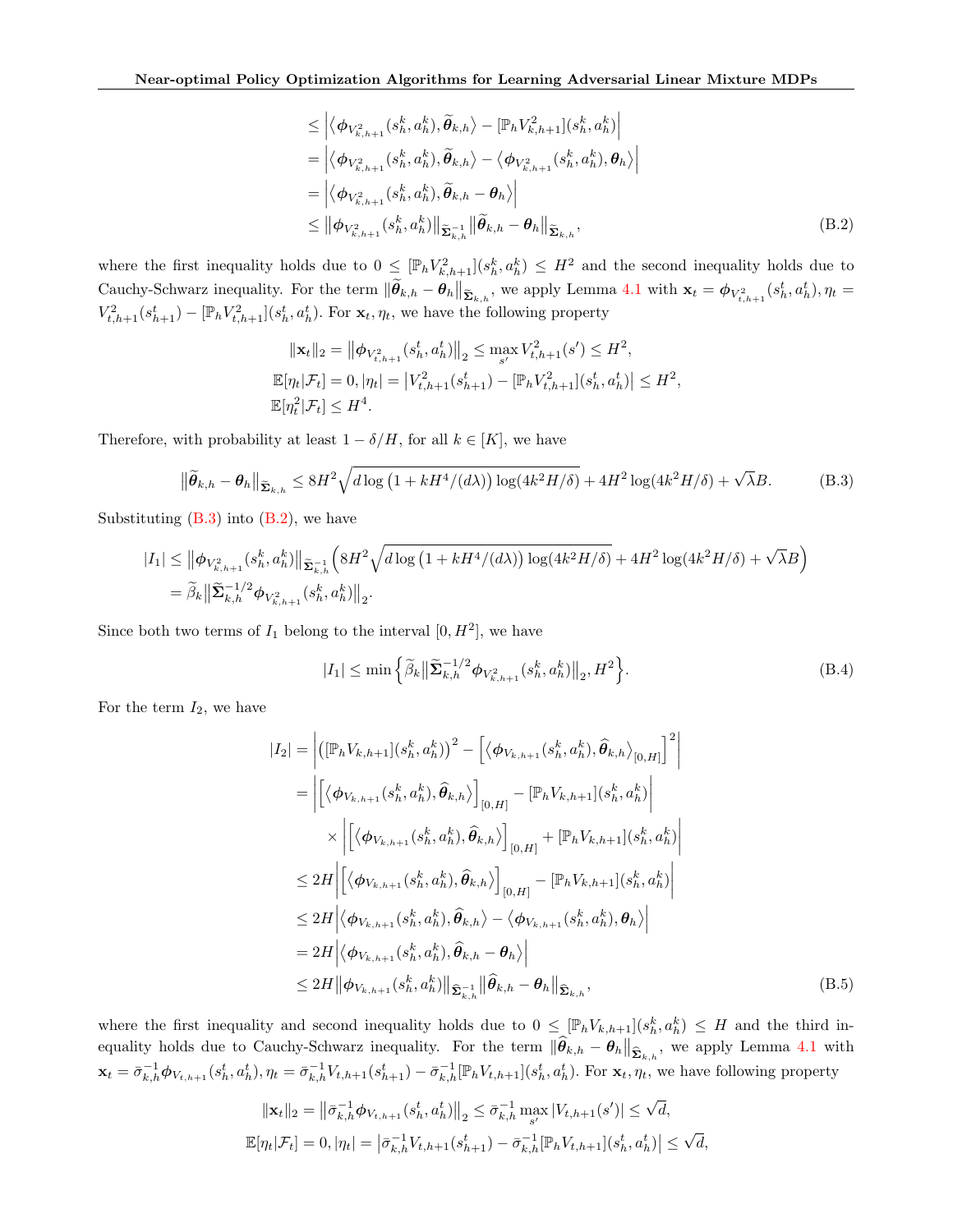$\mathbb{E}[\eta_t^2|\mathcal{F}_t] \leq \sup \eta_t^2 \leq d.$ 

Therefore, with probability at least  $1 - \delta/H$ , for all  $k \in [K]$ , we have

$$
\|\widehat{\theta}_{k,h} - \theta_h\|_{\widehat{\mathbf{\Sigma}}_{k,h}} \le 8d\sqrt{\log\left(1 + kH^4/(d\lambda)\right)\log(4k^2H/\delta)} + 4\sqrt{d}\log(4k^2H/\delta) + \sqrt{\lambda}B. \tag{B.6}
$$

Substituting  $(B.6)$  into  $(B.5)$ , we have

$$
\begin{split} |I_2| \leq 2H \big\| \phi_{V_{k,h+1}^2}(s_h^k, a_h^k) \big\|_{\widehat{\mathbf{\Sigma}}_{k,h}^{-1}} \Big( 8d\sqrt{\log\left(1 + kH^4/(d\lambda)\right) \log(4k^2H/\delta)} + 4\sqrt{d}\log(4k^2H/\delta) + \sqrt{\lambda}B \Big) \\ &= \widehat{\beta}_k \big\| \widehat{\mathbf{\Sigma}}_{k,h}^{-1/2} \boldsymbol{\phi}_{V_{k,h+1}^2}(s_h^k, a_h^k) \big\|_2. \end{split}
$$

Since both two terms of  $I_2$  belong to the interval  $[0, H^2]$ , we have

<span id="page-16-0"></span>
$$
|I_2| \le \min\left\{2H\bar{\beta}_k \big\|\widehat{\mathbf{\Sigma}}_{k,h}^{-1/2}\phi_{V_{k,h+1}^2}(s_h^k, a_h^k)\big\|_2, H^2\right\}.
$$
 (B.7)

Substituting [\(B.4\)](#page-15-3) and [\(B.7\)](#page-16-1) into [\(B.1\)](#page-14-0), with probability at least  $1 - 2\delta/H$ , we have

$$
\left| [\bar{\mathbb{V}}_h V_{k,h+1}] (s_h^k, a_h^k) - [\mathbb{V}_h V_{k,h+1}] (s_h^k, a_h^k) \right| = |I_1 + I_2| \le |I_1| + |I_2| \le E_{k,h},
$$
\n(B.8)

where

$$
E_{k,h} = \min\Big\{\widetilde{\beta}_k \big\| \widetilde{\Sigma}_{k,h}^{-1/2} \boldsymbol{\phi}_{V_{k,h+1}^2}(s_h^k,a_h^k) \big\|_2, H^2 \Big\} + \min\Big\{ 2H\bar{\beta}_k \big\| \widehat{\Sigma}_{k,h}^{-1/2} \boldsymbol{\phi}_{V_{k,h+1}}(s_h^k,a_h^k) \big\|_2, H^2 \Big\}.
$$

We apply Lemma [4.1](#page-5-2) again with  $\mathbf{x}_t = \bar{\sigma}_{k,h}^{-1} \phi_{V_{t,h+1}}(s_h^t, a_h^t), \eta_t = \bar{\sigma}_{k,h}^{-1} V_{t,h+1}(s_{h+1}^t) - \bar{\sigma}_{k,h}^{-1} [\mathbb{P}_h V_{t,h+1}](s_h^t, a_h^t)$ . For  $\mathbf{x}_t, \eta_t$ , we have following property √

$$
\|\mathbf{x}_{t}\|_{2} = \left\|\bar{\sigma}_{k,h}^{-1} \phi_{V_{t,h+1}}(s_{h}^{t}, a_{h}^{t})\right\|_{2} \leq \bar{\sigma}_{k,h}^{-1} \max_{s'} V_{t,h+1}(s') \leq \sqrt{d}
$$
  

$$
\mathbb{E}[\eta_{t}|\mathcal{F}_{t}] = 0, |\eta_{t}| = \left|\bar{\sigma}_{k,h}^{-1} V_{t,h+1}(s_{h+1}^{t}) - \bar{\sigma}_{k,h}^{-1} [\mathbb{P}_{h} V_{t,h+1}](s_{h}^{t}, a_{h}^{t})\right| \leq \sqrt{d}.
$$

With probability at least  $1 - 2\delta/H$ , for all  $t \in [K]$ , we have

 $\mathbb{E}[\eta_t^2 | \mathcal{F}_t] = \bar{\sigma}_{t,h}^{-1} [\mathbb{V}_h V_{t,h+1}](s_h^t, a_h^t), \leq \bar{\sigma}_{t,h}^{-1} \left( [\bar{\mathbb{V}}_h V_{t,h+1}](s_h^t, a_h^t) + E_{t,h} \right)$  $(B.9)$ 

where the first inequality holds due to [\(B.8\)](#page-16-2) and the second inequality holds due to the definition of  $\bar{\sigma}_{t,h}^{-1}$ . Therefore, with probability at least  $1 - 3\delta/H$ , for all  $k \in [K]$ , we have

$$
\|\widehat{\theta}_{k,h} - \theta_h\|_{\widehat{\mathbf{\Sigma}}_{k,h}} \le 8\sqrt{d \log\left(1 + kH^4/(d\lambda)\right) \log(4k^2H/\delta)} + 4\sqrt{d} \log(4k^2H/\delta) + \sqrt{\lambda}B = \widehat{\beta}_k.
$$

Taking union bound for all  $h \in [H]$ , we finish the proof.

## B.2 Proof of Lemma [6.1](#page-6-2)

*Proof of Lemma [6.1.](#page-6-2)* For each  $h \in [H]$  and  $s \in \mathcal{S}$ , we have

$$
V_{k,h}^{*}(s) - V_{k,h}(s) = \mathbb{E}_{a \sim \pi_{h}^{*}(\cdot|s)} [Q_{k,h}^{*}(s, a)] - \mathbb{E}_{a \sim \pi_{h}^{k}(\cdot|s)} [Q_{k,h}(s, a)]
$$
  
\n
$$
= \underbrace{\mathbb{E}_{a \sim \pi_{h}^{*}(\cdot|s)} [Q_{k,h}^{*}(s, a)] - \mathbb{E}_{a \sim \pi_{h}^{*}(\cdot|s)} [Q_{k,h}(s, a)]}_{I}
$$
  
\n
$$
+ \mathbb{E}_{a \sim \pi_{h}^{*}(\cdot|s)} [Q_{k,h}(s, a)] - \mathbb{E}_{a \sim \pi_{h}^{k}(\cdot|s)} [Q_{k,h}(s, a)].
$$
 (B.10)

For the term  $I$ , we have

$$
I = \mathbb{E}_{a \sim \pi_h^*(\cdot|s)} [Q_{k,h}^*(s, a) - Q_{k,h}(s, a)]
$$
  
\n
$$
\leq \mathbb{E}_{a \sim \pi_h^*(\cdot|s)} [[\mathbb{P}_h(V_{k,h+1}^* - V_{k,h+1})](s, a)]
$$
  
\n
$$
= \mathbb{E}_{a \sim \pi_h^*(\cdot|s), s' \sim \mathbb{P}_h(\cdot|s, a)} [V_{k,h+1}^*(s') - V_{k,h+1}(s')] ,
$$
\n(B.11)

where the inequality holds due to Lemma [A.2.](#page-11-0) Recursively using [\(B.11\)](#page-16-3) with all  $h \in [H]$ , for all  $k \in [K]$ , we have

$$
V_{k,1}^*(s_1^k) - V_{k,1}(s_1^k) \leq \mathbb{E}\bigg[\sum_{h=1}^H \Big\{ \mathbb{E}_{a \sim \pi_h^*(\cdot|s_h)}\big[Q_{k,h}(s_h,a)\big] - \mathbb{E}_{a \sim \pi_h^k(\cdot|s_h)}\big[Q_{k,h}(s_h,a)\big] \Big\}\big|s_1 = s_1^k\bigg],
$$

where  $a_h \sim \pi_h^*(\cdot | s_h), s_{h+1} \sim \mathbb{P}_h(\cdot | s_h, a_h)$ . Therefore, we finish the proof.

<span id="page-16-3"></span><span id="page-16-2"></span><span id="page-16-1"></span> $\Box$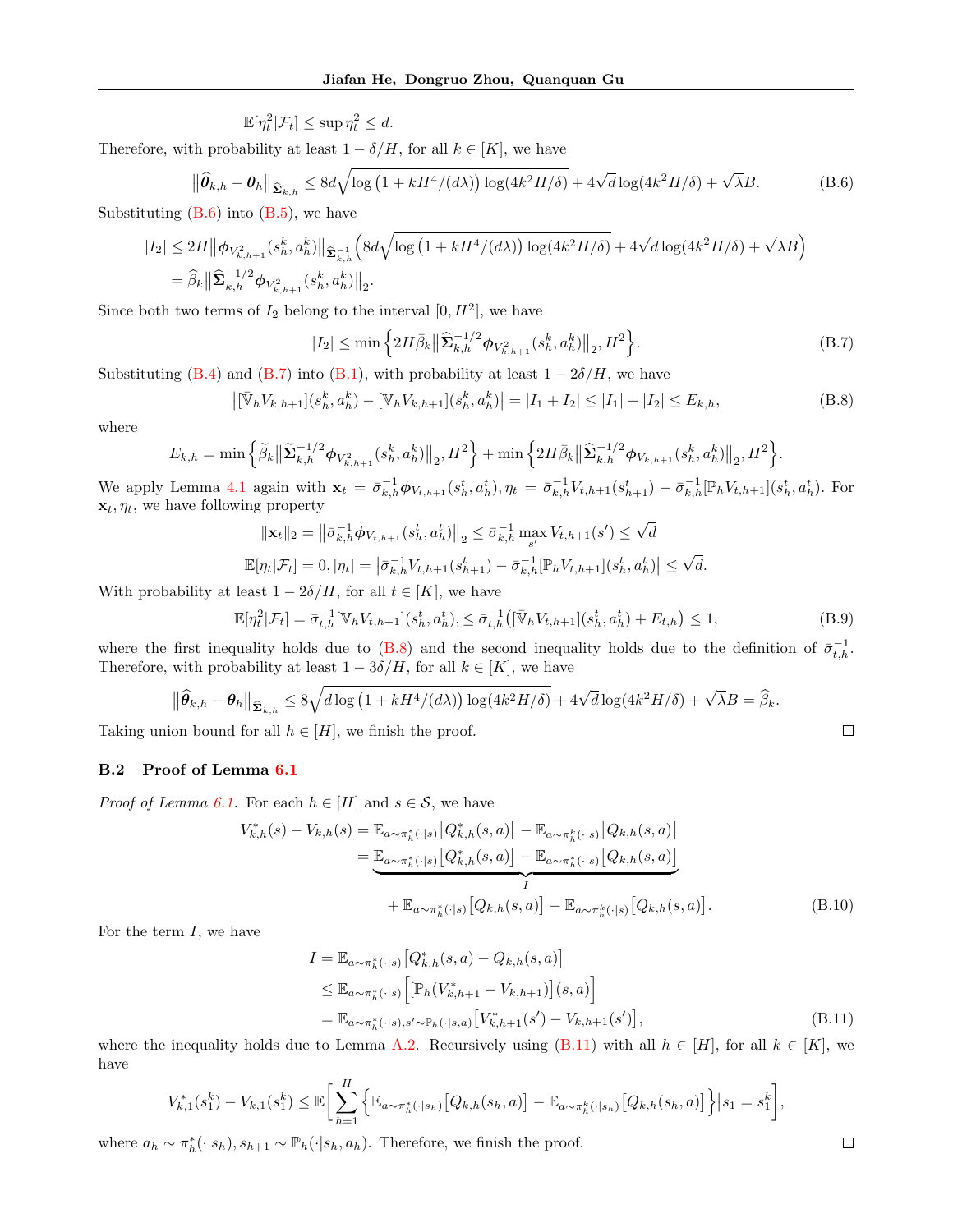#### B.3 Proof of Lemma [6.2](#page-6-3)

*Proof of Lemma [6.2.](#page-6-3)* By the update rule of the policy  $\pi_h^k$ , for all  $k \in [K], h \in [H], s \in \mathcal{S}$ , we have

<span id="page-17-0"></span>
$$
\exp\left(\alpha Q_{k,h}(s,a)\right) = \frac{\pi_h^k(a|s) \exp\left\{\alpha Q_{h,k}(a|s)\right\}}{\pi_h^k(a|s)} = \frac{\rho \pi_h^{k+1}(a|s)}{\pi_h^k(a|s)},
$$
\n(B.12)

where  $\rho = \sum_{a \in \mathcal{A}} \pi_h^k(a|s) \exp \{ \alpha Q_{h,k}(a|s) \}$  is fixed for all action a. Thus, we have

$$
\sum_{a \in A} \alpha Q_{k,h}(s, a) (\pi_h^*(a|s) - \pi_h^{k+1}(a|s))
$$
\n
$$
= \sum_{a \in A} (\log \rho + \log \pi_h^{k+1}(a|s) - \log \pi_h^k(a|s)) (\pi_h^*(a|s) - \pi_h^{k+1}(a|s))
$$
\n
$$
= \sum_{a \in A} \pi_h^*(a|s) (\log \pi_h^*(a|s) - \log \pi_h^k(a|s))
$$
\n
$$
= \sum_{a \in A} \pi_h^*(a|s) (\log \pi_h^*(a|s) - \log \pi_h^{k+1}(a|s)) - \sum_{a \in A} \pi_h^*(a|s) (\log \pi_h^{k+1}(a|s) - \log \pi_h^k(a|s))
$$
\n
$$
- \sum_{a \in A} \pi_h^{k+1}(a|s) (\log \pi_h^{k+1}(a|s) - \log \pi_h^k(a|s))
$$
\n
$$
= D_{KL}(\pi_h^*(\cdot|s) || \pi_h^{k+1}(\cdot|s)) - D_{KL}(\pi_h^*(\cdot|s) || \pi_h^k(\cdot|s)) - D_{KL}(\pi_h^{k+1}(\cdot|s) || \pi_h^k(\cdot|s)),
$$
\n(B.13)

where the first equation holds due to  $(B.12)$  and the second equation holds due to  $\sum_{a \in A} (\pi_h^*(a|s) - \pi_h^{k+1}(a|s)) = 0$ . Therefore, we have

$$
\mathbb{E}_{a \sim \pi_h^*(\cdot|s_h)}[Q_{k,h}(s,a)] - \mathbb{E}_{a \sim \pi_h^k(\cdot|s)}[Q_{k,h}(s,a)]
$$
\n
$$
= \sum_{a \in A} Q_{k,h}(s,a) (\pi_h^*(a|s) - \pi_h^k(a|s))
$$
\n
$$
= \sum_{a \in A} Q_{k,h}(s,a) (\pi_h^*(a|s) - \pi_h^{k+1}(a|s)) + \sum_{a \in A} Q_{k,h}(s,a) (\pi_h^{k+1}(a|s) - \pi_h^k(a|s))
$$
\n
$$
\leq \sum_{a \in A} Q_{k,h}(s,a) (\pi_h^*(a|s) - \pi_h^{k+1}(a|s)) + H ||\pi_h^{k+1}(\cdot|s) - \pi_h^k(\cdot|s) ||_1
$$
\n
$$
= \alpha^{-1} \Big( D_{KL}(\pi_h^*(\cdot|s) || \pi_h^{k+1}(\cdot|s)) - D_{KL}(\pi_h^*(\cdot|s) || \pi_h^k(\cdot|s)) - D_{KL}(\pi_h^{k+1}(\cdot|s) || \pi_h^k(\cdot|s)) \Big)
$$
\n
$$
+ H ||\pi_h^{k+1}(\cdot|s) - \pi_h^k(\cdot|s) ||_1
$$
\n
$$
\leq \alpha^{-1} \Big( D_{KL}(\pi_h^*(\cdot|s) || \pi_h^{k+1}(\cdot|s)) - D_{KL}(\pi_h^*(\cdot|s) || \pi_h^k(\cdot|s)) \Big)
$$
\n
$$
+ H ||\pi_h^{k+1}(\cdot|s) - \pi_h^k(\cdot|s) ||_1 - \frac{||\pi_h^{k+1}(\cdot|s) - \pi_h^k(\cdot|s)||_1^2}{2\alpha}
$$
\n
$$
\leq \frac{\alpha H^2}{2} + \alpha^{-1} \Big( D_{KL}(\pi_h^*(\cdot|s_h) || \pi_h^k(\cdot|s_h)) - D_{KL}(\pi_h^*(\cdot|s_h) || \pi_h^{k+1}(\cdot|s_h)) \Big), \tag{B.14}
$$

where the first inequality holds due to the fact that  $0 \leq Q_{k,h}^{\pi^k}(s,a) \leq Q_{k,h}(s,a) \leq H$ , the second inequality holds due to Pinsker's inequality and the last inequality holds due to the fact that  $ax - bx^2 \leq a^2/4b$ . Therefore, we finish the proof.

 $\Box$ 

#### B.4 Proof of Lemma [6.3](#page-7-0)

Proof of Lemma [6.3.](#page-7-0)

$$
Q_{k,h}(s_h^k, a_h^k) - Q_{k,h}^{\pi^k}(s_h^k, a_h^k)
$$
  
=  $\left[ r_h^k(s_h^k, a_h^k) + \langle \hat{\theta}_{k,h}, \phi_{V_{k,h+1}}(s_h^k, a_h^k) \rangle + \hat{\beta}_k \left\| \hat{\Sigma}_{k,h}^{-1/2} \phi_{V_{k,h+1}}(s_h^k, a_h^k) \right\|_2 \right]_{[0, H-h+1]}$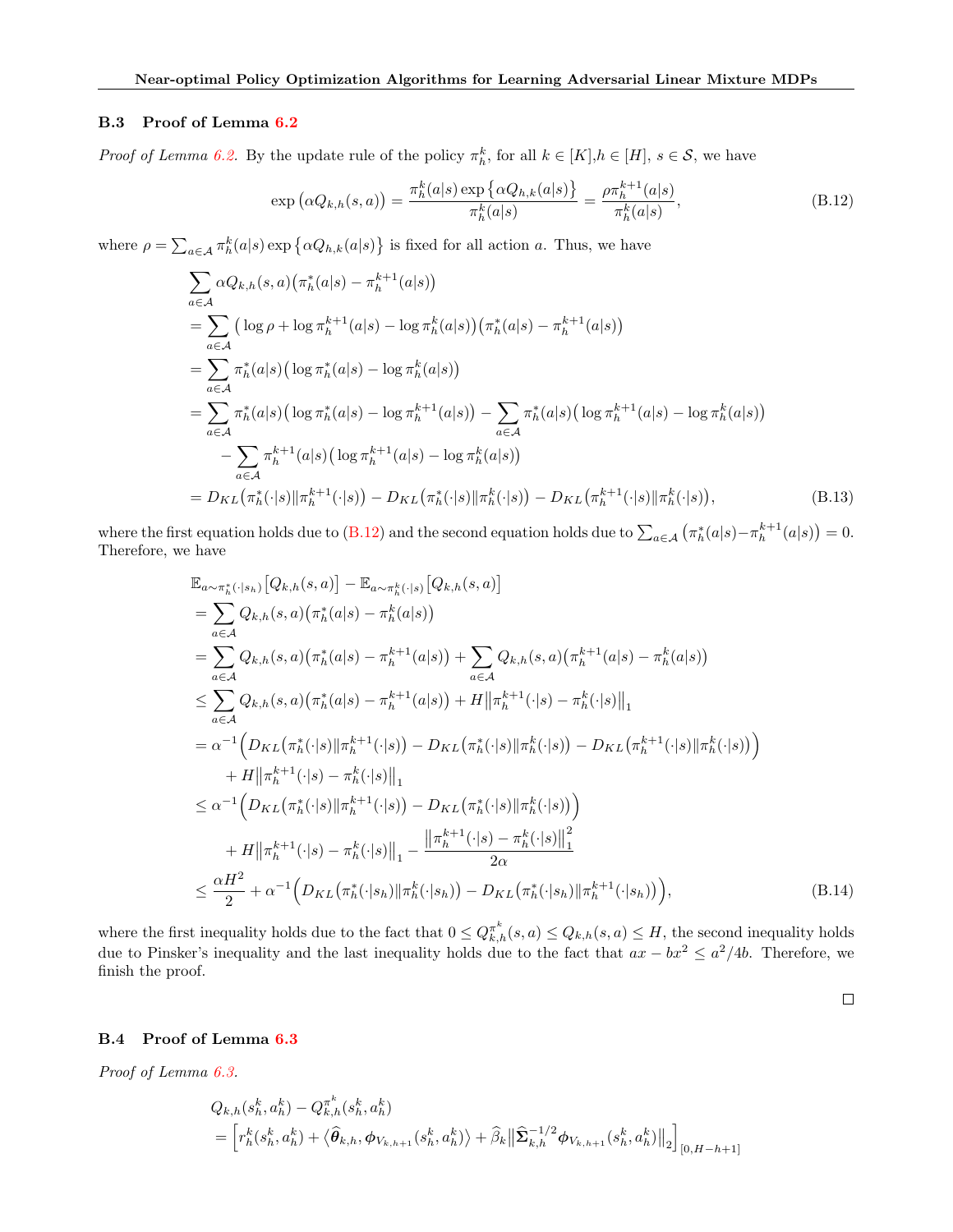$$
-r_h^k(s_h^k, a_h^k) - [\mathbb{P}_h V_{k,h}^{\pi^k}](s_h^k, a_h^k)
$$
  
\n
$$
\leq |\langle \hat{\theta}_{k,h}, \phi_{V_{k,h+1}}(s_h^k, a_h^k) \rangle + \hat{\beta}_k ||\hat{\Sigma}_{k,h}^{-1/2} \phi_{V_{k,h+1}}(s_h^k, a_h^k)||_2 - [\mathbb{P}_h V_{k,h}^{\pi^k}](s_h^k, a_h^k)
$$
  
\n
$$
\leq [\mathbb{P}_h V_{k,h+1}](s_h^k, a_h^k) + |\langle \hat{\theta}_{k,h} - \theta_h, \phi_{V_{k,h+1}}(s_h^k, a_h^k) \rangle|
$$
  
\n
$$
+ \hat{\beta}_k ||\hat{\Sigma}_{k,h}^{-1/2} \phi_{V_{k,h+1}}(s_h^k, a_h^k)||_2 - [\mathbb{P}_h V_{k,h+1}^{\pi^k}](s_h^k, a_h^k)
$$
  
\n
$$
\leq [\mathbb{P}_h (V_{k,h+1} - V_{k,h+1}^{\pi^k})](s_h^k, a_h^k) + 2\hat{\beta}_k ||\hat{\Sigma}_{k,h}^{-1/2} \phi_{V_{k,h+1}}(s_h^k, a_h^k)||_2
$$
  
\n
$$
= [\mathbb{P}_h (V_{k,h+1} - V_{k,h+1}^{\pi^k})](s_h^k, a_h^k) + 2\hat{\beta}_k \bar{\sigma}_{k,h} ||\hat{\Sigma}_{k,h}^{-1/2} \phi_{V_{k,h+1}}(s_h^k, a_h^k)/\bar{\sigma}_{k,h}||_2,
$$
\n(B.15)

where the first inequality holds due to the fact that  $x_{[0,z]} - y \leq |x - y|$  when  $y \geq 0$ , the second inequality holds due to the fact that  $|x + y + z| \leq |x| + |y| + |z|$  and the third inequality holds due to event  $\mathcal{E}$ . Furthermore, we have

$$
Q_{k,h}(s_h^k, a_h^k) - Q_{k,h}^{\pi^k}(s_h^k, a_h^k) \le H - Q_{k,h}^{\pi^k} \le H \le 2\hat{\beta}_k \bar{\sigma}_{k,h},\tag{B.16}
$$

where the first inequality holds due to  $Q_{k,h}(s_h^k, a_h^k) \leq H$ , the second inequality holds due to  $Q_{k,h}^{\pi^k}(s_h^k, a_h^k) \geq 0$ and the last inequality holds due to  $2\beta_k \bar{\sigma}_{k,h} \geq$  $\sqrt{d}H/\sqrt{d} = H$ . Combined [\(B.15\)](#page-18-0) and [\(B.16\)](#page-18-1), we have

$$
Q_{k,h}(s_h^k, a_h^k) - Q_{k,h}^{\pi^k}(s_h^k, a_h^k) \leq \left[ \mathbb{P}_h(V_{k,h+1} - V_{k,h+1}^{\pi^k}) \right] (s_h^k, a_h^k) + 2\widehat{\beta}_k \bar{\sigma}_{k,h} \min \left\{ \left\| \widehat{\Sigma}_{k,h}^{-1/2} \phi_{V_{k,h+1}}(s_h^k, a_h^k) / \bar{\sigma}_{k,h} \right\|_2, 1 \right\}.
$$

Therefore, we finish the proof.

#### B.5 Proof of Lemma [6.4](#page-7-1)

Proof of Lemma [6.4.](#page-7-1)

$$
V_{k,h}(s_h^k) - V_{k,h}^{\pi^k}(s_h^k)
$$
  
\n
$$
= \mathbb{E}_{a \sim \pi_h^k(\cdot | s_h^k)} [Q_{k,h}(s_h^k, a) - Q_{k,h}^{\pi^k}(s_h^k, a)]
$$
  
\n
$$
= \mathbb{E}_{a \sim \pi_h^k(\cdot | s_h^k)} [Q_{k,h}(s_h^k, a) - Q_{k,h}^{\pi^k}(s_h^k, a)] - (Q_{k,h}(s_h^k, a_h^k) - Q_{k,h}^{\pi^k}(s_h^k, a_h^k) + Q_{k,h}(s_h^k, a_h^k) - Q_{k,h}^{\pi^k}(s_h^k, a_h^k)
$$
  
\n
$$
\leq \mathbb{E}_{a \sim \pi_h^k(\cdot | s_h^k)} [Q_{k,h}(s_h^k, a) - Q_{k,h}^{\pi^k}(s_h^k, a)] - (Q_{k,h}(s_h^k, a_h^k) - Q_{k,h}^{\pi^k}(s_h^k, a_h^k) + [\mathbb{P}_h(V_{k,h+1} - V_{k,h+1}^{\pi^k})](s_h^k, a_h^k)
$$
  
\n
$$
+ 2\hat{\beta}_k \bar{\sigma}_{k,h} \min \left\{ \|\hat{\Sigma}_{k,h}^{-1/2} \phi_{V_{k,h+1}}(s_h^k, a_h^k)/\bar{\sigma}_{k,h} \|_{2}, 1 \right\}
$$
  
\n
$$
= \mathbb{E}_{a \sim \pi_h^k(\cdot | s_h^k)} [Q_{k,h}(s_h^k, a) - Q_{k,h}^{\pi^k}(s_h^k, a) - (Q_{k,h}(s_h^k, a_h^k) - Q_{k,h}^{\pi^k}(s_h^k, a_h^k))
$$
  
\n
$$
+ V_{k,h+1}(s_{h+1}^k) - V_{k,h+1}^{\pi^k}(s_{h+1}^k) + [\mathbb{P}_h(V_{k,h+1} - V_{k,h+1}^{\pi^k})](s_h^k, a_h^k) - (V_{k,h+1}(s_{h+1}^k) - V_{k,h+1}^{\pi^k}(s_{h+1}^k))
$$
  
\n
$$
+ 2\hat{\beta}_k \bar{\sigma}_{k,h} \min \left\{ \|\hat{\Sigma}_{k,h}^{-1/2} \phi
$$

where the inequality holds due to Lemma [6.3.](#page-7-0) Furthermore, on the event  $\mathcal E$  and  $\mathcal E_1$ , for all  $h \in [H]$ , we have

$$
\sum_{k=1}^{K} (V_{k,h}(s_h^k) - V_{k,h}^{\pi^k}(s_h^k))
$$
\n
$$
\leq \sum_{k=1}^{K} \sum_{h'=h}^{H} 2\widehat{\beta}_k \bar{\sigma}_{k,h} \min \left\{ \left\| \widehat{\Sigma}_{k,h}^{-1/2} \phi_{V_{k,h+1}}(s_h^k, a_h^k) / \bar{\sigma}_{k,h} \right\|_2, 1 \right\}
$$
\n
$$
+ \sum_{k=1}^{K} \sum_{h'=h}^{H} \left( \mathbb{E}_{a \sim \pi_h^k(\cdot | s_h^k)} \left[ Q_{k,h}(s_h^k, a) - Q_{k,h}^{\pi^k}(s_h^k, a) \right] - \left( Q_{k,h}(s_h^k, a_h^k) - Q_{k,h}^{\pi^k}(s_h^k, a_h^k) \right) \right.
$$
\n
$$
+ \sum_{k=1}^{K} \sum_{h'=h}^{H} \left( \left[ \mathbb{P}_h(V_{k,h+1} - V_{k,h+1}^{\pi^k}) \right] (s_h^k, a_h^k) - \left( V_{k,h+1}(s_{h+1}^k) - V_{k,h+1}^{\pi^k}(s_{h+1}^k) \right) \right)
$$

<span id="page-18-2"></span><span id="page-18-1"></span><span id="page-18-0"></span>
$$
\qquad \qquad \Box
$$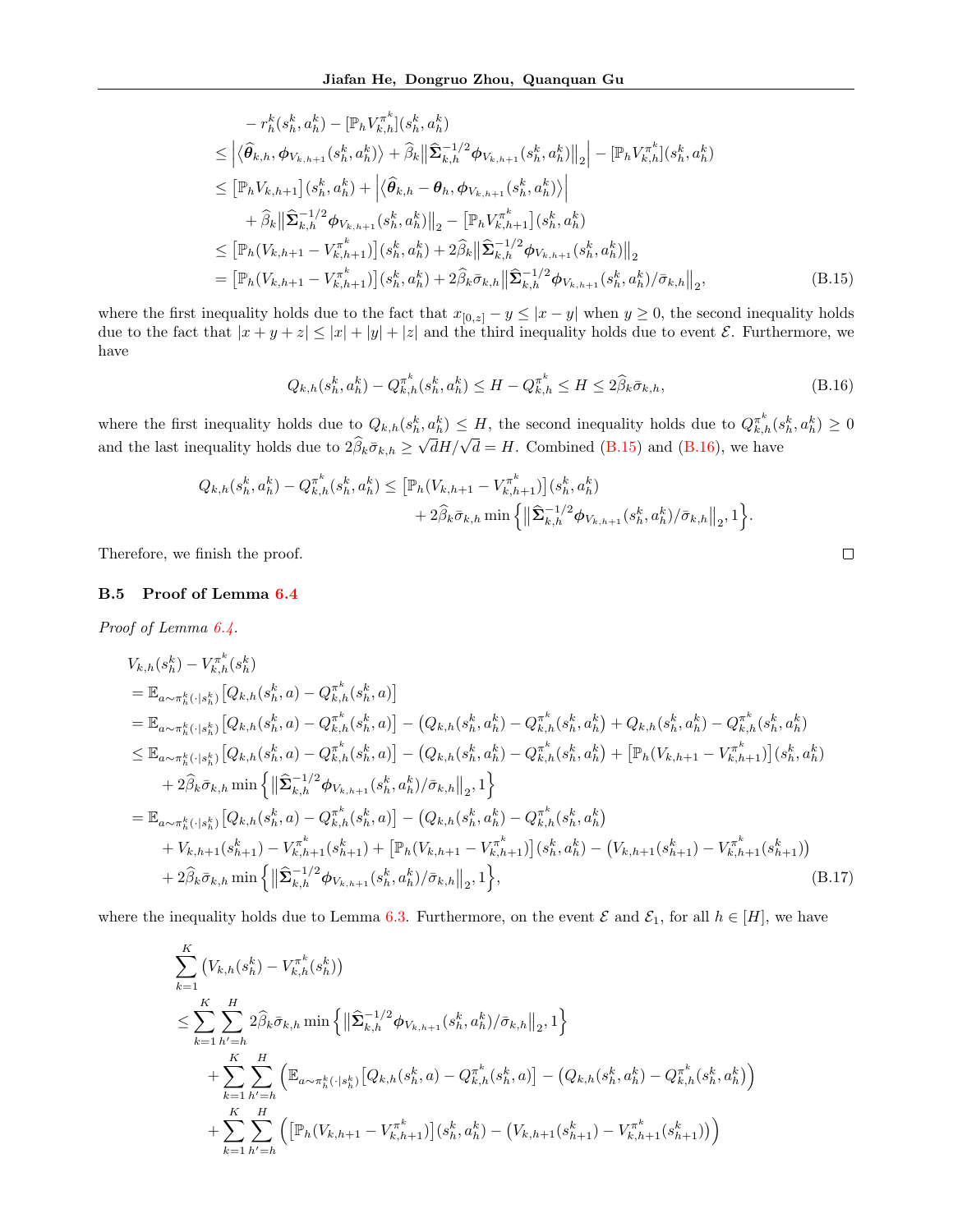$$
\leq \sum_{k=1}^{K} \sum_{h'=h}^{H} 2 \widehat{\beta}_{k} \bar{\sigma}_{k,h} \min \left\{ \left\| \widehat{\mathbf{\Sigma}}_{k,h}^{-1/2} \phi_{V_{k,h+1}}(s_{h}^{k}, a_{h}^{k}) / \bar{\sigma}_{k,h} \right\|_{2}, 1 \right\} + 4H\sqrt{T \log(H/\delta)}
$$
\n
$$
\leq 2 \widehat{\beta}_{K} \sum_{k=1}^{K} \sum_{h'=h}^{H} \bar{\sigma}_{k,h} \min \left\{ \left\| \widehat{\mathbf{\Sigma}}_{k,h}^{-1/2} \phi_{V_{k,h+1}}(s_{h}^{k}, a_{h}^{k}) / \bar{\sigma}_{k,h} \right\|_{2}, 1 \right\} + 4H\sqrt{T \log(H/\delta)}
$$
\n
$$
\leq 2 \widehat{\beta}_{K} \sqrt{\sum_{k=1}^{K} \sum_{h=1}^{H} \bar{\sigma}_{k,h}^{2}} \sqrt{\sum_{k=1}^{K} \sum_{h=1}^{H} \min \left\{ \left\| \widehat{\mathbf{\Sigma}}_{k,h}^{-1/2} \phi_{V_{k,h+1}}(s_{h}^{k}, a_{h}^{k}) / \bar{\sigma}_{k,h} \right\|_{2}, 1 \right\} + 4H\sqrt{T \log(H/\delta)}}
$$
\n
$$
\leq 2 \widehat{\beta}_{K} \sqrt{\sum_{k=1}^{K} \sum_{h=1}^{H} \bar{\sigma}_{k,h}^{2}} \sqrt{2H d \log(1 + K/\lambda)} + 4H\sqrt{T \log(H/\delta)}, \tag{B.18}
$$

where the first inequality holds by taking the summation of  $(B.17)$  for  $k \in [K]$  and  $h \leq h' \leq H$ , the second inequality holds due to the definition of event  $\mathcal{E}_1$ , the third inequality holds due to  $\widehat{\beta}_k \leq \widehat{\beta}_K$ , the fourth inequality holds due to Cauchy-Schwarz inequality and the last inequality holds due to Lemma [A.3.](#page-12-2) Furthermore, taking the summation of  $(B.18)$ , we have

<span id="page-19-0"></span>
$$
\sum_{k=1}^{K} \sum_{h=1}^{H} \left[ \mathbb{P}_{h}(V_{k,h+1} - V_{k,h+1}^{\pi^{k}}) \right] (s_{h}^{k}, a_{h}^{k})
$$
\n
$$
= \sum_{k=1}^{K} \sum_{h=1}^{H} \left( V_{k,h+1}(s_{h+1}^{k}) - V_{k,h+1}^{\pi^{k}}(s_{h+1}^{k}) \right)
$$
\n
$$
+ \sum_{k=1}^{K} \sum_{h=1}^{H} \left( \left[ \mathbb{P}_{h}(V_{k,h+1} - V_{k,h+1}^{\pi^{k}}) \right] (s_{h}^{k}, a_{h}^{k}) - (V_{k,h+1}(s_{h+1}^{k}) - V_{k,h+1}^{\pi^{k}}(s_{h+1}^{k})) \right)
$$
\n
$$
\leq \sum_{k=1}^{K} \sum_{h=1}^{H} \left( V_{k,h+1}(s_{h+1}^{k}) - V_{k,h+1}^{\pi^{k}}(s_{h+1}^{k}) \right) + 2H\sqrt{2T \log(1/\delta)}
$$
\n
$$
\leq 2H\widehat{\beta}_{K} \sqrt{\sum_{k=1}^{K} \sum_{h=1}^{H} \bar{\sigma}_{k,h}^{2} \sqrt{2H d \log(1 + K/\lambda)} + 4H^{2} \sqrt{T \log(H/\delta)},
$$

where the first inequality holds due to the definition of event  $\mathcal{E}_2$  and the last inequality holds due [\(B.18\)](#page-19-0). Therefore, we finish the proof.  $\Box$ 

#### B.6 Proof of Lemma [6.5](#page-8-1)

*Proof of Lemma [6.5.](#page-8-1)* On the event  $\mathcal{E}$ , by Lemma [4.1,](#page-5-2) for all  $k \in [K], h \in [H]$ , we have

$$
[\bar{\mathbb{V}}_{k,h}V_{k,h+1}](s_h^k, a_h^k) + E_{k,h} \geq [\mathbb{V}_hV_{k,h+1}](s_h^k, a_h^k) \geq 0.
$$

Therefore, we have

$$
\sum_{k=1}^{K} \sum_{h=1}^{H} \bar{\sigma}_{k,h}^{2} = \sum_{k=1}^{K} \sum_{h=1}^{H} \max \left\{ H^{2}/d, [\bar{\mathbb{V}}_{k,h} V_{k,h+1}](s_{h}^{k}, a_{h}^{k}) + E_{k,h} \right\}
$$
\n
$$
\leq \sum_{k=1}^{K} \sum_{h=1}^{H} \frac{H^{2}}{d} + \sum_{k=1}^{K} \sum_{h=1}^{H} [\bar{\mathbb{V}}_{k,h} V_{k,h+1}](s_{h}^{k}, a_{h}^{k}) + \sum_{k=1}^{K} \sum_{h=1}^{H} E_{k,h}
$$
\n
$$
= \frac{H^{2}T}{d} + \sum_{k=1}^{K} \sum_{h=1}^{H} ([\bar{\mathbb{V}}_{k,h} V_{k,h+1}](s_{h}^{k}, a_{h}^{k}) - [\mathbb{V}_{h} V_{k,h+1}](s_{h}^{k}, a_{h}^{k})) + \sum_{k=1}^{K} \sum_{h=1}^{H} E_{k,h}
$$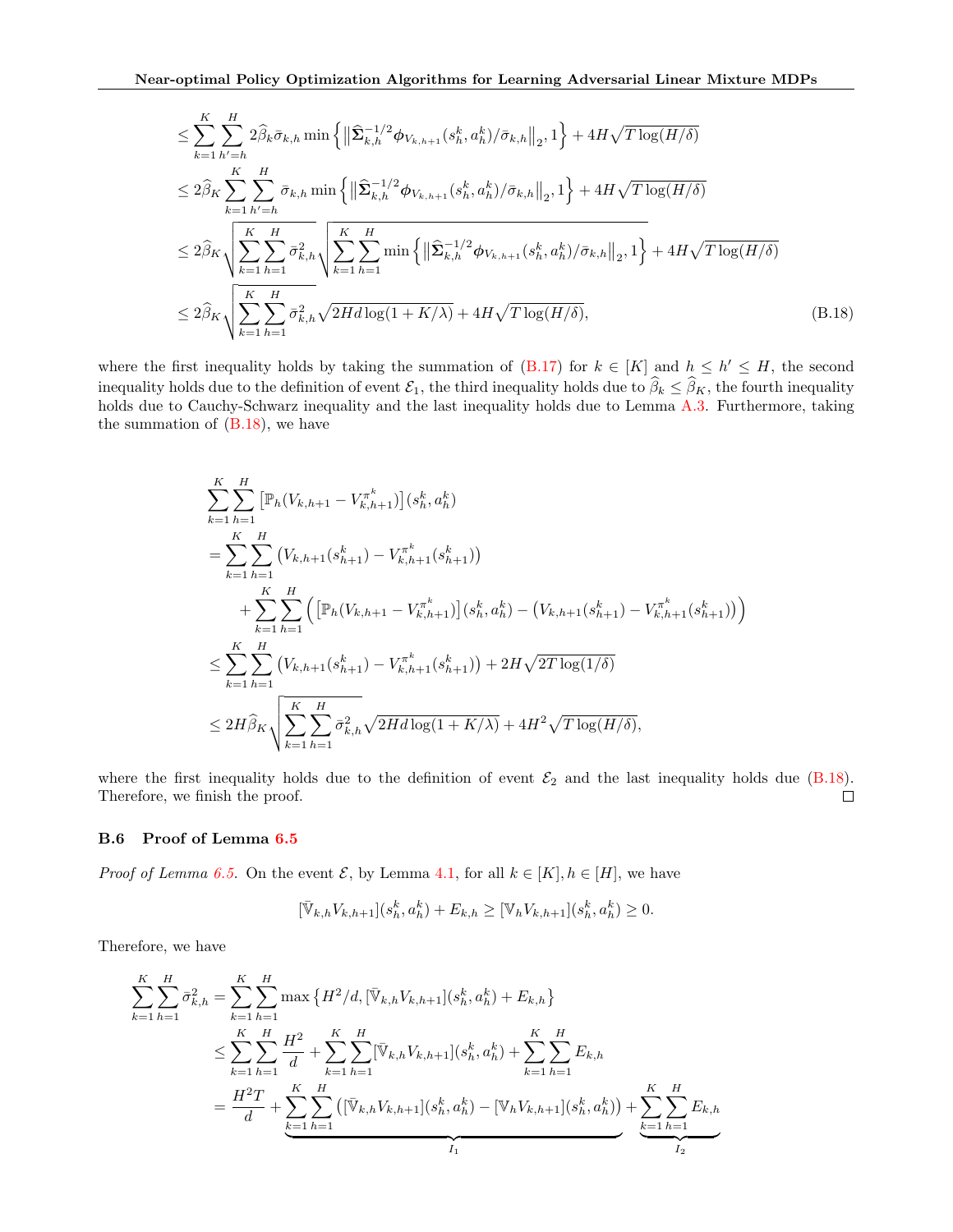<span id="page-20-3"></span><span id="page-20-0"></span>
$$
+\underbrace{\sum_{k=1}^{K} \sum_{h=1}^{H} \left( [\mathbb{V}_h V_{k,h+1}] (s_h^k, a_h^k) - [\mathbb{V}_h V_{k,h+1}^{\pi^k}](s_h^k, a_h^k) \right)}_{I_3} + \underbrace{\sum_{k=1}^{K} \sum_{h=1}^{H} [\mathbb{V}_h V_{k,h+1}^{\pi^k}](s_h^k, a_h^k)}_{I_4}, \quad (B.19)
$$

where the inequality holds due to the fact that  $\max\{a, b\} \le a + b$ , when  $a, b \ge 0$ . For the term  $I_1$ , we have

$$
I_1 = \sum_{k=1}^{K} \sum_{h=1}^{H} \left( [\bar{\mathbb{V}}_{k,h} V_{k,h+1}] (s_h^k, a_h^k) - [\mathbb{V}_h V_{k,h+1}] (s_h^k, a_h^k) \right) \le \sum_{k=1}^{K} \sum_{h=1}^{H} E_{k,h} = I_2,
$$
\n(B.20)

where the inequality holds due to the definition of event  $\mathcal{E}$ . For the term  $I_2$ , we have

$$
I_{2} = \sum_{k=1}^{K} \sum_{h=1}^{H} E_{k,h}
$$
  
\n
$$
= \sum_{k=1}^{K} \sum_{h=1}^{H} \min \left\{ \tilde{\beta}_{k} \|\tilde{\Sigma}_{k,h}^{-1/2} \phi_{V_{k,h+1}^{2}}(s_{h}^{k}, a_{h}^{k})\|_{2}, H^{2} \right\} + \sum_{k=1}^{K} \sum_{h=1}^{H} \min \left\{ 2H \bar{\beta}_{k} \|\tilde{\Sigma}_{k,h}^{-1/2} \phi_{V_{k,h+1}}(s_{h}^{k}, a_{h}^{k})\|_{2}, H^{2} \right\}
$$
  
\n
$$
\leq \tilde{\beta}_{K} \sum_{k=1}^{K} \sum_{h=1}^{H} \min \left\{ \|\tilde{\Sigma}_{k,h}^{-1/2} \phi_{V_{k,h+1}^{2}}(s_{h}^{k}, a_{h}^{k})\|_{2}, 1 \right\}
$$
  
\n
$$
+ 2H \bar{\beta}_{K} \sum_{k=1}^{K} \sum_{h=1}^{H} \bar{\sigma}_{k,h} \min \left\{ \|\tilde{\Sigma}_{k,h}^{-1/2} \phi_{V_{k,h+1}}(s_{h}^{k}, a_{h}^{k})\|_{2}, 1 \right\}
$$
  
\n
$$
\leq \tilde{\beta}_{K} \sqrt{T} \sqrt{\sum_{k=1}^{K} \sum_{h=1}^{H} \min \left\{ \|\tilde{\Sigma}_{k,h}^{-1/2} \phi_{V_{k,h+1}^{2}}(s_{h}^{k}, a_{h}^{k})\|_{2}^{2}, 1 \right\}}
$$
  
\n
$$
+ 2\sqrt{3}H^{2} \bar{\beta}_{K} \sqrt{T} \sqrt{\sum_{k=1}^{K} \sum_{h=1}^{H} \min \left\{ \|\hat{\Sigma}_{k,h}^{-1/2} \phi_{V_{k,h+1}}(s_{h}^{k}, a_{h}^{k})\|_{2}, 1 \right\}}
$$
  
\n
$$
\leq \tilde{\beta}_{K} \sqrt{T} \sqrt{2dH \log (1 + kH^{4}/(d\lambda))} + 2H^{2} \bar{\beta}_{K} \sqrt{3T} \sqrt{2dH \log (1 + K/\lambda)}, \tag{B.21}
$$

where the first inequality holds on due to  $\widetilde{\beta}_K \geq \widetilde{\beta}_k \geq H^2$  and  $\overline{\beta}_K \overline{\sigma}_{k,h} \geq \overline{\beta}_k \overline{\sigma}_{k,h} \geq H$ , the second inequality holds due to Cauchy-Schwarz inequality with the fact that  $\bar{\sigma}_{k,h} \le \max\{H^2/d, H^2 + 2H^2\} \le 3H^2$  and the last inequality holds due to Lemma [A.3.](#page-12-2)

On the event  $\mathcal{E} \cap \mathcal{E}_1 \cap \mathcal{E}_2$ , for the term  $I_3$ , we have

<span id="page-20-1"></span>
$$
I_{3} = \sum_{k=1}^{K} \sum_{h=1}^{H} \left( [\mathbb{V}_{h} V_{k,h+1}] (s_{h}^{k}, a_{h}^{k}) - [\mathbb{V}_{h} V_{k,h+1}^{\pi^{k}}] (s_{h}^{k}, a_{h}^{k}) \right)
$$
  
\n
$$
= \sum_{k=1}^{K} \sum_{h=1}^{H} \left( [\mathbb{P}_{h} V_{k,h+1}^{2}] (s_{h}^{k}, a_{h}^{k}) - ([\mathbb{P}_{h} V_{k,h+1}] (s_{h}^{k}, a_{h}^{k})]^{2} - [\mathbb{P}_{h} (V_{k,h+1}^{\pi^{k}})^{2}] (s_{h}^{k}, a_{h}^{k}) + ([\mathbb{P}_{h} V_{k,h+1}^{\pi^{k}}] (s_{h}^{k}, a_{h}^{k})]^{2} \right)
$$
  
\n
$$
\leq \sum_{k=1}^{K} \sum_{h=1}^{H} \left( [\mathbb{P}_{h} V_{k,h+1}^{2}] (s_{h}^{k}, a_{h}^{k}) - [\mathbb{P}_{h} (V_{k,h+1}^{\pi^{k}})^{2}] (s_{h}^{k}, a_{h}^{k}) \right)
$$
  
\n
$$
\leq 2H \sum_{k=1}^{K} \sum_{h=1}^{H} \left( [\mathbb{P}_{h} V_{k,h+1}] (s_{h}^{k}, a_{h}^{k}) - [\mathbb{P}_{h} V_{k,h+1}^{\pi^{k}}] (s_{h}^{k}, a_{h}^{k}) \right)
$$
  
\n
$$
\leq 4H^{2} \widehat{\beta}_{K} \sqrt{\sum_{k=1}^{K} \sum_{h=1}^{H} \bar{\sigma}_{k,h}^{2} \sqrt{2H d \log(1 + K/\lambda)} + 8H^{3} \sqrt{T \log(H/\delta)},
$$
\n(B.22)

<span id="page-20-2"></span>where the first inequality holds due to the fact that  $V_{k,h+1}^{\pi^k}(s') \leq V_{k,h+1}(s')$ , the second inequality holds due to  $0 \leq V_{k,h+1}(s'), V_{k,h+1}^{\pi^k}(s') \leq H$  and the last inequality holds due to Lemma [6.4.](#page-7-1)